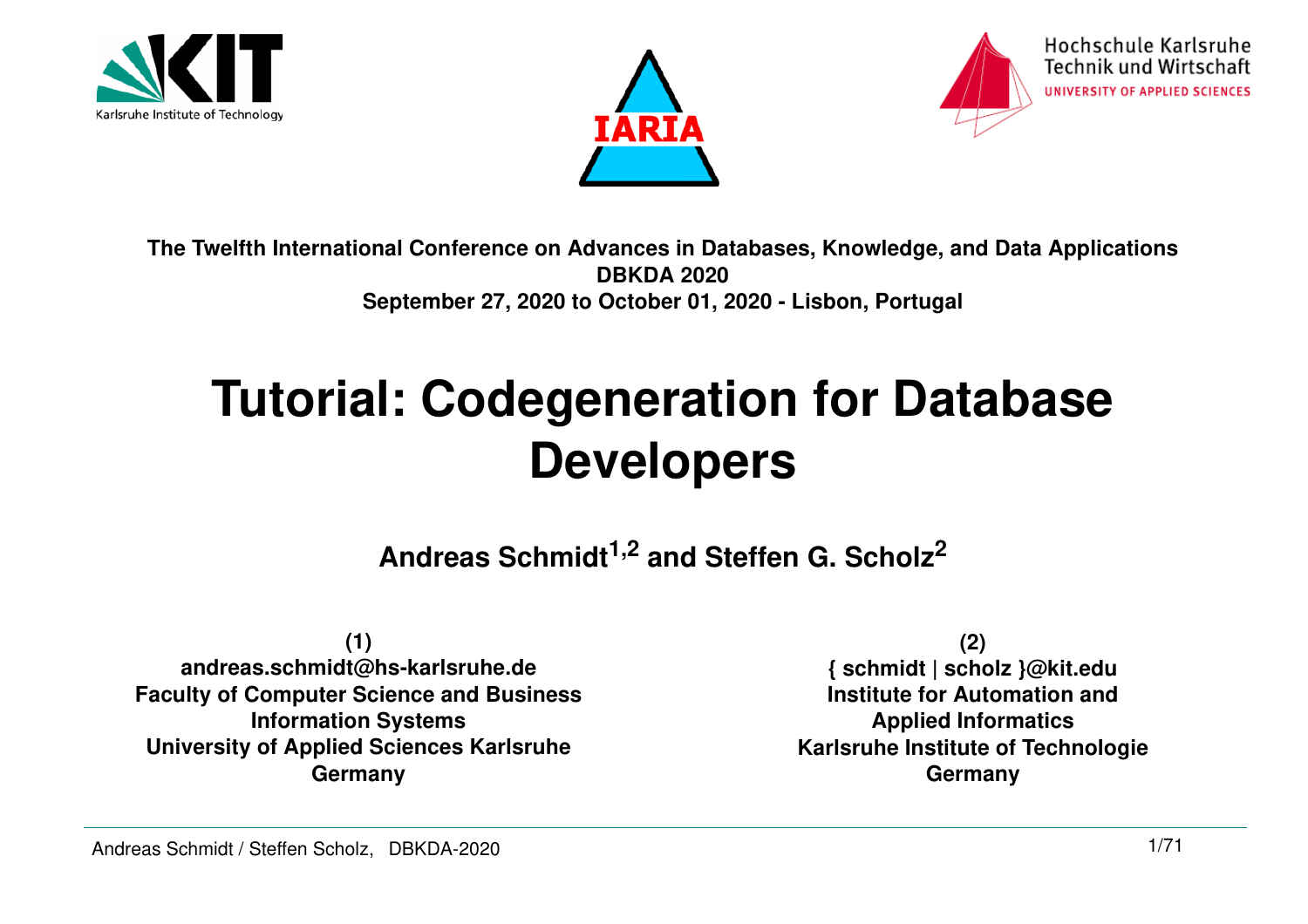



#### **A short Resume of the Presenters**

 Karlsruhe University of Applied Sciences (Germany). He is lecturing in the fields of database information systems, data analytics and model-driven software development. Additionally, he is a senior research fellow in computer science at the Institute for Applied Computer Science of the Karlsruhe Institute of Technology (KIT). His research focuses on database technology, know-

ledge extraction from unstructured data/text, Big Data, and generative programming. Andreas Schmidt was awarded his diploma in computer science by the University of Karlsruhe in 1995 and his PhD in mechanical engineering in 2000. Dr. Schmidt has numerous publications in the field of database technology and information extraction. He regularly gives tutorials on international conferences in the field of Big Data relatedtopics and model driven software develop-

ment. Prof. Schmidt followed sabbatical invitations from renowned institutions like the Systems-Group at ETH-Zurich in Switzerland, the Database Group at the Max-Planck-Institute for Informatics in Saarbrucken/Germany and the Data-Management-Lab at the University of Darmstadt.



Prof. Dr. **Andreas Schmidt** is a professor at the Department of Dipl.-Ing Dr. **Steffen G. Scholz** has more than 18 years of R&D expe-Computer Science and Business Information Systems of the rience in the field of polymer micro & nano replication with a special



 focus on injection moulding and relevant toolmaking technologies. He is an expert in process optimization and algorithm design and development for micro replication processes. He studied mechanical engineering with special focus on plastic processing and micro injection moulding and obtained his degree as from the University of Aachen (RWTH). He obtained his PhD from Cardiff University in thefield of process monitoring and optimization in

 micro injection moulding and led a team in micro tool making and micro replication at Cardiff University. Dr. Scholz joined KIT in 2012, where he is now leading the group for process optimization, information management and applications (PIA)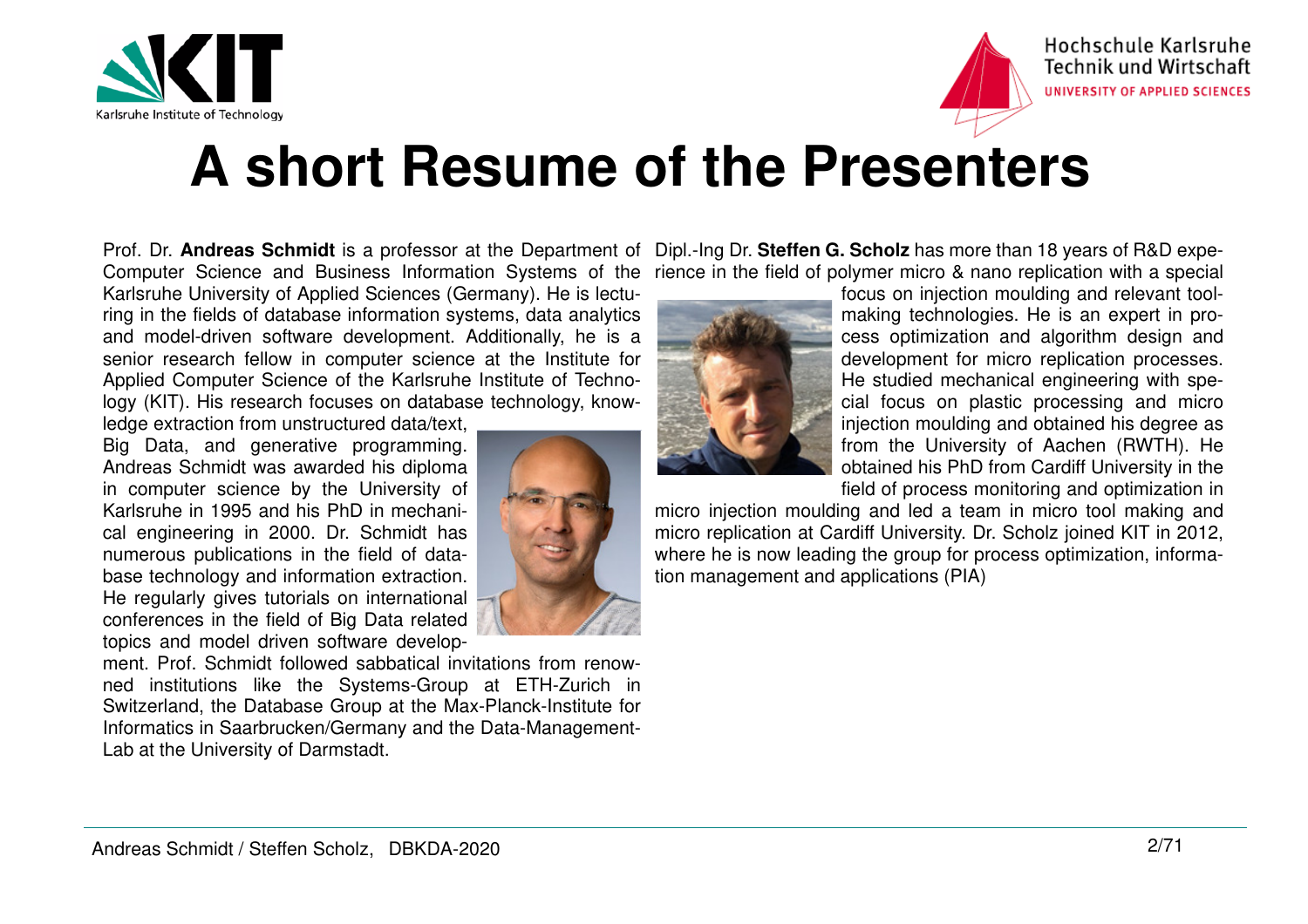



#### **Research Interests**

- For PIA Group at KIT see https://www.iai.kit.edu/english/941.php
- $\bullet$  Additionally, all sort of database related stuff, like
	- •Database Implementation
	- •Graph databases
	- $\bullet$ Semantic Text Analysis
	- •Information Retrieval
	- •...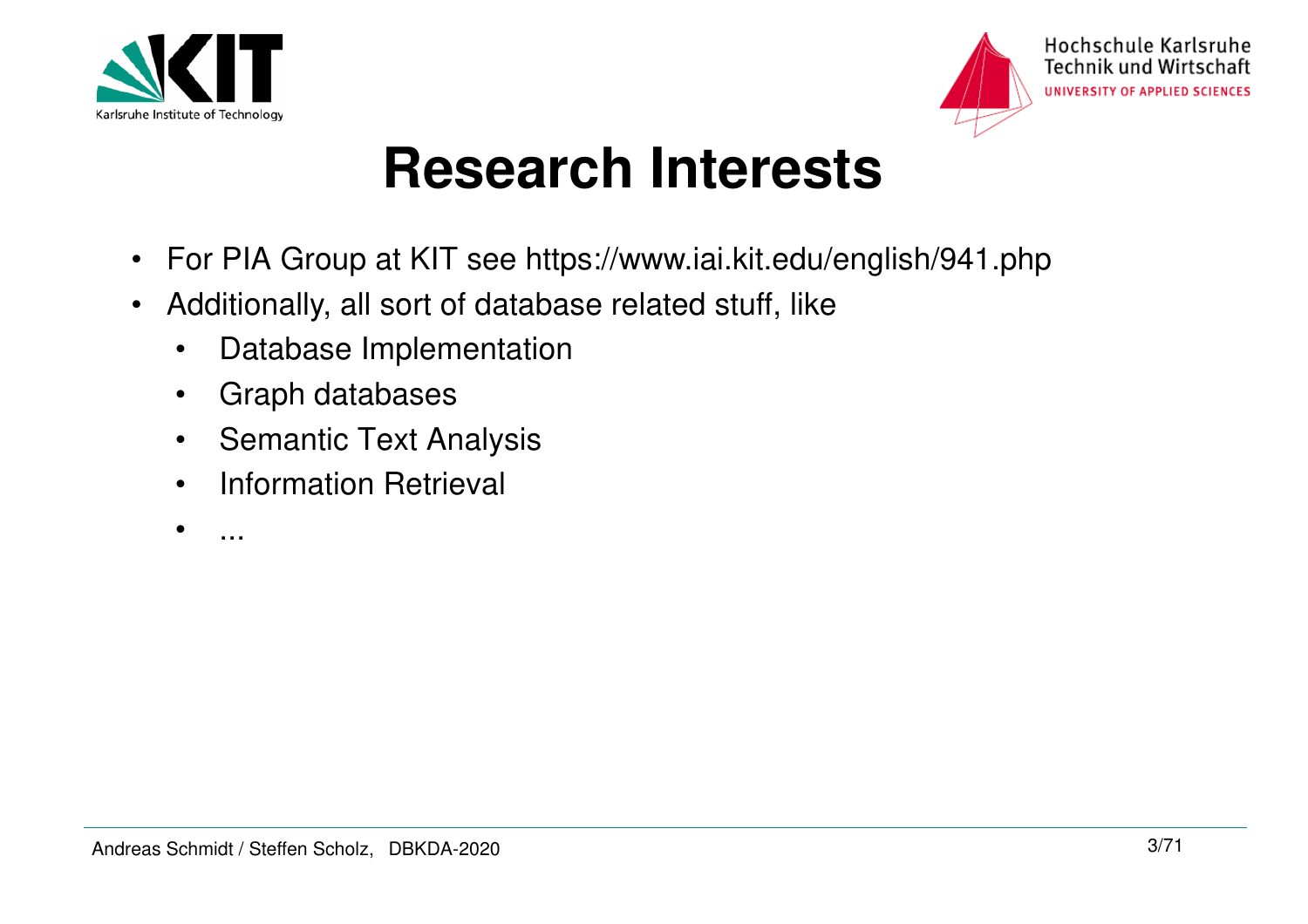



Hochschule Karlsruhe **Technik und Wirtschaft** UNIVERSITY OF APPLIED SCIENCES

#### **Purpose**

- $\bullet$ Present the principal architecture and functioning of a code generator
- $\bullet$  Enable the participants to
	- •... use existing code generators
	- $\bullet$ ... build generators on their own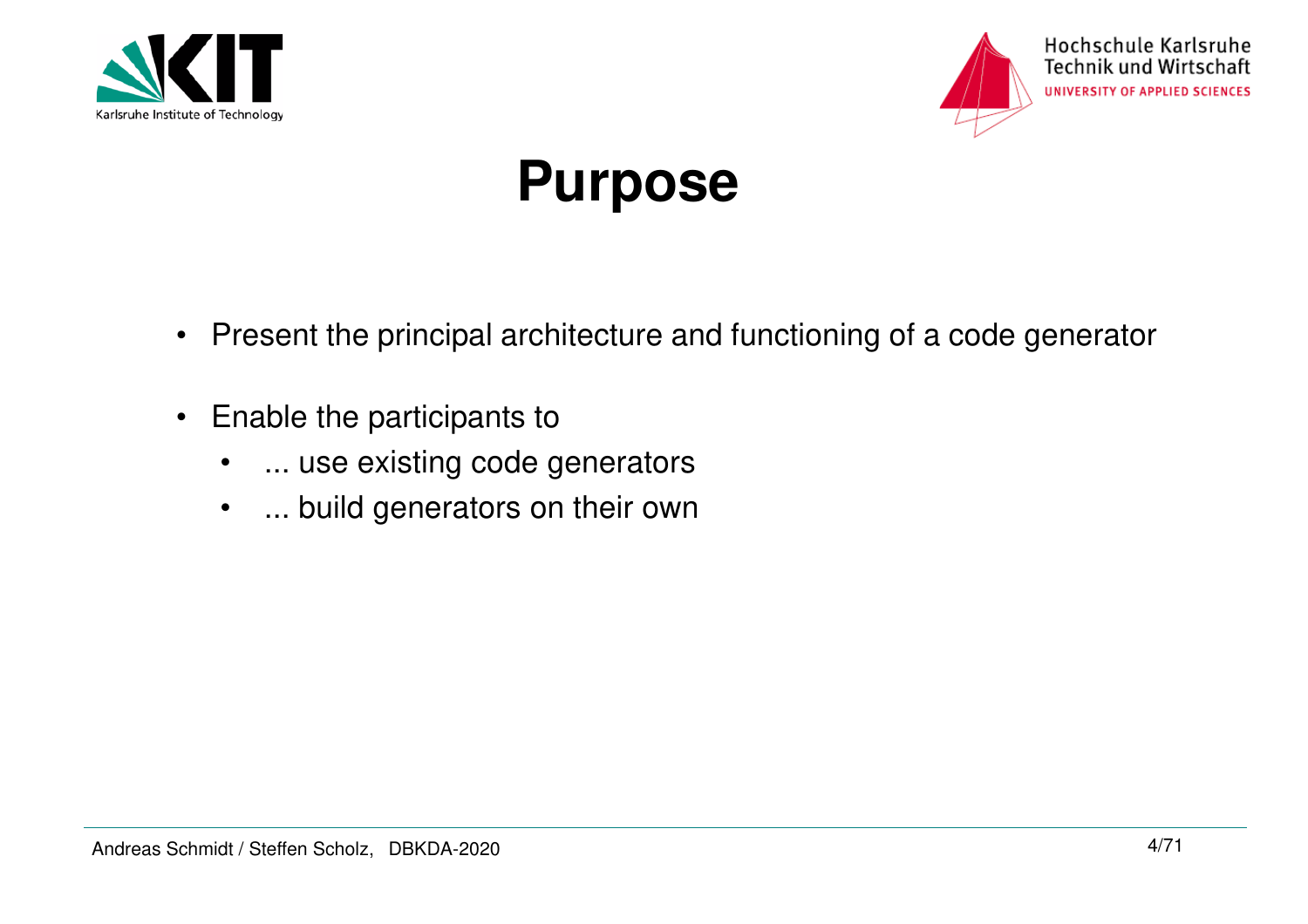



Hochschule Karlsruhe **Technik und Wirtschaft** UNIVERSITY OF APPLIED SCIENCES

## **Outline**

- •Introduction and Motivation
- $\bullet$ Regular Expressions
- $\bullet$ Overview of different generator technologies
- $\bullet$ Steps towards a general purpose generator
- $\bullet$ Summary and next steps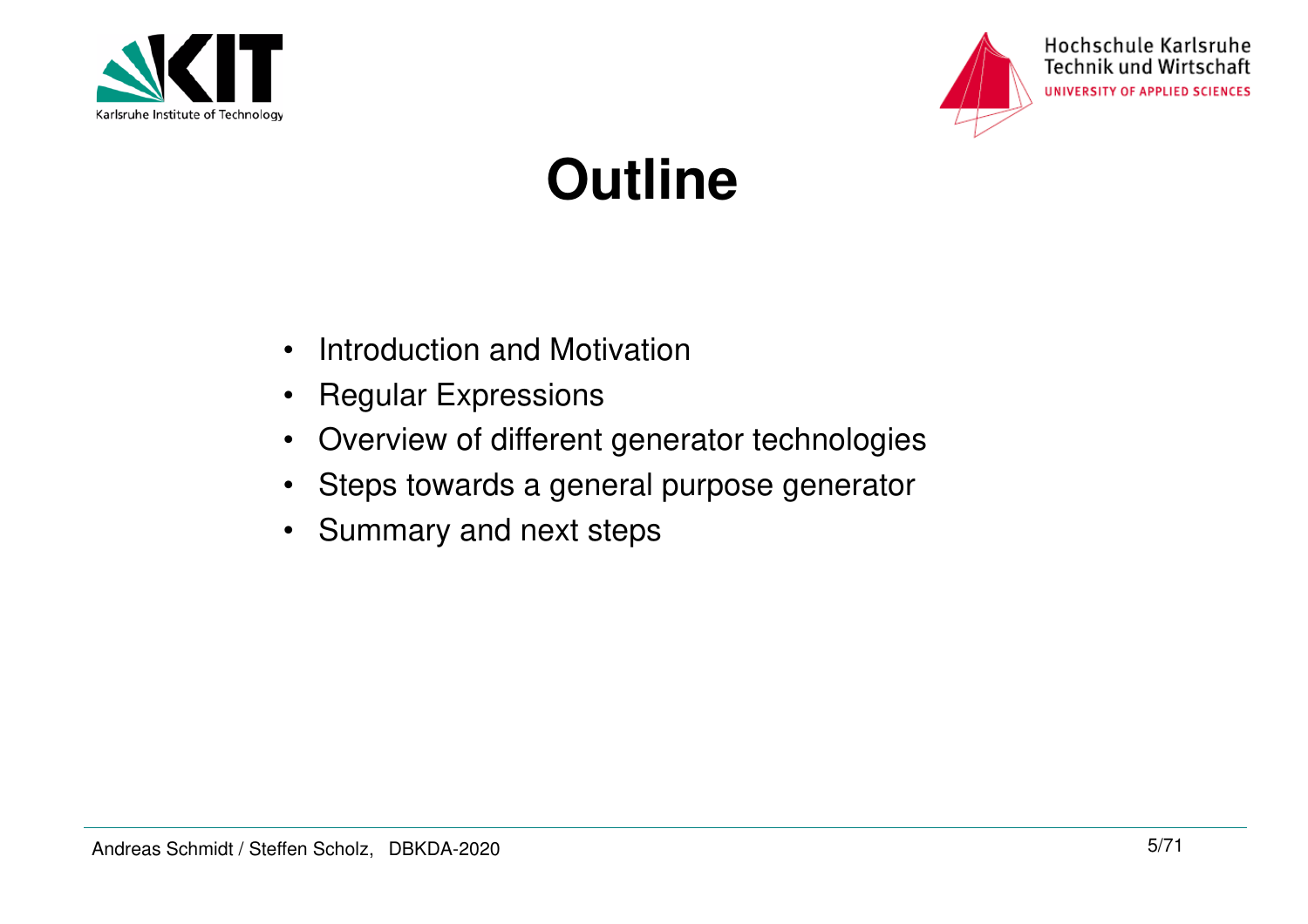



#### **What is a Software Generator**

Principle

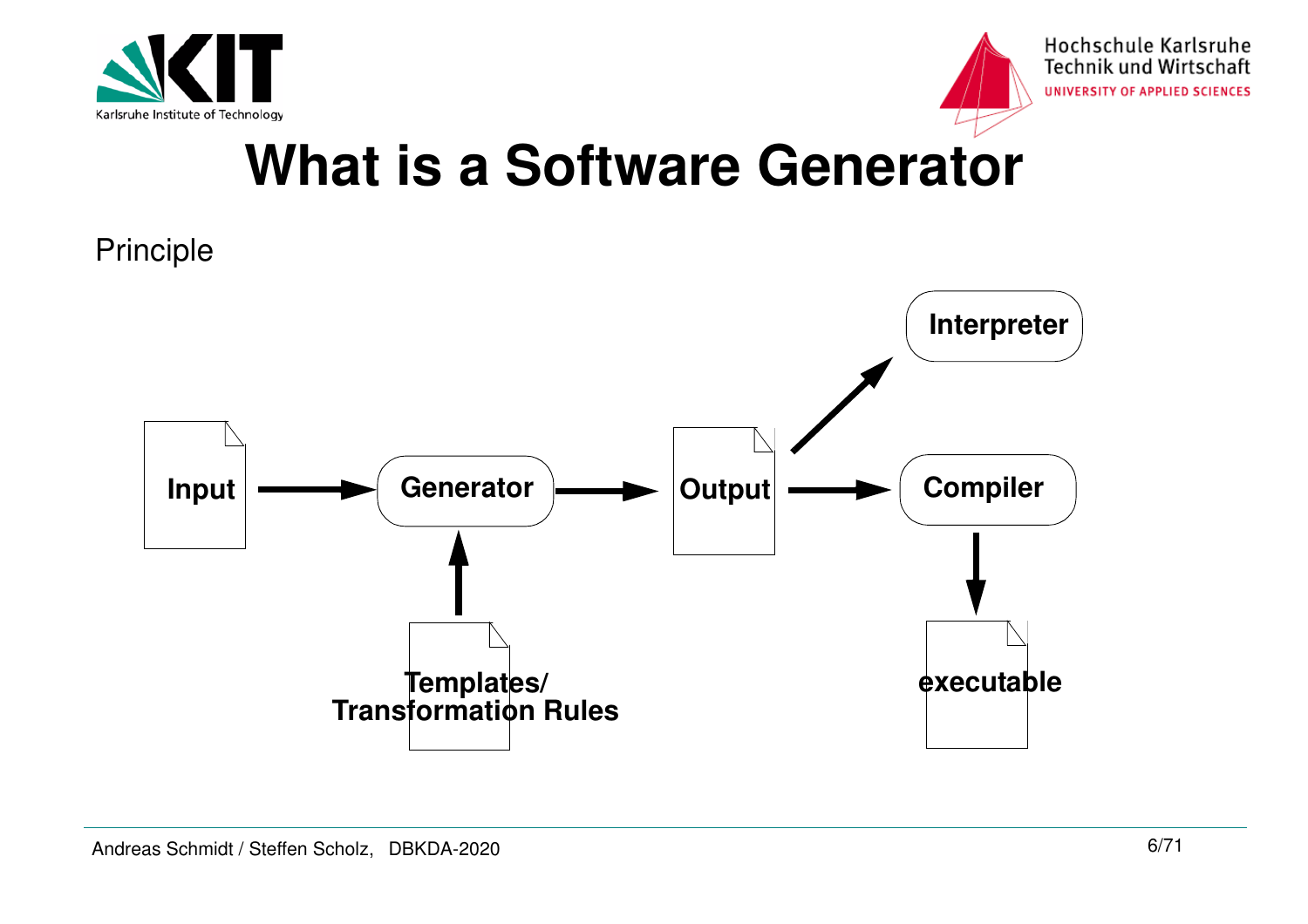



### **Model Driven Software Development**

- $\bullet$ Partial or whole generation of programs, based on a formal model
- •Model represents the problem space of the application
- $\bullet$ Models could be transformed in other models or into source code
- $\bullet$  Model representation:
	- *•* Abstract and formal description (without implementation details) of aproblem space
	- *•* Notation:
		- text
		- xml
		- graphical representation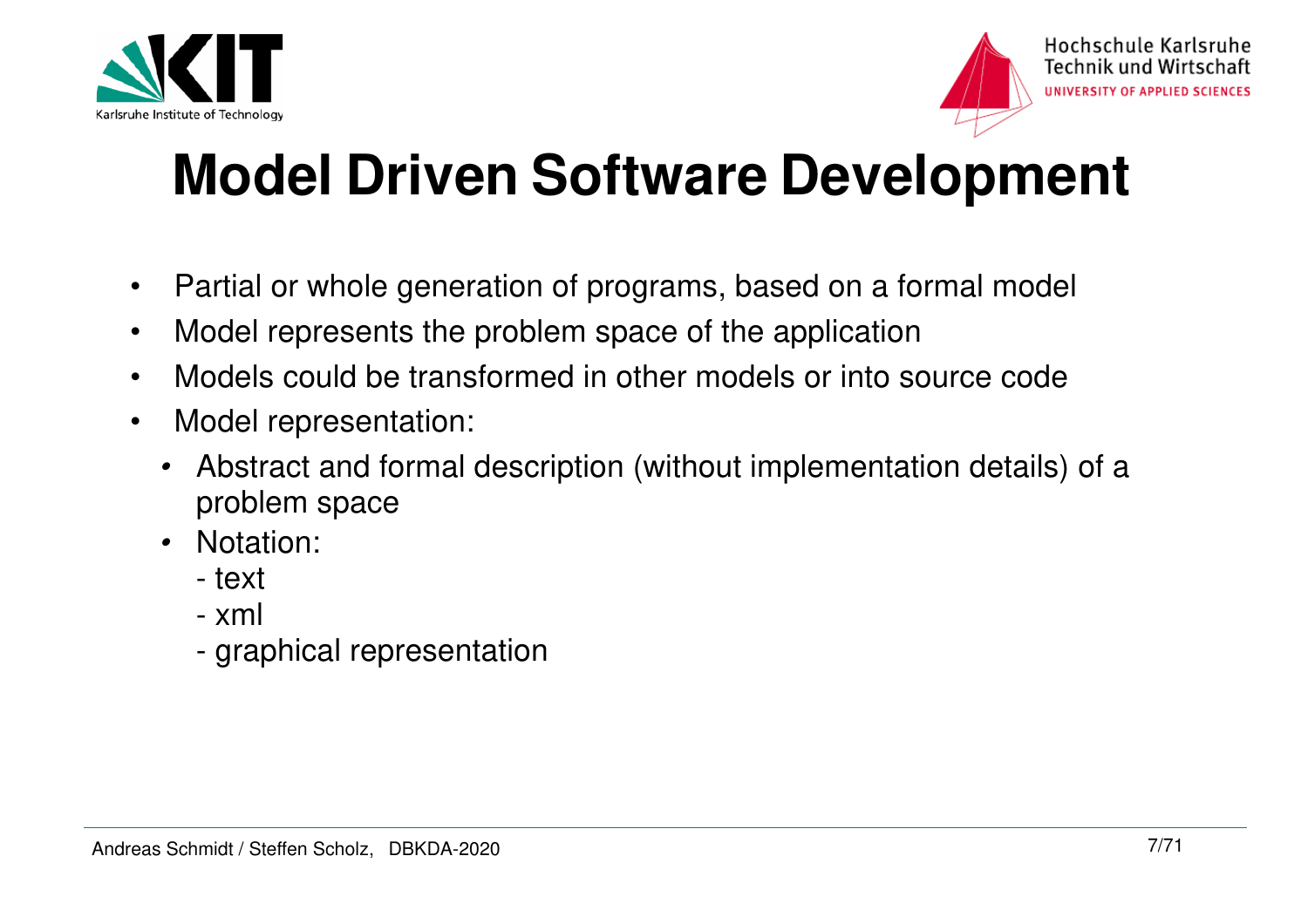



#### **Concept of MDSD**



**Source: Stahl, Voelter, 2005**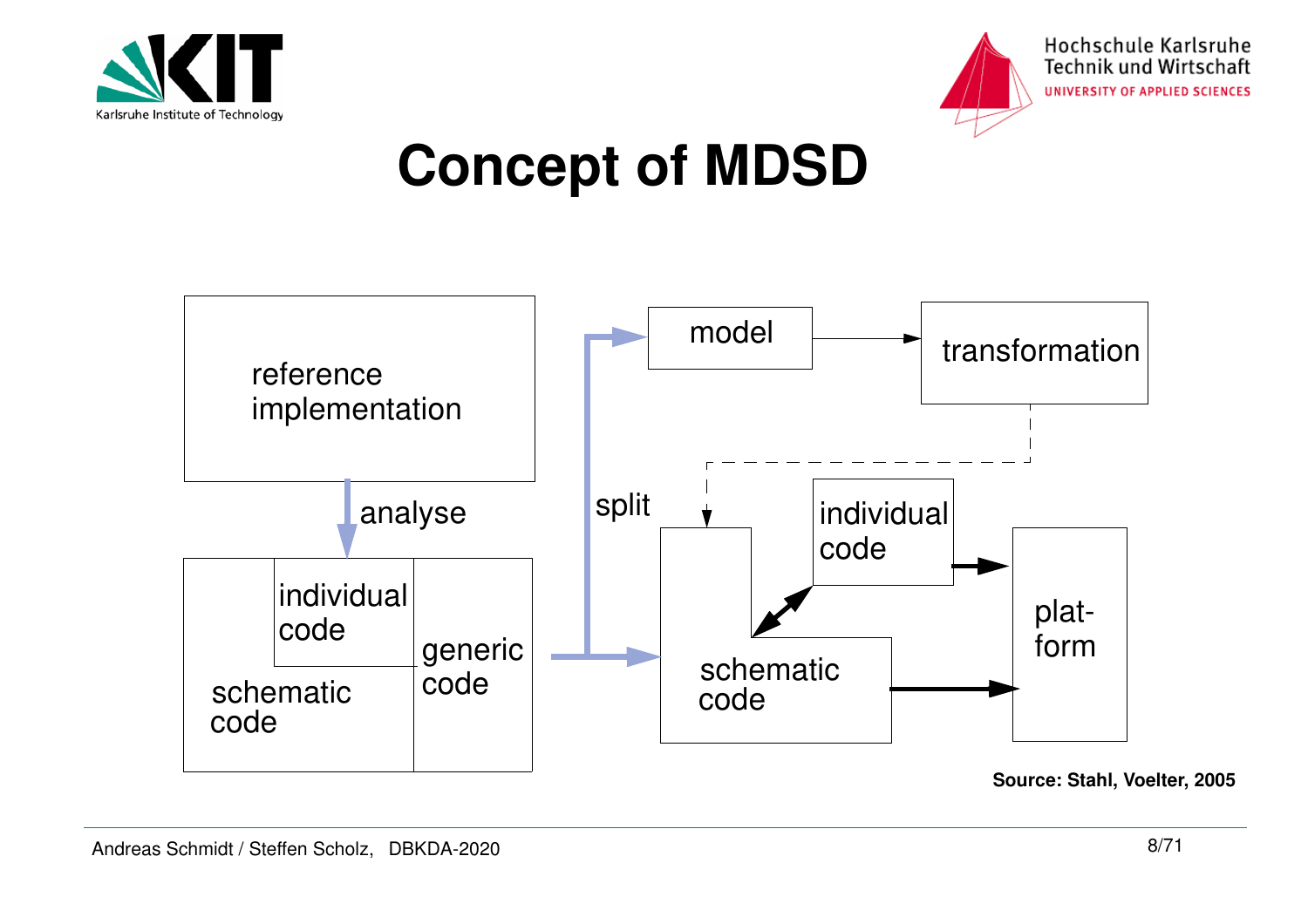



#### **What can be Generated?**

- •Database Schema
- •Data Access Layer
- •User Interfaces
- •Whole or part of the application logic
- •**Documentation**
- $\bullet$ **Configurations**
- •**Tests**
- $\bullet$ Wrapper
- •Import/Export modules
- •...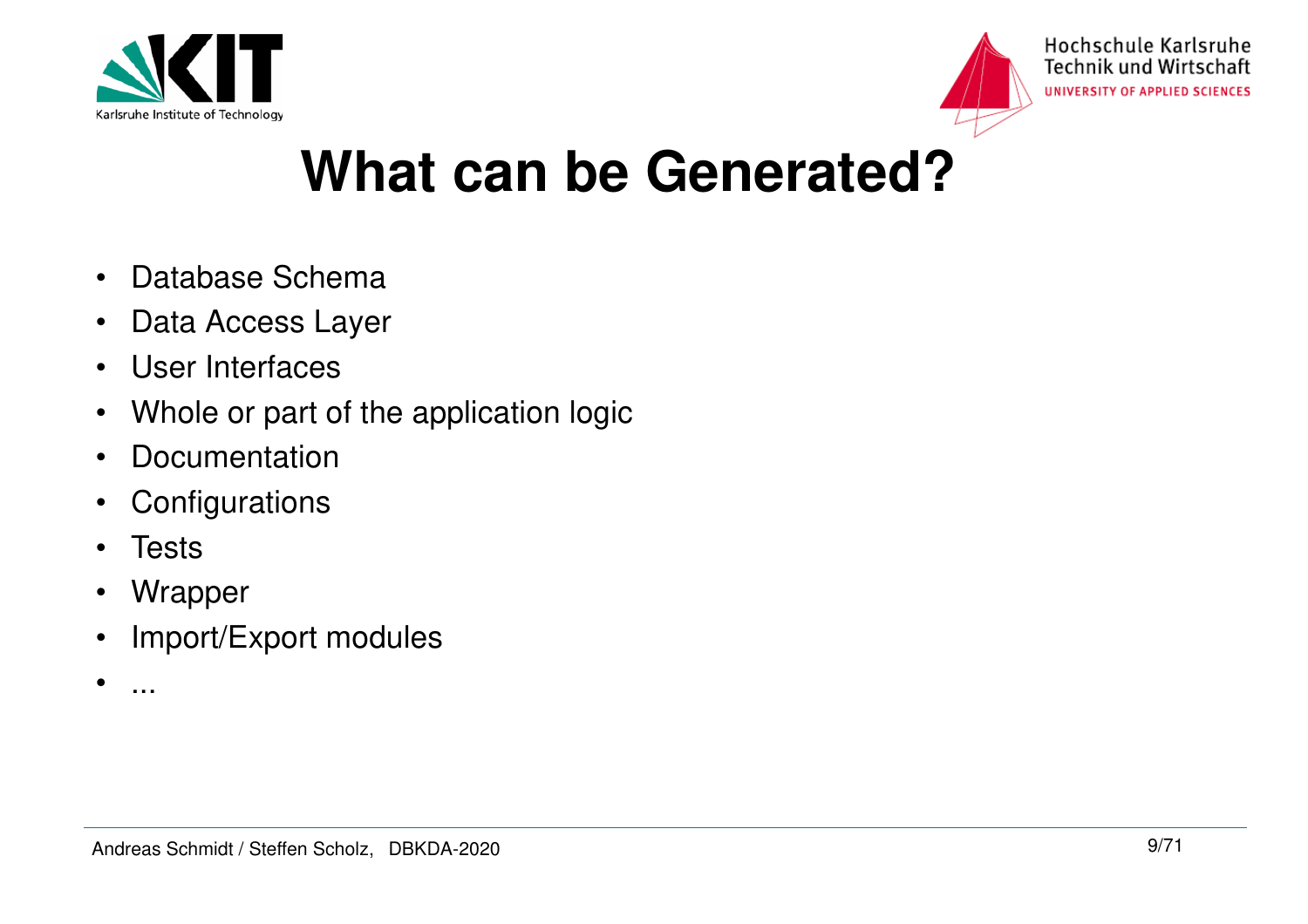



#### **Advantages of Software Generation**

- $\bullet$  Higher productivity
	- •Tedious parts can be automated
	- Reduced reaction time on design changes/change requirements $\bullet$
- $\bullet$  Improved quality
	- $\bullet$ The transformation (template) is responsible for the quality of the code
	- •Integrated architecture in templates defined
	- •Automatic transformations (no careless errors)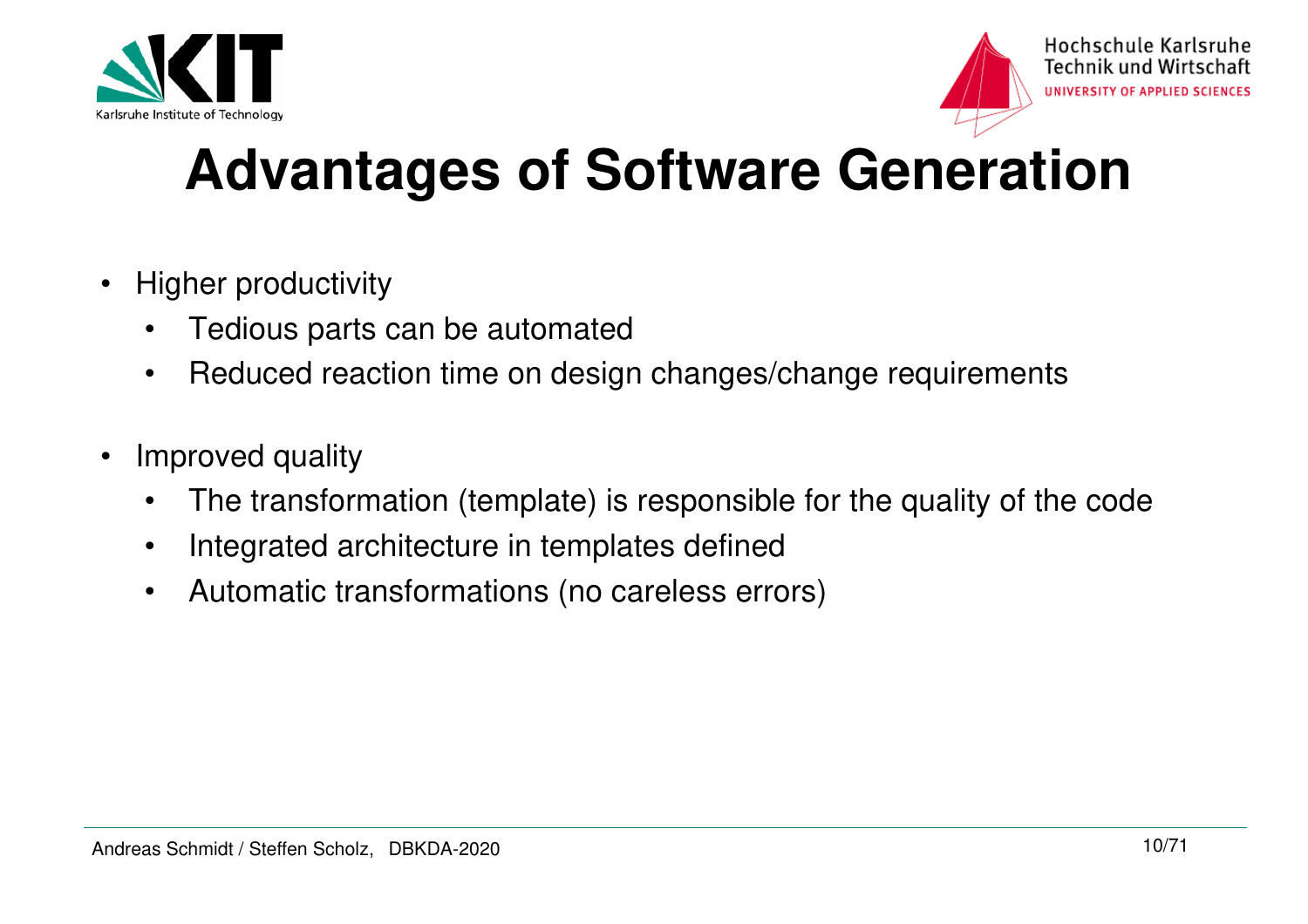



## **Advantages of Software Generation**

- $\bullet$  Higher abstraction
	- •Model represents an abstract description of the application
	- $\bullet$ Business rules can be review by domain experts
	- •easier change to new technology (change templates)
	- $\bullet$ reuse of already developed transformation rules (software factories)
	- •better handling of complexity (reduction to essential)
- • consistency of application
	- • code generated based on rules is very consistent (naming conventions, parameter passing, ...) and so easy to understand and use
	- •cross cutting concerns bundled in a central place (template/rule)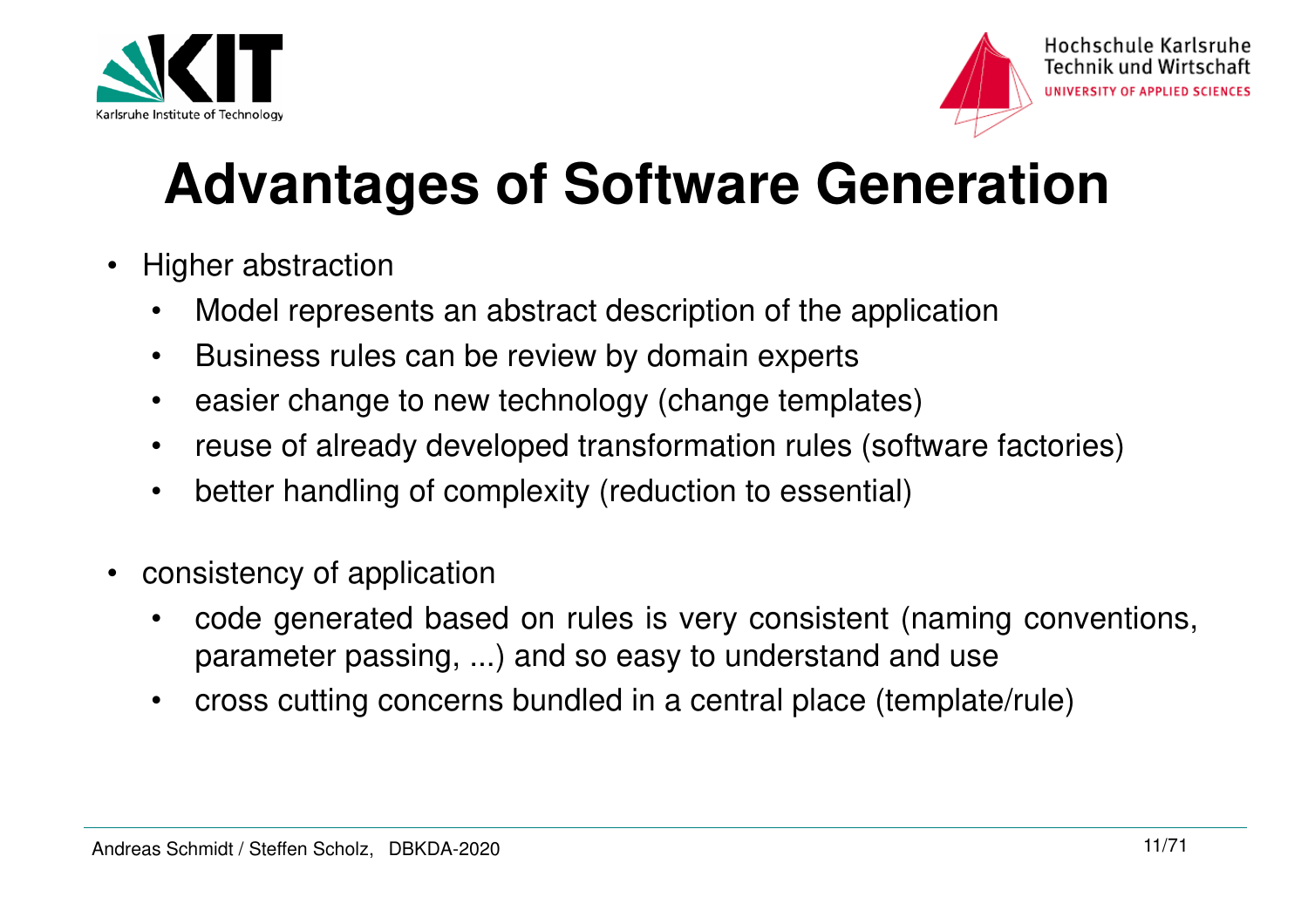



Hochschule Karlsruhe **Technik und Wirtschaft** UNIVERSITY OF APPLIED SCIENCES

# Part I

# Regular Expressions

Andreas Schmidt / Steffen Scholz, DBKDA-2020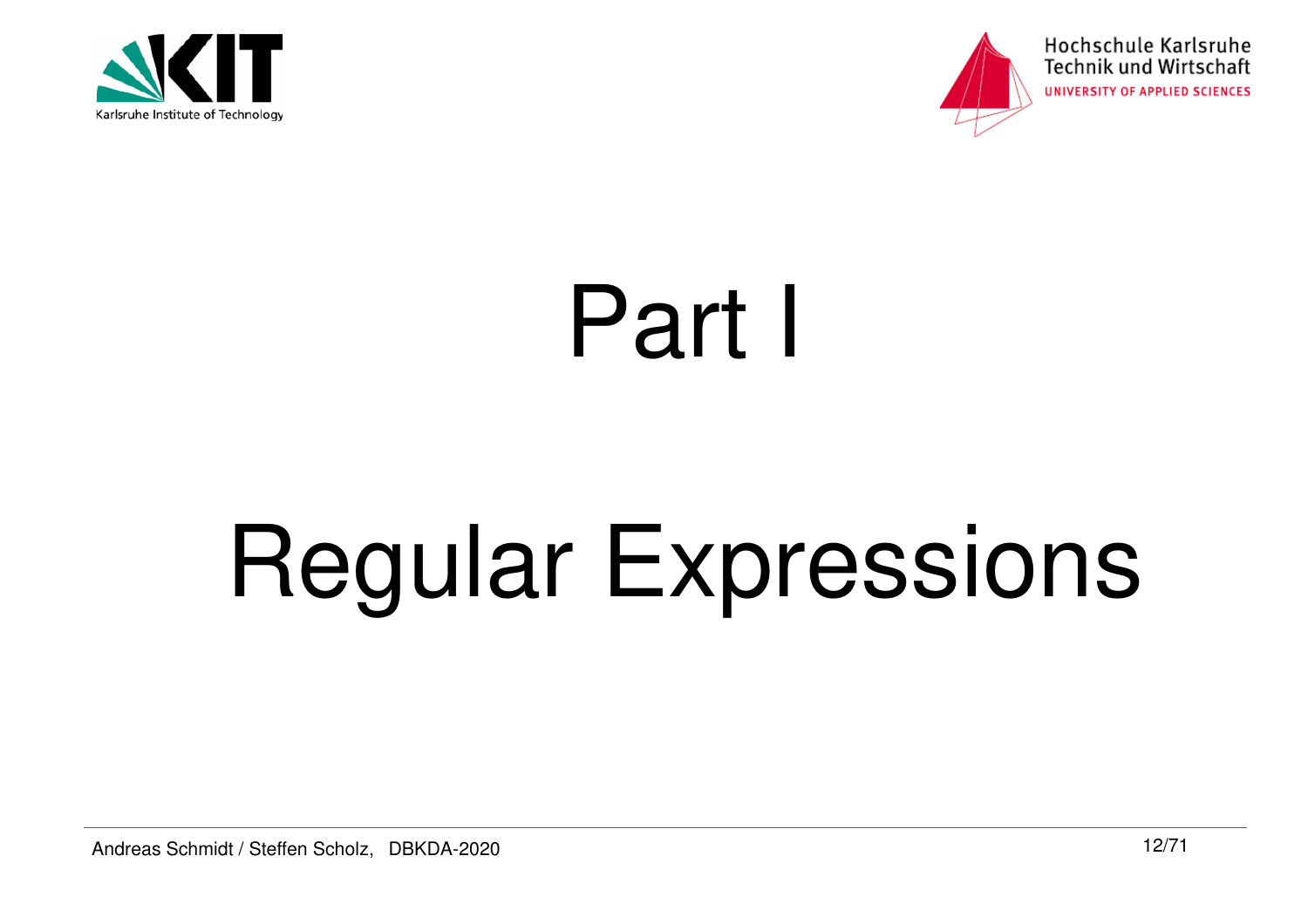



Hochschule Karlsruhe **Technik und Wirtschaft** UNIVERSITY OF APPLIED SCIENCES

#### **Regular Expressions**

- $\bullet$ Powerful text pattern language
- •Allows the filtering/substitution of text patterns
- •Implementation in many computer languages
- • consists of
	- •literal characters  $(A...Z, a...z 0...9$ <sub>,...</sub>)
	- •meta characters  $([ ] () ]$  } } ? + - \* ^ \$ \. \b)
	- $\bullet$  character classes:
		- *•* predefined: . \w \d \s \W \D \S
		- user defined: [A-Z] [aeiou] [0-9A-Fa-f] ...*•*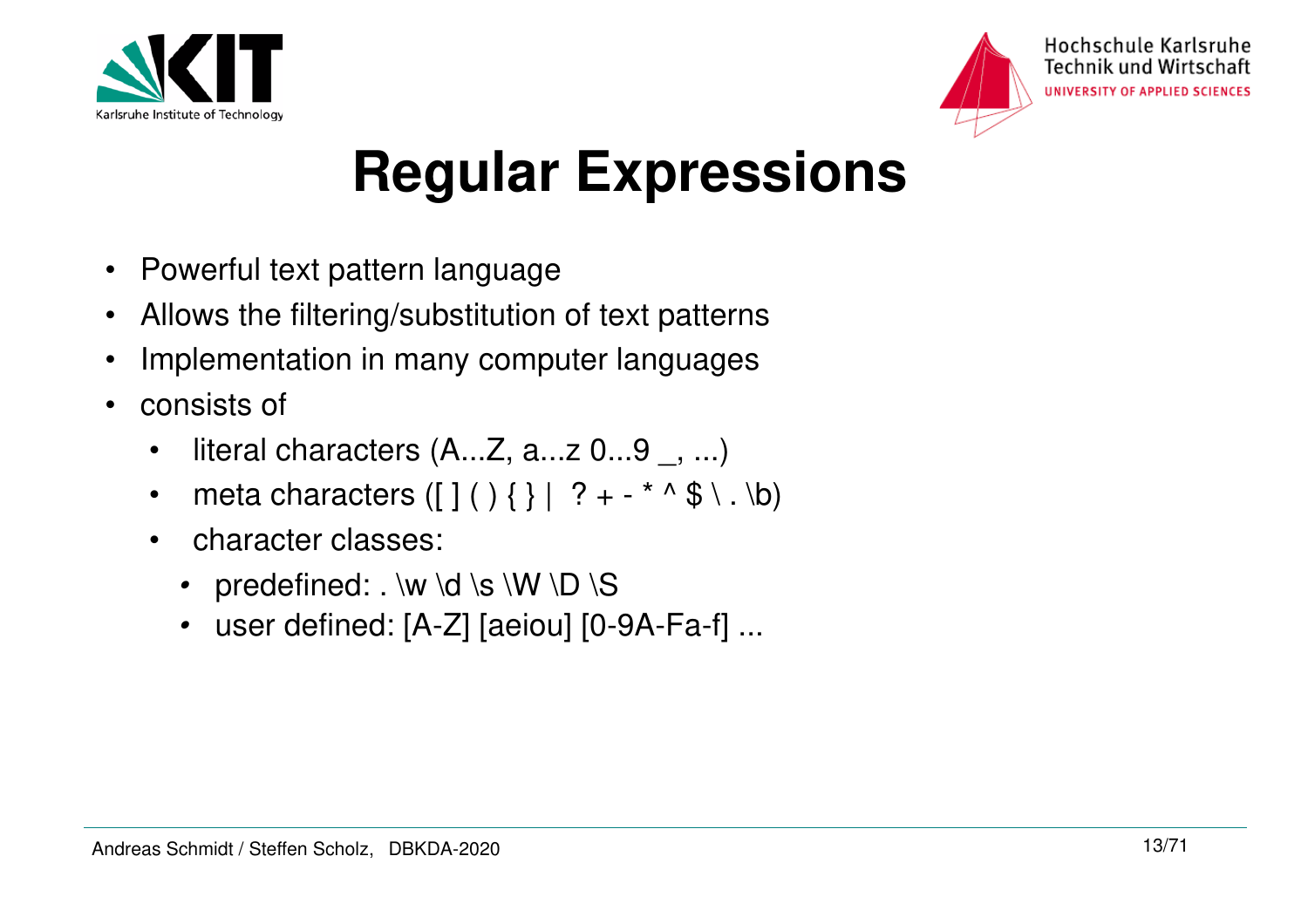



#### **Concepts**

- $\bullet$  Quantifier: define how many times the token before should be matched
	- •\* : zero or more (greedy)
	- $\bullet$ \*? : zero or more (ungreedy or lazy)
	- $\bullet$ + : one or more (greedy)
	- $\bullet$ +? : one or more (ungreedy or lazy)
	- •? : zero or one
	- {3,5} : three to five
	- {3,} : three or more
	- $\bullet$ {,5} : less or equal five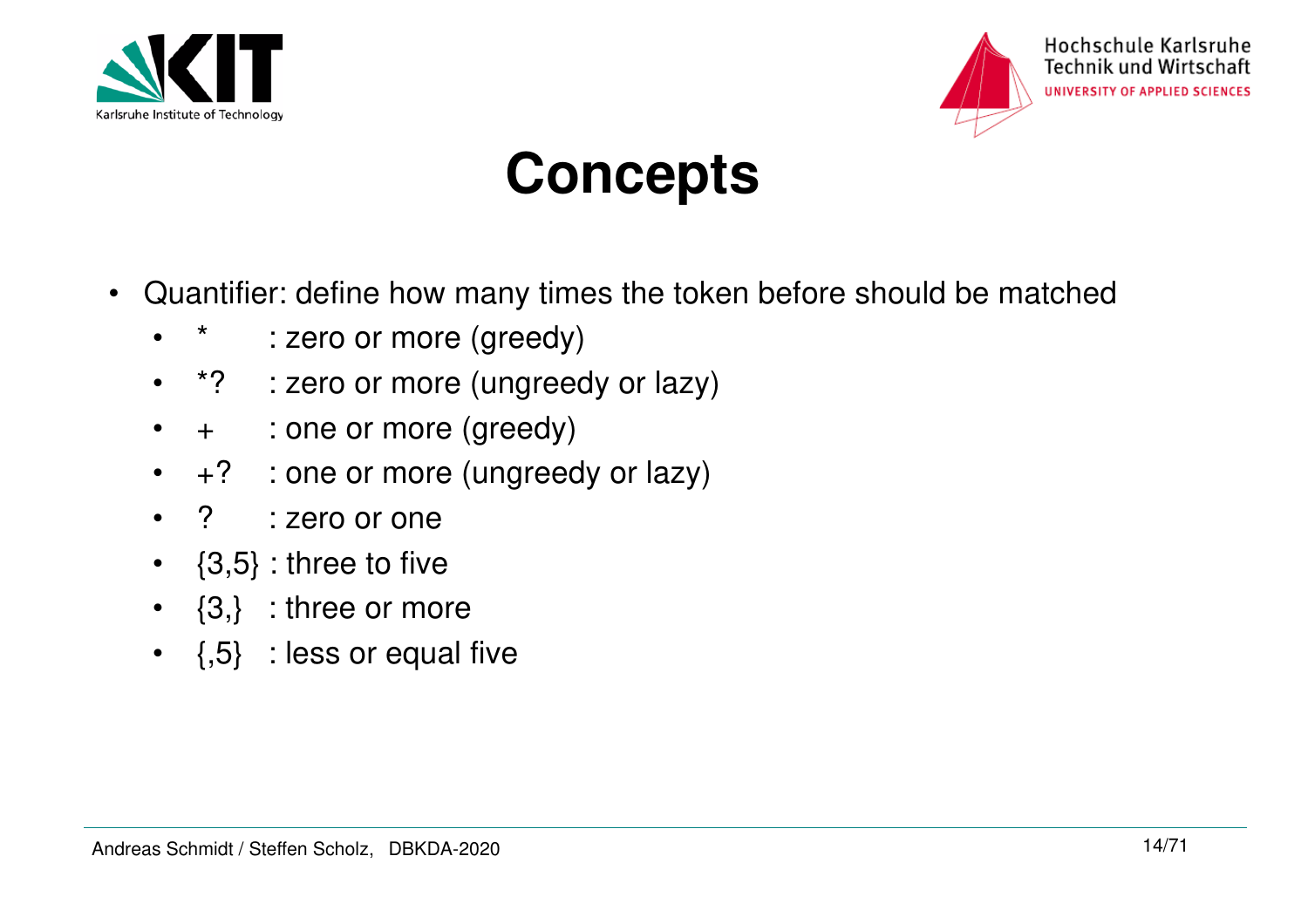



#### **Concepts**

- $\bullet$  Backreferences: if parts of a matched text should be used later, use round brakkets to mark these parts (referenced<sup>1</sup> later by \$1, \$2, \$3, ...)
- $\bullet$  Position in pattern
	- •^ : Start of pattern
	- •\$ : End of pattern
	- •\b : Word boundary

<sup>1.</sup> or \1, \2, \3, ... depening on usd tool/implementation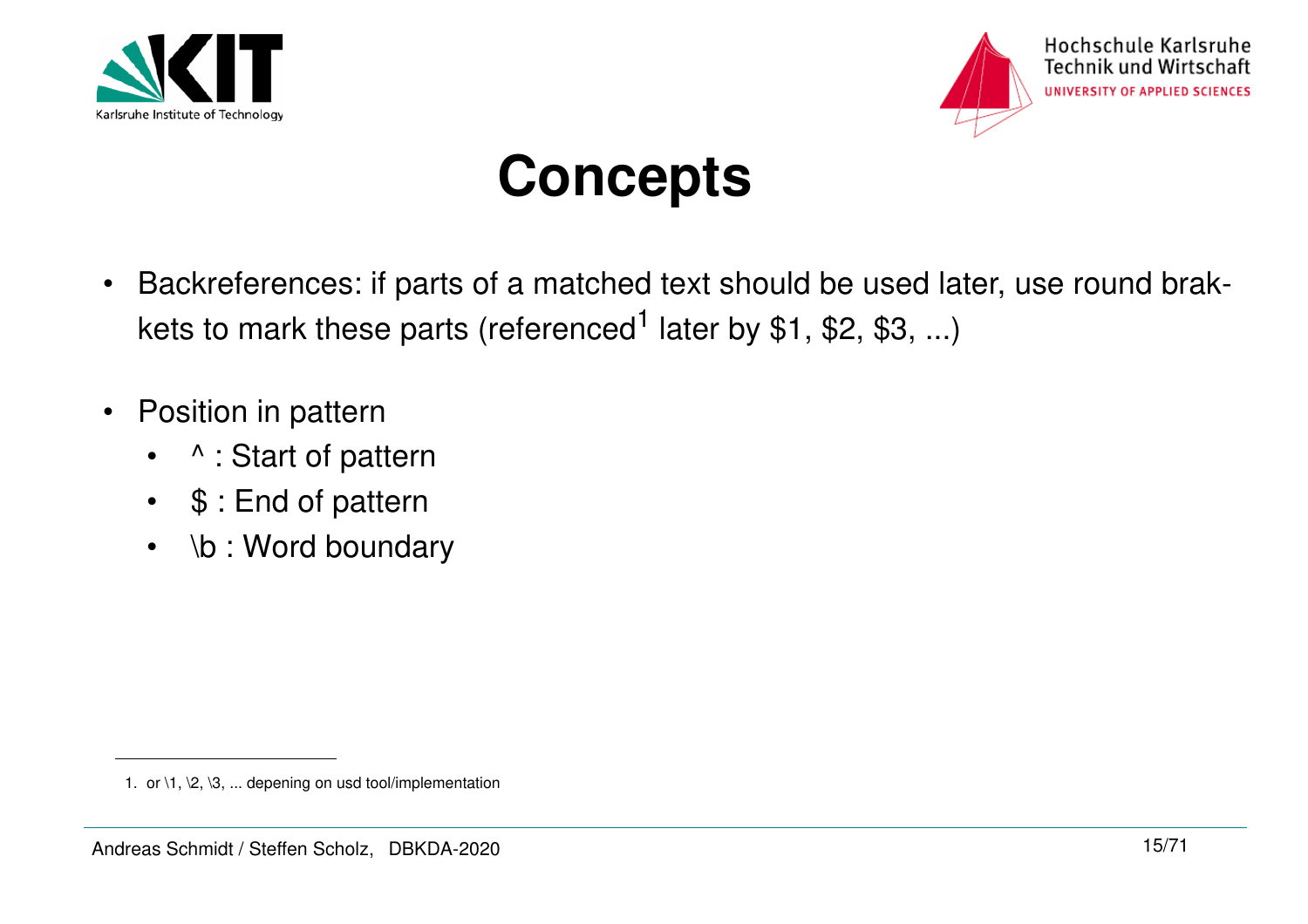



#### **Examples of Regular Expressions**

- $\bullet$  Matching:
	- • $IP-Address: \d{1,3}\.\d{1,3}\.\d{1,3}\.\d{1,3}\.$  $(\ddot{1}, 3\ddot{1}, 3\ddot{3})$
	- •Number between 100 and 9999 :  $[1-9][0-9][2,3]$
	- Extract headings from a HTML-Document:  $\langle h((0-3)) \rangle$  (.\*?) </h\$1> •
	- •A number (i.e. 1, -2.564, 0.1, ...) :  $-? \ddot{\text{d}} + (\ddot{\text{d}} + \ddot{\text{d}})^?$
- $\bullet$  Replacing (perl syntax)
	- •Change your winter hobby: s**#**\bSki\b**#**Snowboard**#**<sup>g</sup>
	- $\bullet$ Remove markup from HTML: s**#**<.\*?>**##**<sup>g</sup>
	- $\bullet$ Make Hyperlink from URL: s**#**\bhttps?://(.\*?)\s**#**<a href="\$1">\$1</a>**#**g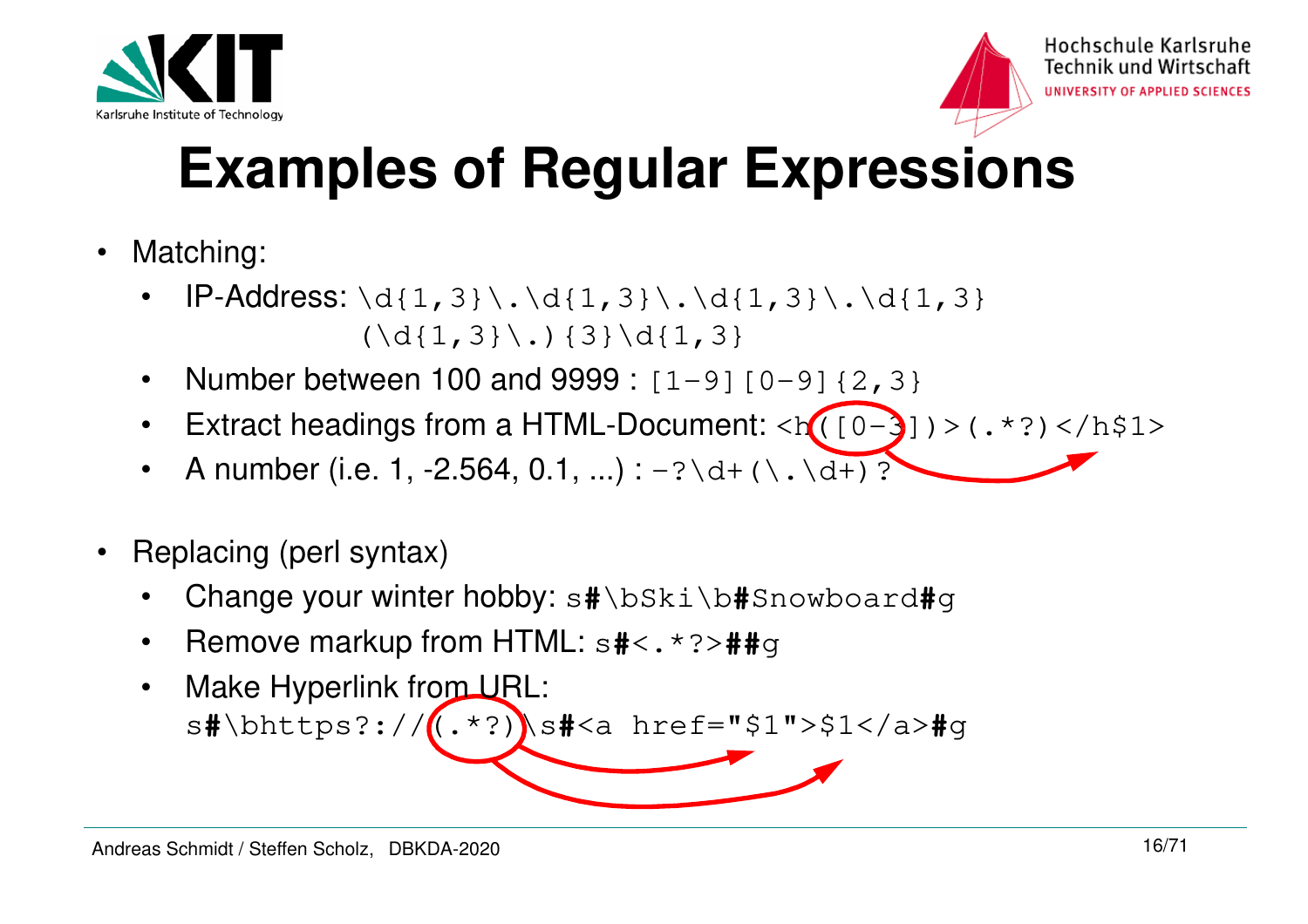



## **Embedding Regexes in a Programming Language**

- The perl way
	- •Regexes are integral part of the language
	- $\bullet$ Examples:

```
$text = "The computers with ip-addresses 123.34.45.234 and 123.34.32.1 are infected";
```

```
• Output:
                                                             IP-Address 123.34.45.234 foundAll IP-Addresses:123.34.45.234123.34.32.1The URL of my institute is 
<a href="http://www.kit.edu">\ www.kit.edu</a>"if ($text =~ /(\{d{1,3}\}\.){3}\{d{1,3}\}/) {
   print "IP-address $1 found\n";}
print "All IP-Addresses:\n";
while ($text =~ /((\d{1,3}\.){3}\d{1,3})/g) { print $1,"\n";}$text = "The URL of my institute is http://www.iai.kit.edu";$text=~s#\b(http://([\w./]+))#<a href="$1">$2</a>#g;print $text;
```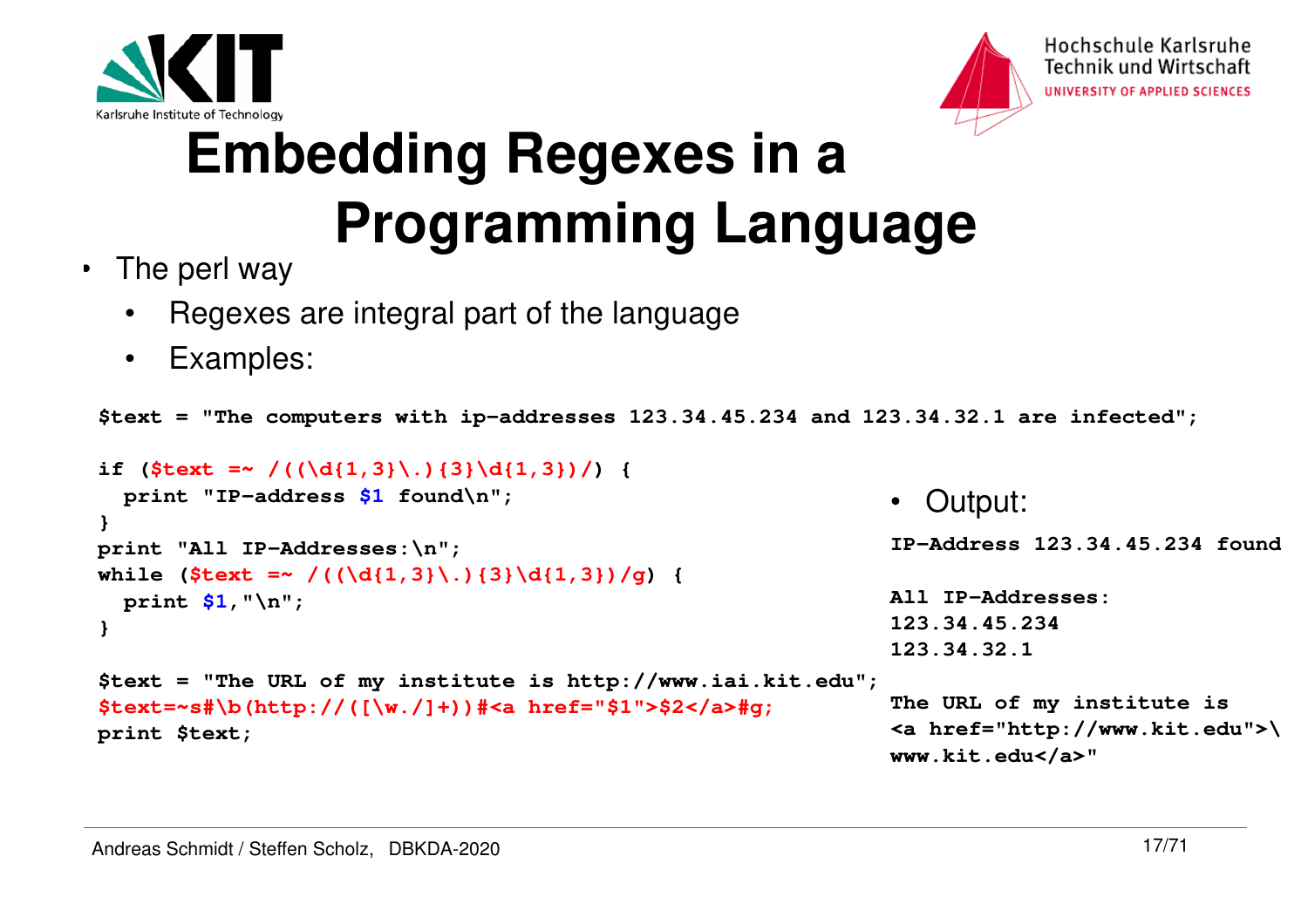



## **Embedding regexes in a Programming Language**

- $\bullet$  The other way (e.g. PHP, Java, awk, ...)
	- •Integration via library
	- •Regular expressions are handled as Strings
	- $\bullet$ Examples (PHP)

**\$text = "The computers with ip-addresses 123.34.45.234 and 123.34.32.1 are infected";**

```
if (preg_match('/((\d{1,3}\.){3}\d{1,3})/',$text, $match)) { print "IP-address ".$match[1]." found\n";}print "All ip-addresses:\n";
if (preg_match_all('/((\d{1,3}\.){3}\d{1,3})/',$text, $all_matches))  foreach ($all_matches[0] as $match) print "$match\n";$text = "The URL of my institute is http://www.iai.fzk.de";
$text= preg_replace ('#\b(http://([\w./]+))#','<a href="\1">\2</a>', $text);print $text;
```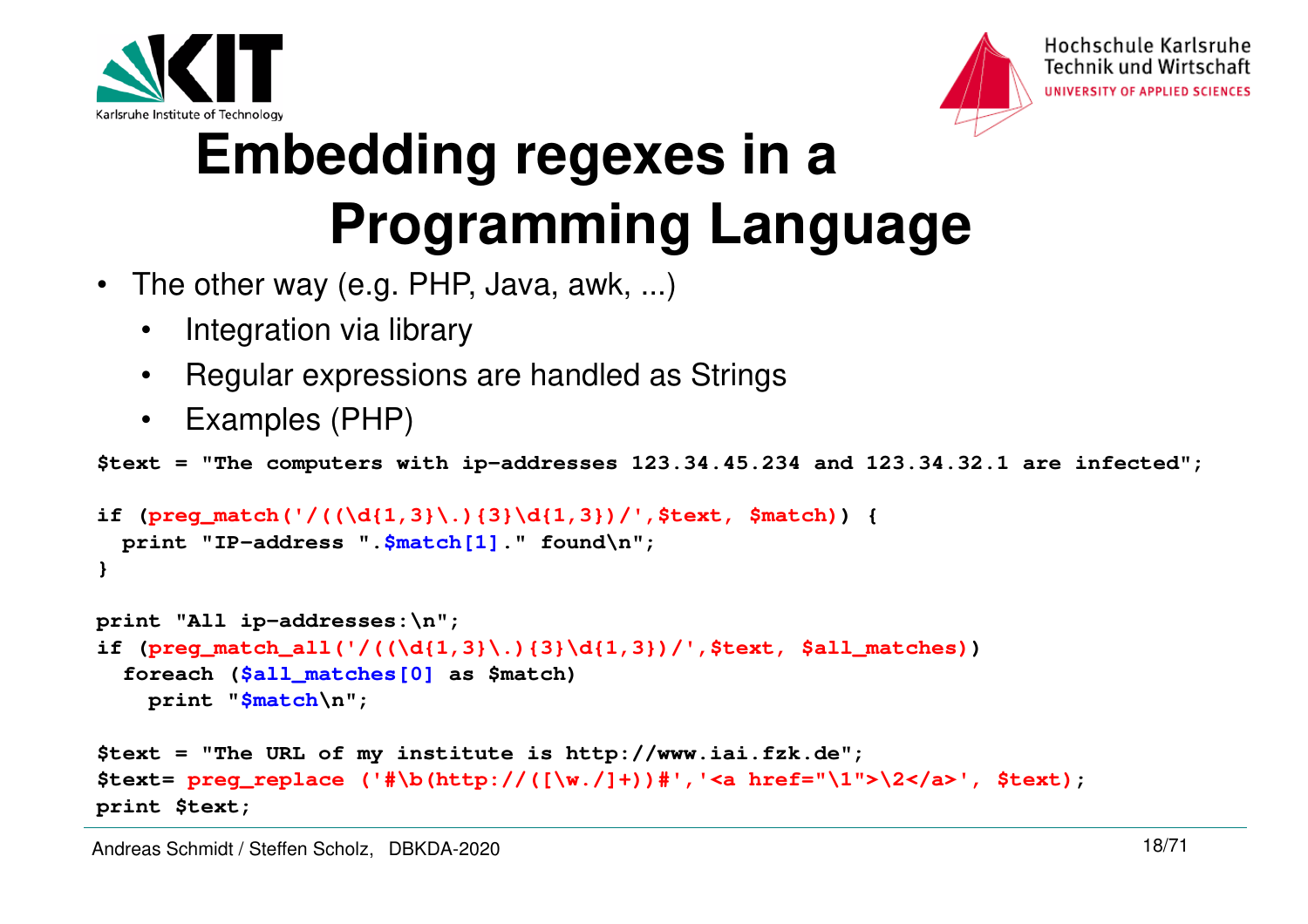



Hochschule Karlsruhe **Technik und Wirtschaft** UNIVERSITY OF APPLIED SCIENCES

# Part II

# Generator Models

Andreas Schmidt / Steffen Scholz, DBKDA-2020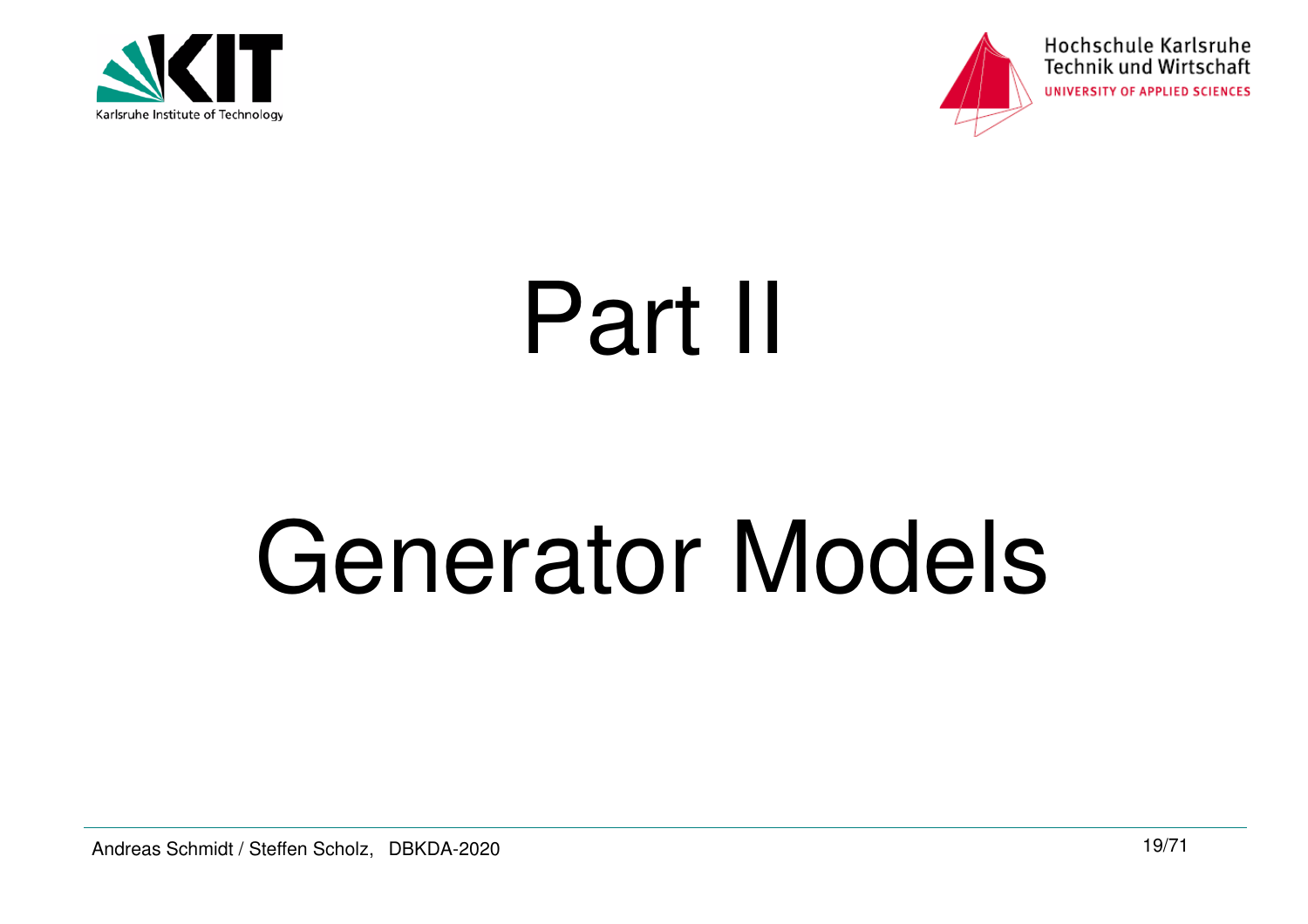



#### **Generator Models**

- Code Munger
- •Inline Code Expander
- •Mixed Code Generator
- •Partial Class Generator
- $\bullet$ Full Tier Generator
- •Domain Specific Language

**Source: [Herrington, 2003]**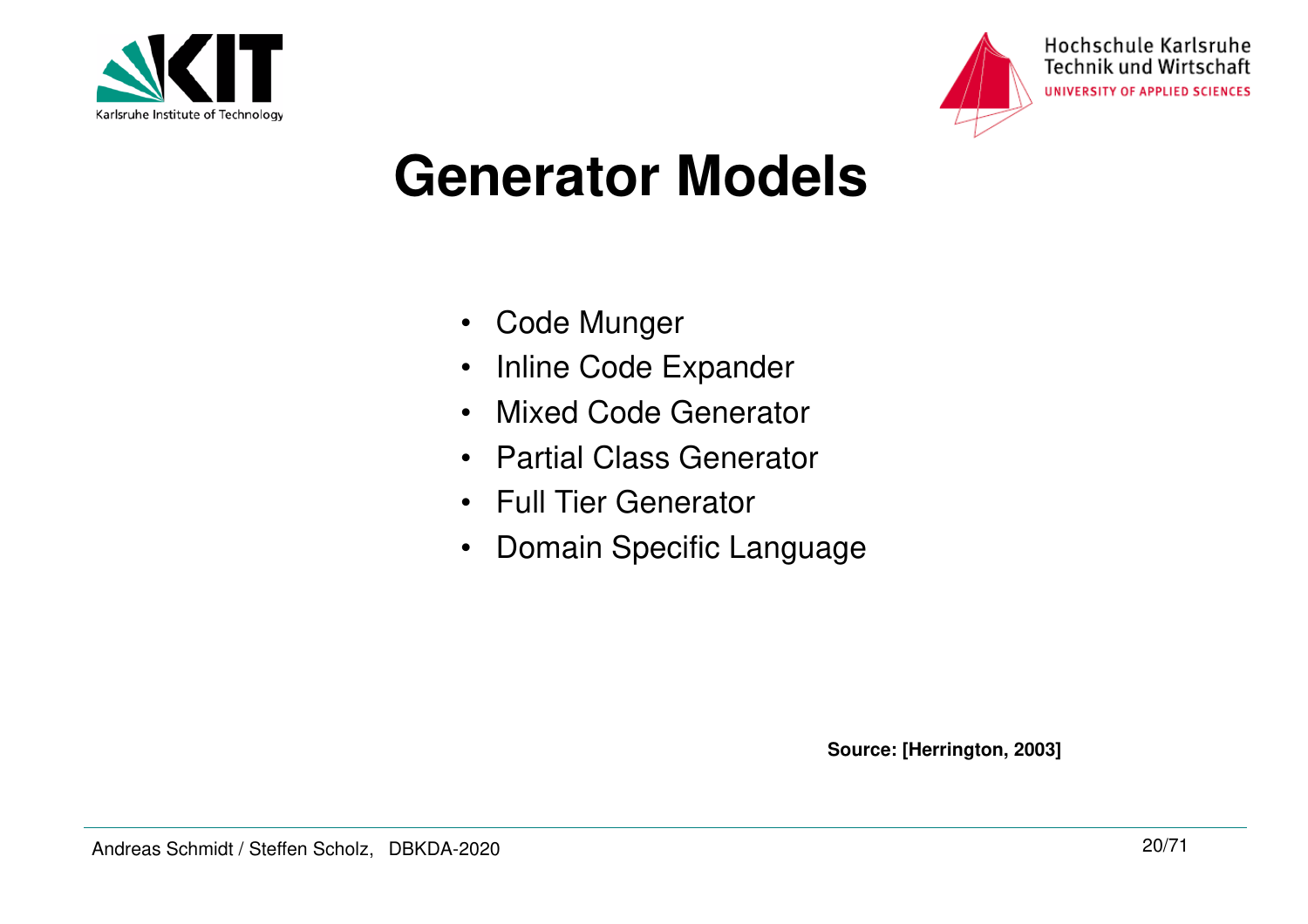



## **Code Munger**

•Workflow



- Functionality:
	- •Input is source code
	- •Extraction of relevant aspects from the code
	- •Transformation to output format
	- $\bullet$ Extraction is commonly based on regular expressions
- • Examples:
	- •Javadoc
	- •XDoclet / Java annotations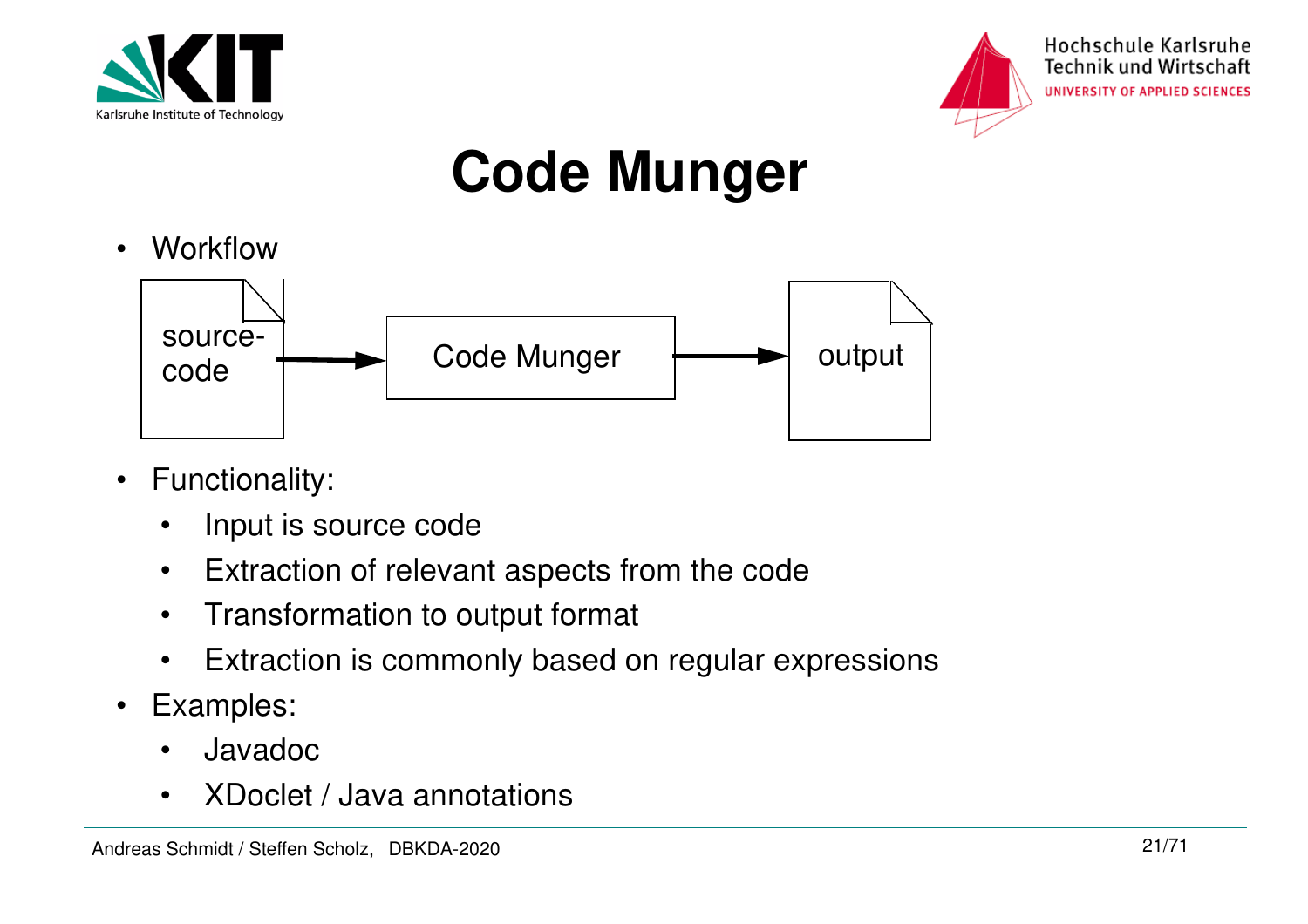



Hochschule Karlsruhe **Technik und Wirtschaft** UNIVERSITY OF APPLIED SCIENCES

#### **Code Munger**

Further examples:

- •Generation of a class/method index in HTML
- •Generation of base classes
- •Generation of SQL statements from CSV data
- •Generation of base classes from DDL Statements
- •Source code analysis
- $\bullet$ Modification of xml documents (without XSLT/DOM)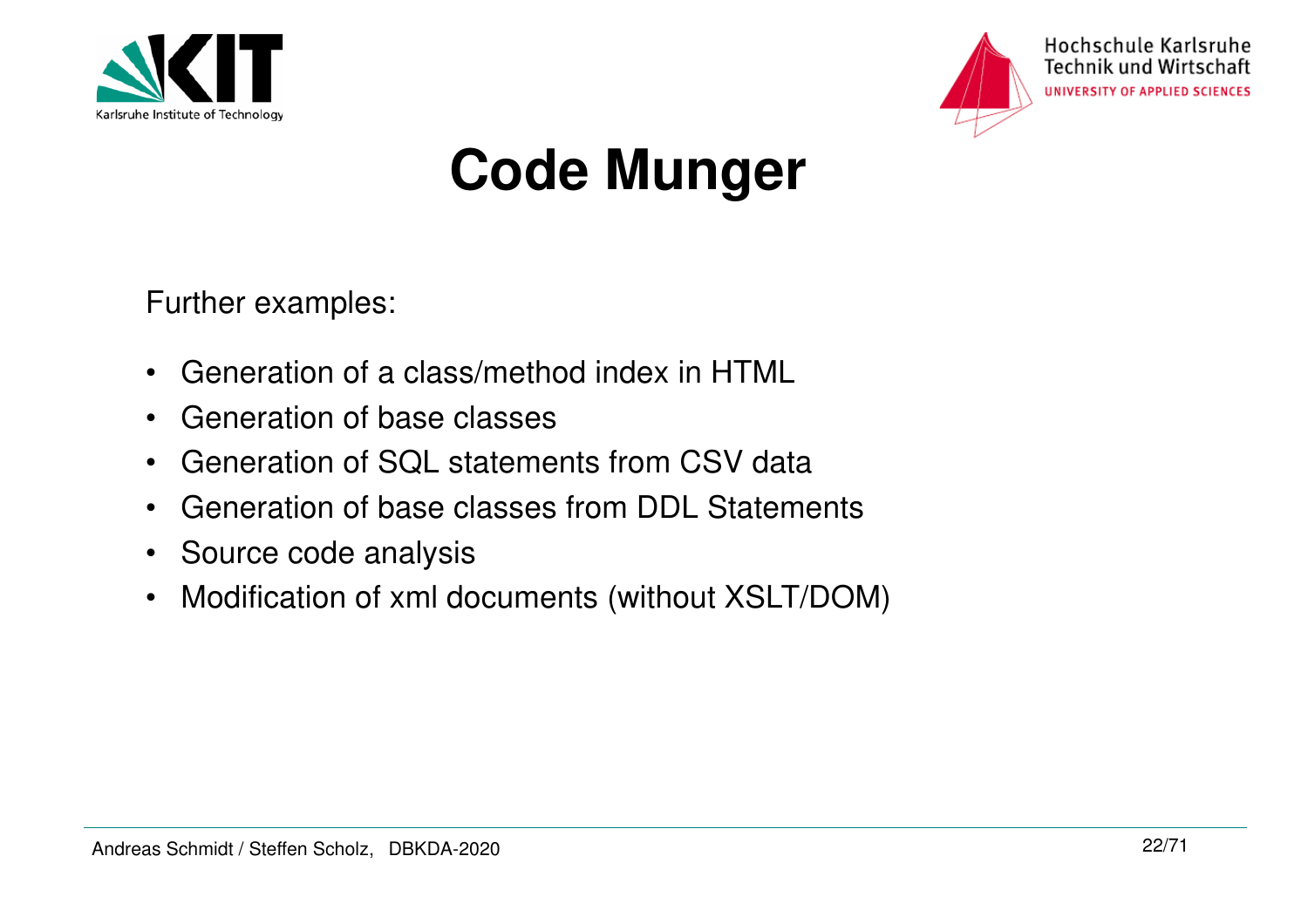



#### **Code Munger - Example (1)**

• Extraction of a class-/method index of library file DB.php

```
$ egrep -e '^[ ]*(function|class)\b' d:/Programme/php/PEAR/DB.phpclass DB
 function factory($type, $options = false)
 function connect($dsn, $options = array()) function apiVersion()
 function isError($value)
 function isConnection($value) function isManip($query)
 function errorMessage($value) function parseDSN($dsn)
class DB_Error extends PEAR_Error
 function DB_Error($code = DB_ERROR, $mode = PEAR_ERROR_RETURN, ...)class DB_result
 function DB_result(&$dbh, $result, $options = array()) function setOption($key, $value = null)
 function fetchRow($fetchmode = DB_FETCHMODE_DEFAULT, $rownum = null)
 function fetchInto(&$arr, $fetchmode = DB_FETCHMODE_DEFAULT, $rownum = null) function numCols()
```
 **...**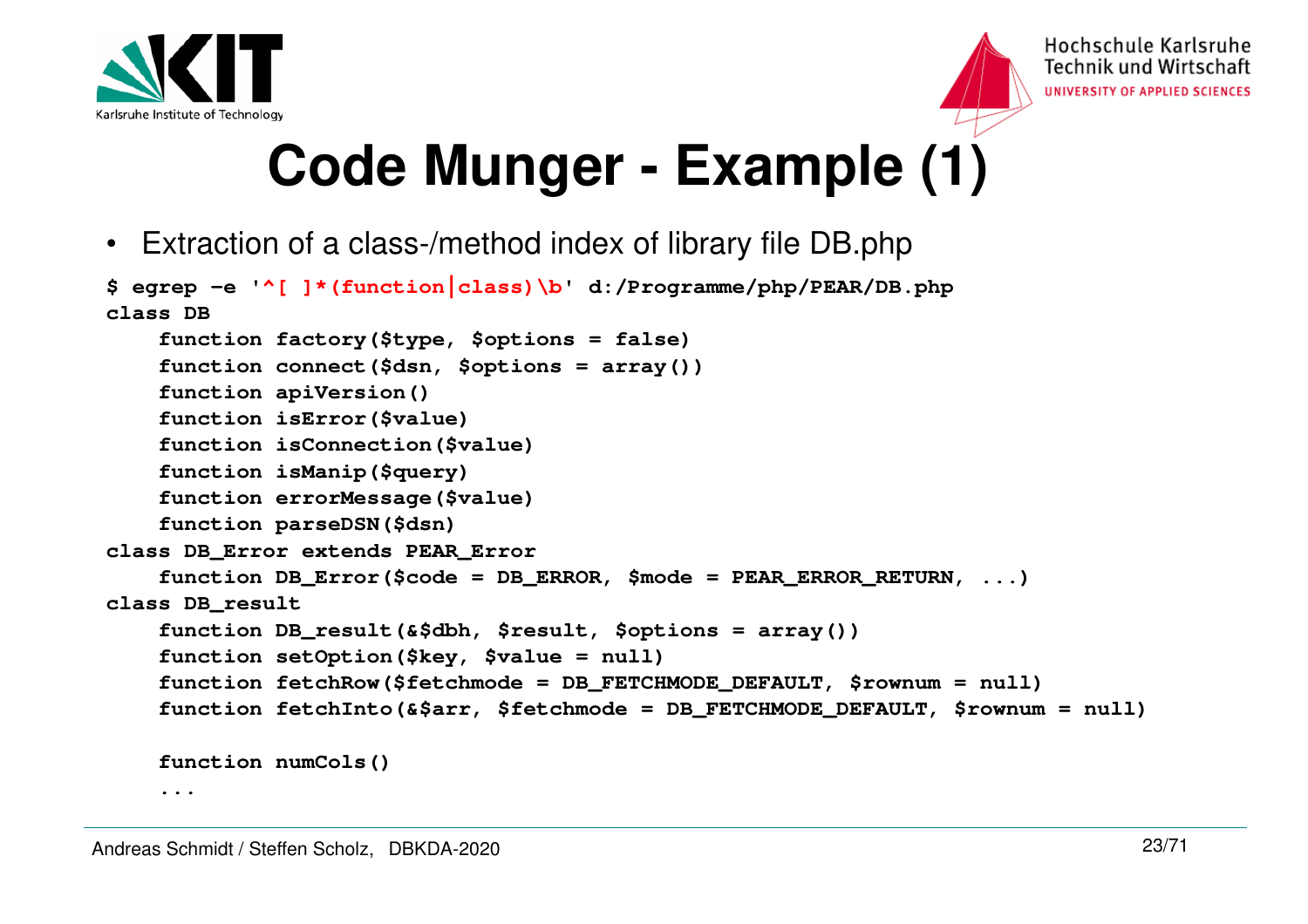



#### **Output Formatation (in HTML)**

```
$ egrep -e '^[ ]*(function|class)\b' ../Programme/php/PEAR/DB.php | \
perl -pe 's#(class\s+\w+).*#<h2>\1</h2>#;s#function\s+(\w+)(\(.*\))#<b>\1</b> \2#'<h2>class DB</h2>
 <b>factory</b> ($type, $options = false)
 <b>connect</b> ($dsn, $options = array()) <b>apiVersion</b> ()
 <b>isError</b> ($value)
 <b>isConnection</b> ($value) <b>isManip</b> ($query)
 <b>errorMessage</b> ($value) <b>parseDSN</b> ($dsn)
 <b>getDSNString</b> ($dsn, $hidePassword) {<h2>class DB_Error</h2>
 function DB_Error($code = DB_ERROR, $mode = PEAR_ERROR_RETURN, ...)<h2>class DB_result</h2>
 <b>DB_result</b> (&$dbh, $result, $options = array()) <b>setOption</b> ($key, $value = null)
 <b>fetchRow</b> ($fetchmode = DB_FETCHMODE_DEFAULT, $rownum = null)
 <b>fetchInto</b> (&$arr, $fetchmode = DB_FETCHMODE_DEFAULT, $rownum = null) <b>numCols</b> ()
 <b>numRows</b> ()
```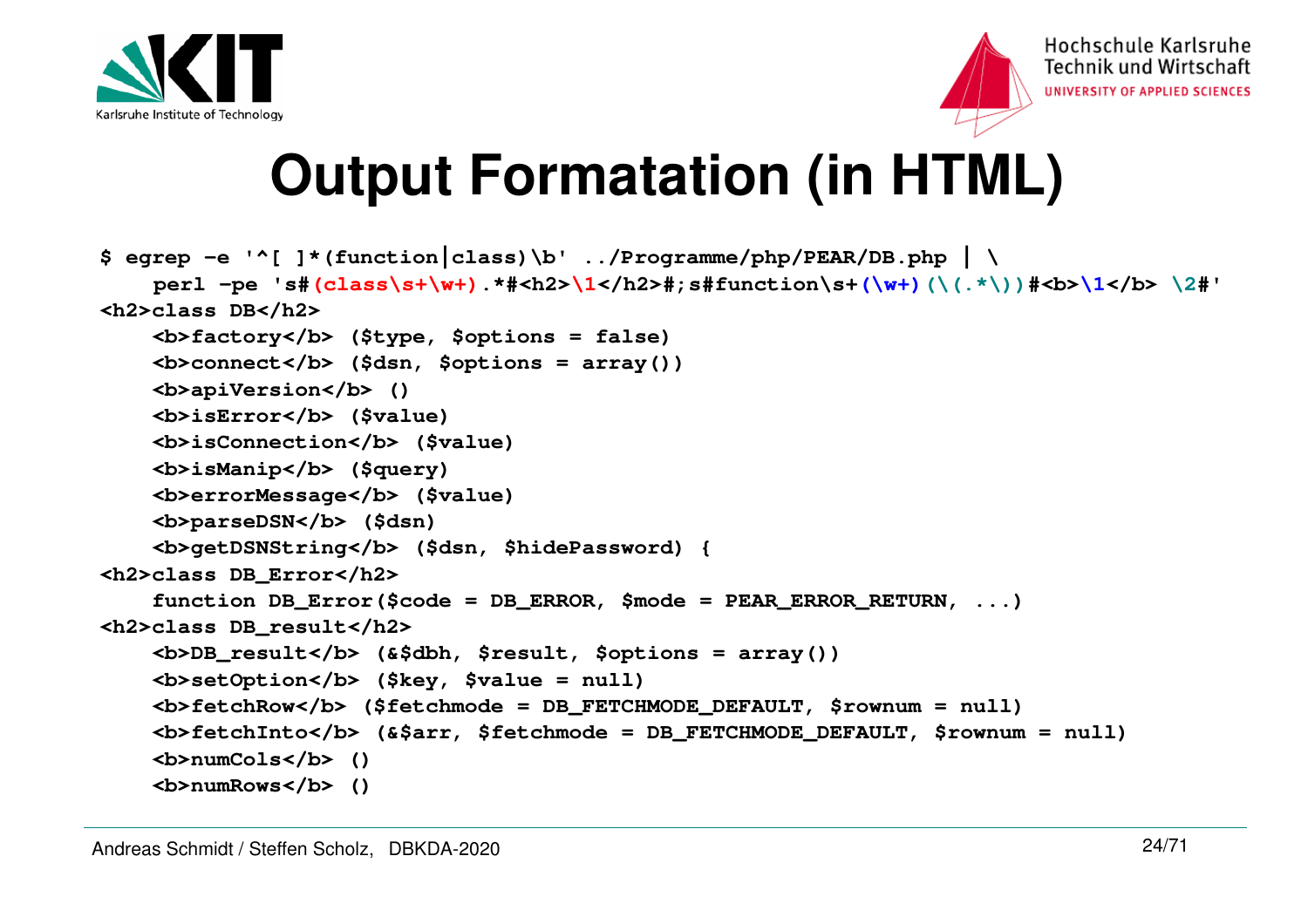



#### **Explanation Regular Expressions**



 $\bullet$ pattern substitution (**s # text # relacement #**) (perl-syntax)

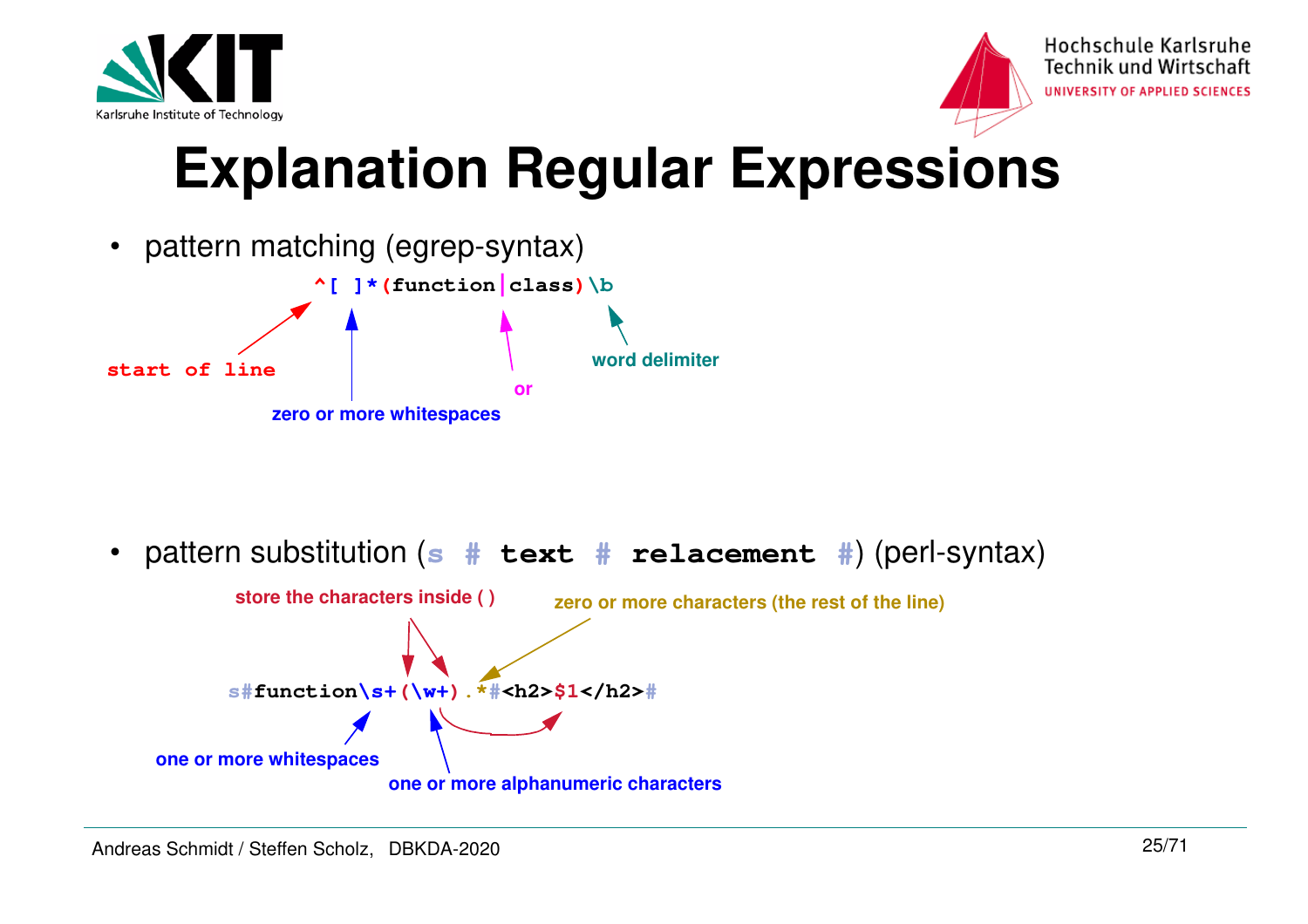



Hochschule Karlsruhe **Technik und Wirtschaft** UNIVERSITY OF APPLIED SCIENCES

### **Output**

#### class DB

 $factory(*Stype*, *Spptions* = false)$  $connect(\$dsn, \$options = array())$ apiVersion() isError(\$value) isConnection(\$value) isManip(\$query) errorMessage(\$value) parseDSN(\$dsn) getDSNString(\$dsn, \$hidePassword)

#### class DB\_Error

DB Error(\$code = DB ERROR, \$mode = PEAR ERROR RETURN, \$level = E USER NOTICE, \$debuginfo = null)

#### class DB\_result

DB\_result(&\$dbh, \$result, \$options = array())  $\text{cat}\Omega$ ntion( $\text{New}$   $\text{Value} = \text{null}$ )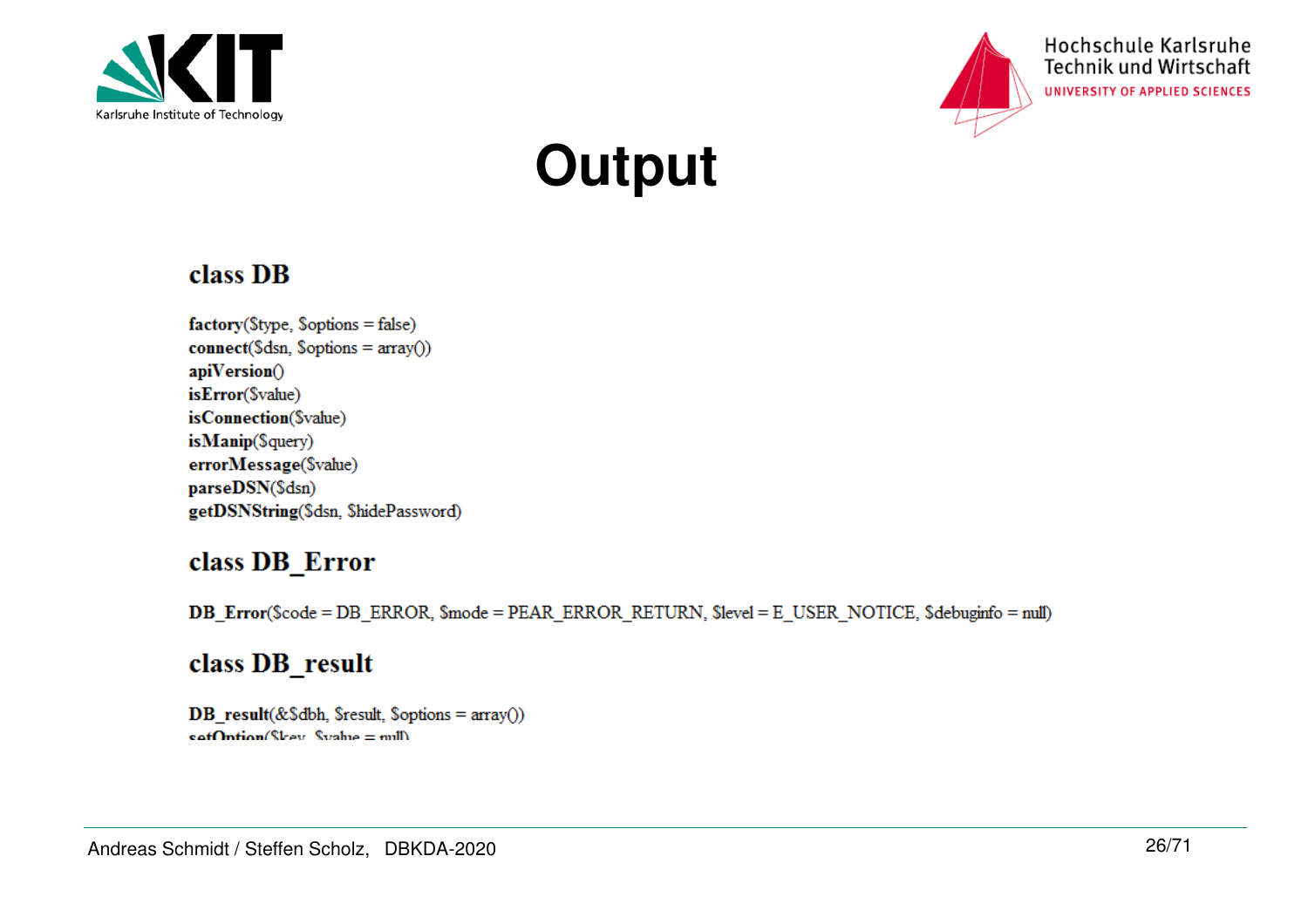



#### **Possible extension**

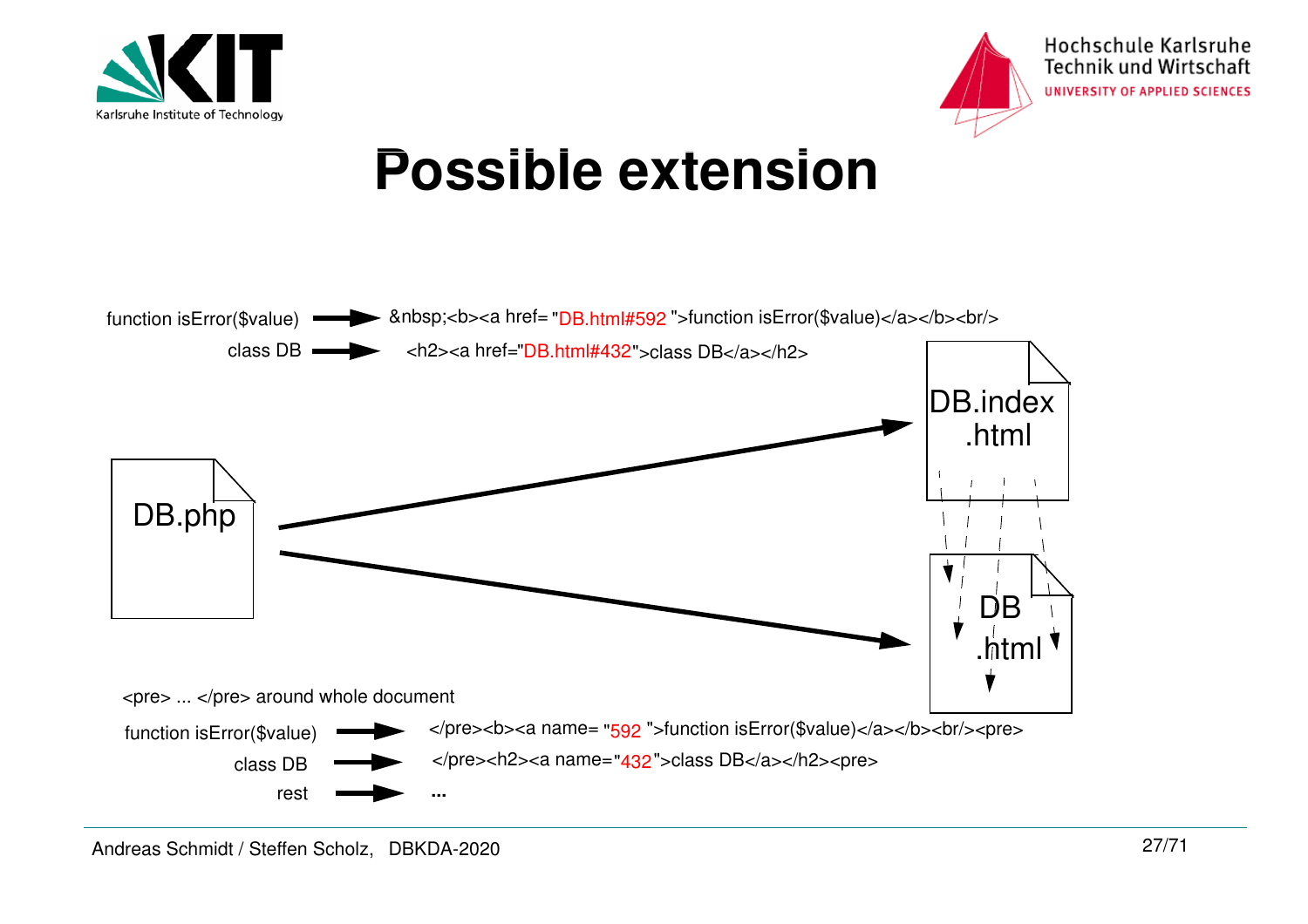



- •DB.index.html • DB.html
- 

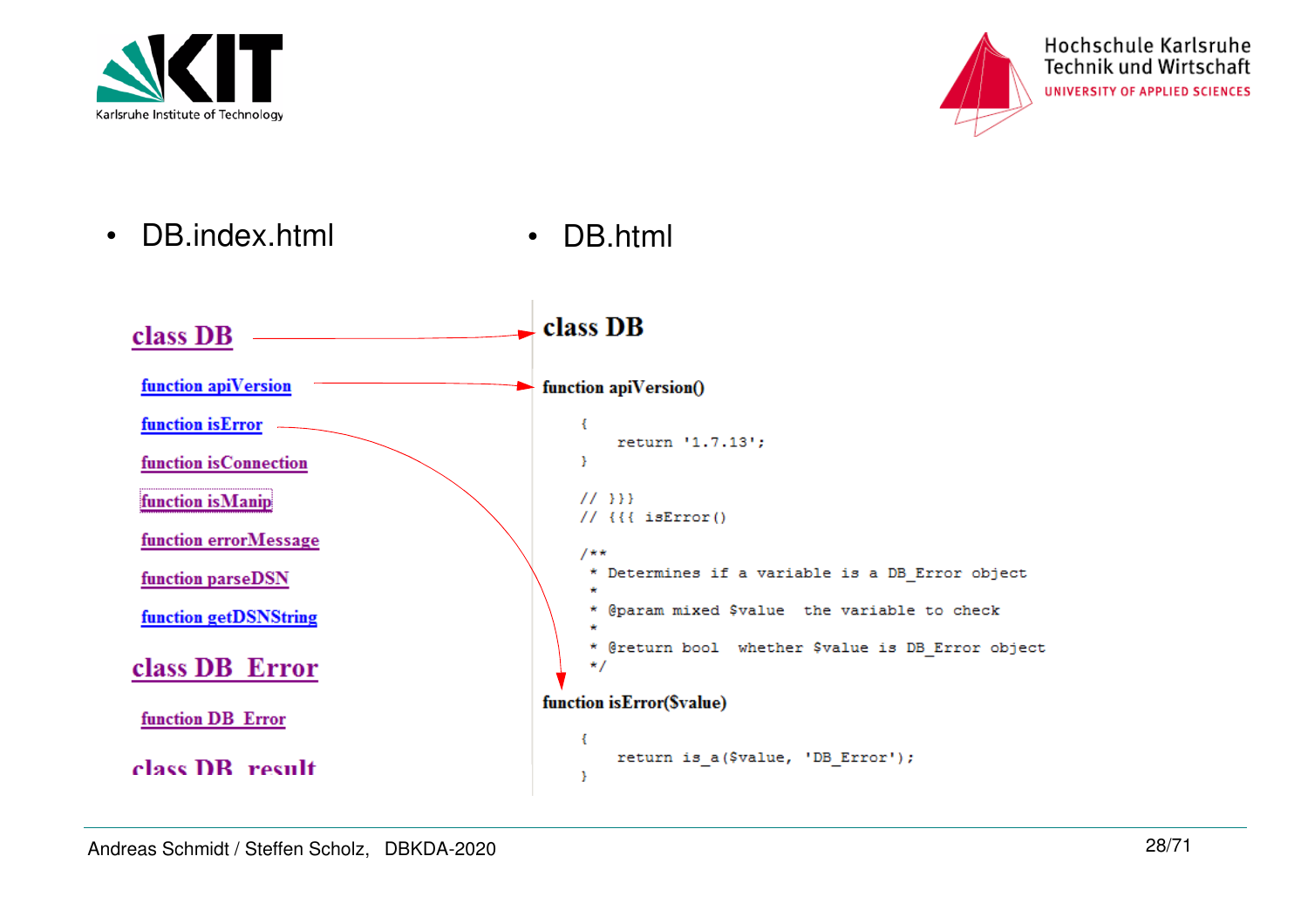



- $\bullet$ Overall effort:
- • 2 regular expressions for index (one line each)
- $\bullet$  2 regular expressions for code (one line each)
- •3 command line calls
- •1 frameset

easily adaptable for many languages !!

| DB.php - Class/Method Index - Mozilla Firefox                                                                                                                                                        |                                                                                                                                                   |
|------------------------------------------------------------------------------------------------------------------------------------------------------------------------------------------------------|---------------------------------------------------------------------------------------------------------------------------------------------------|
| Datei Bearbeiten Ansicht Chronik Lesezeichen Extras Hilfe                                                                                                                                            |                                                                                                                                                   |
| $\left \cdot\right $ + Go<br>$C \times \mathbf{A}$<br>$\left  \cdot \right $<br>  file:///Z:/papers/ITA-09-wrexham/examples/DB-library.html                                                          |                                                                                                                                                   |
| A Meistbesuchte Seiten <b>A</b> Erste Schritte <b>N</b> Aktuelle Nachrichten <b>N</b> allerlei<br>Conferences<br>Vista-HowTos<br>DB/IR<br><b>FZK</b><br>conferences<br>FH.<br><b>Manuals</b><br>Foli |                                                                                                                                                   |
| $\omega_{\rm m}$<br><b>DB.php - Class/Method Index</b>                                                                                                                                               |                                                                                                                                                   |
| class DB                                                                                                                                                                                             | function is Manip(\$query)                                                                                                                        |
| function apiVersion                                                                                                                                                                                  | \$manips = 'INSERT UPDATE DELETE REPLACE '<br>. 'CREATEIDROPI'                                                                                    |
| function isError                                                                                                                                                                                     | . 'LOAD DATA SELECT .* INTO .* FROM COPY '<br>. 'ALTER GRANT REVOKE '<br>. 'LOCKIUNLOCK':                                                         |
| function is Connection<br>function is Manip                                                                                                                                                          | if (preg match( $\sqrt{\frac{x}{x}}$ "?('. \$manips . ') \s+/i', \$query)) {<br>return true:                                                      |
| function errorMessage                                                                                                                                                                                | return false:<br>Υ.                                                                                                                               |
| function parseDSN                                                                                                                                                                                    | 11.333<br>// {{{ errorMessage()                                                                                                                   |
| function getDSNString                                                                                                                                                                                | $1**$                                                                                                                                             |
| class DB Error                                                                                                                                                                                       | * Return a textual error message for a DB error code<br>* @param integer \$value the DB error code                                                |
| function DB Error                                                                                                                                                                                    | * @return string the error message or false if the error code was<br>not recognized                                                               |
| class DB result                                                                                                                                                                                      | $\star$ /                                                                                                                                         |
| function DB result                                                                                                                                                                                   | function errorMessage(\$value)                                                                                                                    |
| function setOption                                                                                                                                                                                   | static \$errorMessages;<br>$\mathcal{L} \in \{1, 1, 2, 3, 4, 1\}$ company $\mathcal{L}$ and $\mathcal{L} \in \{1, 2, 3, 4, 5, 6, 6, 7, 8, 9, 1\}$ |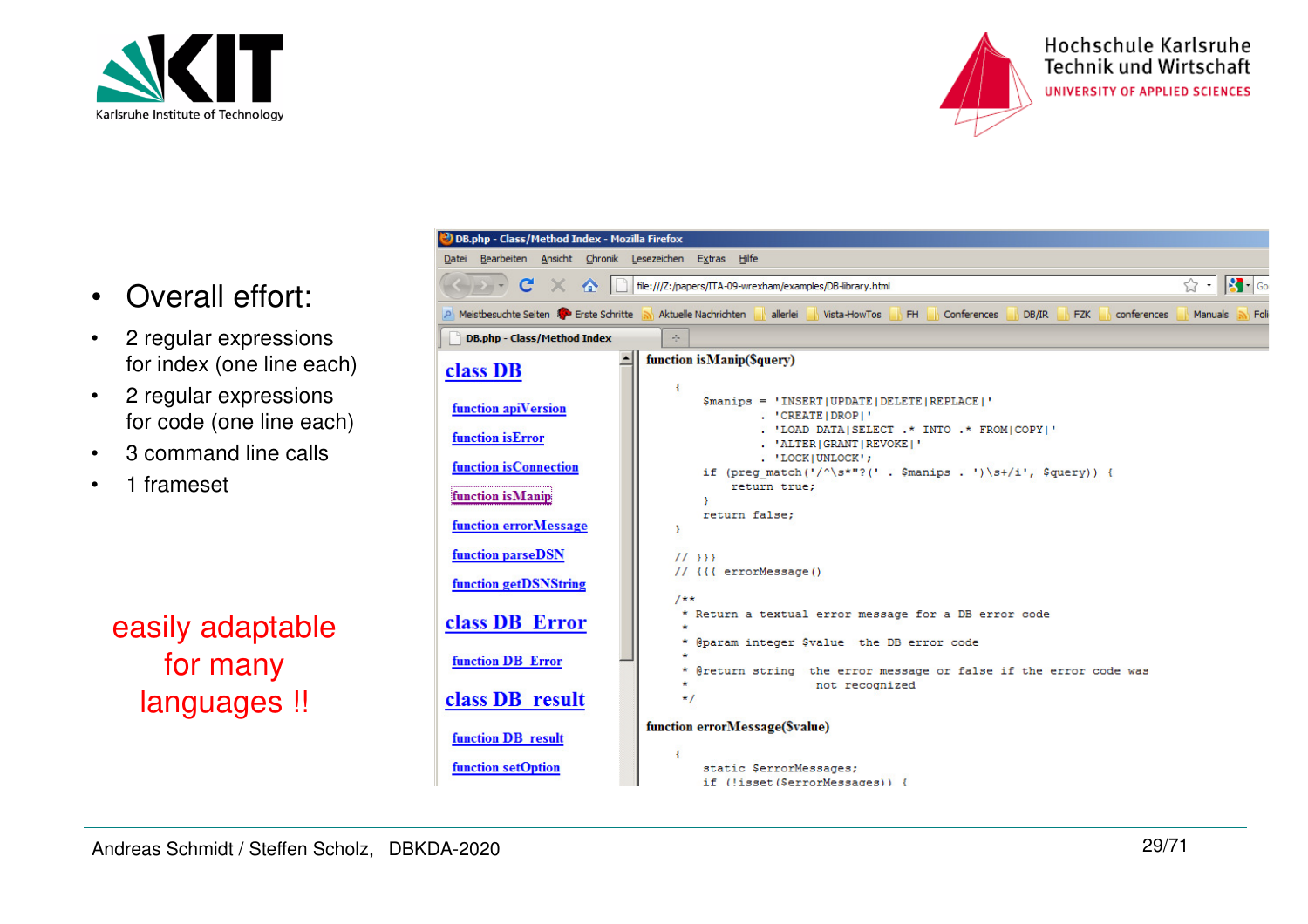



#### **Code Munger - Example (2)**

```
File: Person.php<?phpinclude 'BasePerson.php';class Person extends BasePerson {
 // @fields: name, day_of_birth function age() {
 $now = time();
 $birthday = strtotime($this->day_of_birth);
 return floor(($now - $birthday)/(3600*24*365)); }}<?phpclass BasePerson { protected $name;
 protected $day_of_birth; function __construct() { }
 function get_name() {
 return $this->name; }
 function get_day_of_birth() {
 return $this->day_of_birth; }
 function set_name($value) {
 return $this->name = $value; }
 function set_day_of_birth($value) {
 return $this->day_of_birth = $valu }}
```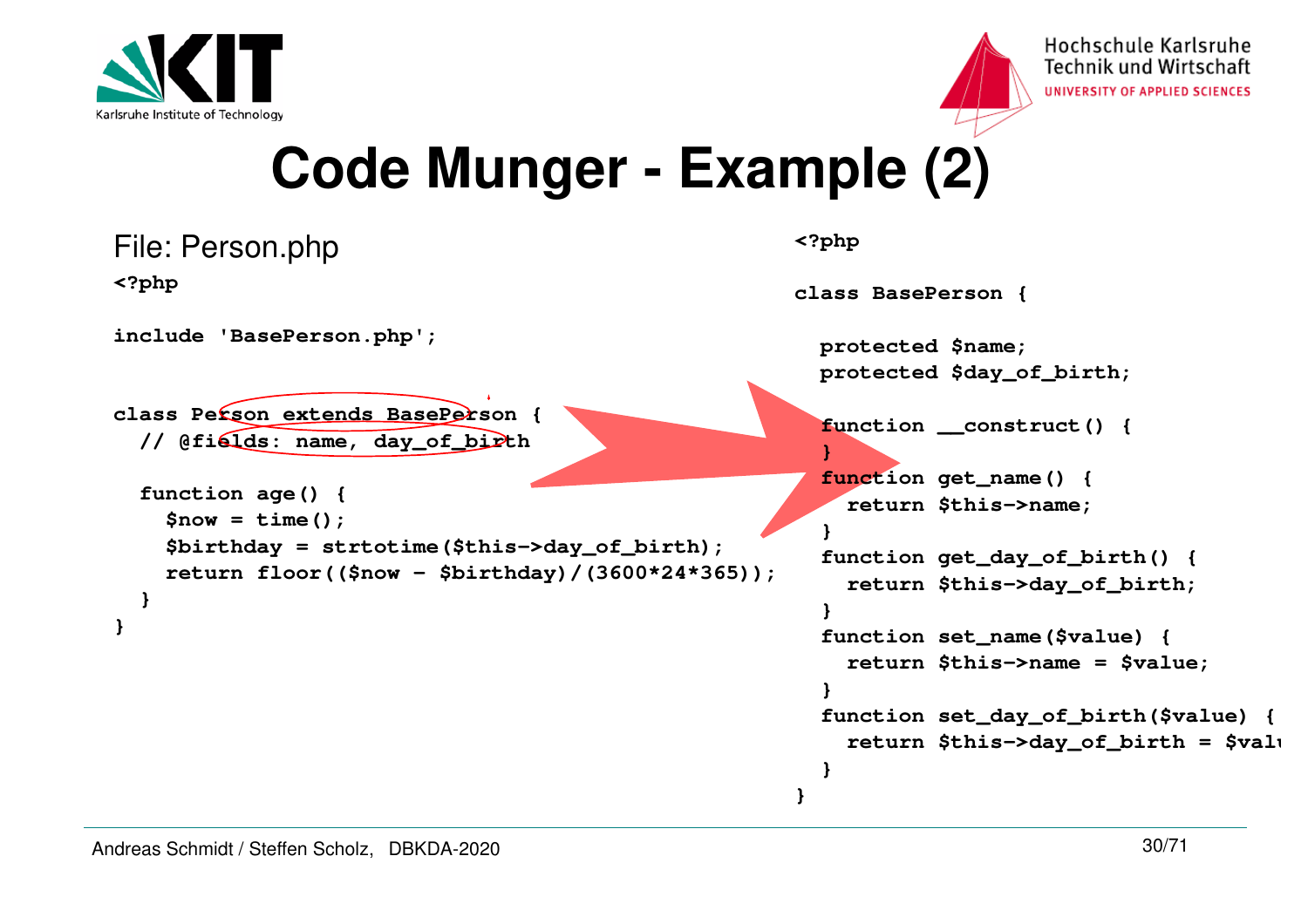



#### **Example (Implementation)**

```
File: generate-base-classes.php<?php$content = file_get_contents($argv[1]);$lines = split("\n", $content);foreach ($lines as $line) { if (preg_match('#^\s*class\s+\w+\s+extends\s+(\w+)\s*{#', $line, $match)) { $base_class = $match[1];} else if (preg_match('#^\s*//\s*@fields\s*:\s*(.*)#',$line,$match)) { $attributes = preg_split('#\s*,\s*#', $match[1]);
 $content = create_base_class($base_class, $attributes); file_put_contents($base_class.".php", $content); } }
```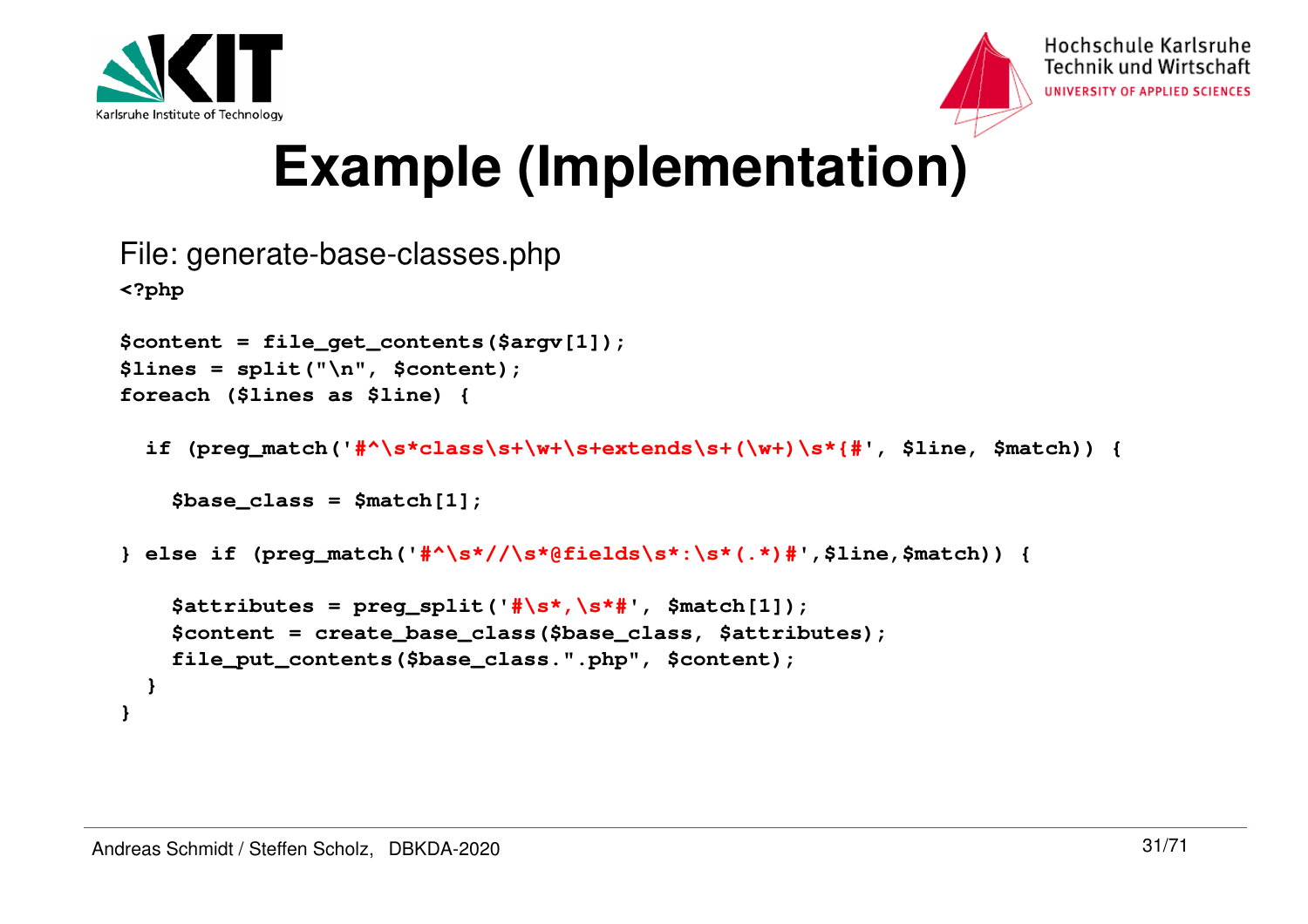



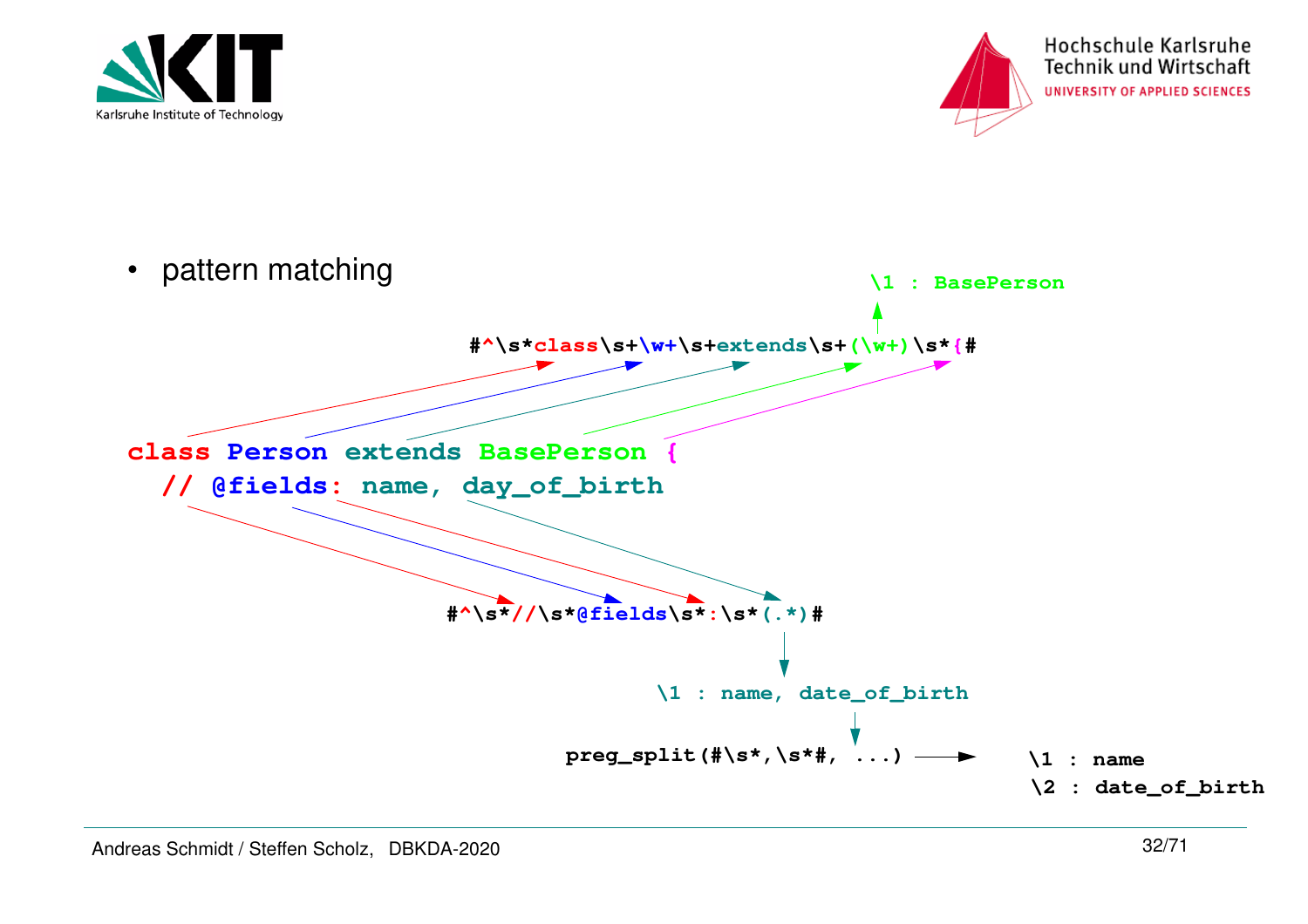



```
function create_base_class($classname, $attributes) { $content = "<?php\n
class $classname {\n";
  foreach ($attributes as $attribute) {
 $content .= " protected \$$attribute;\n"; }
 $content .= "\n function __construct() { }\n";
 foreach ($attributes as $attribute) {
 $content .= "\n function get_$attribute() { return \$this->$attribute;  }\n"; }
 foreach ($attributes as $attribute) {
 $content .= "\n function set_$attribute(\$value) { 
    return \$this->$attribute = \$value;  }\n"; }
 $content .="\n}";
 return $content;}instance variablesgettersetter
```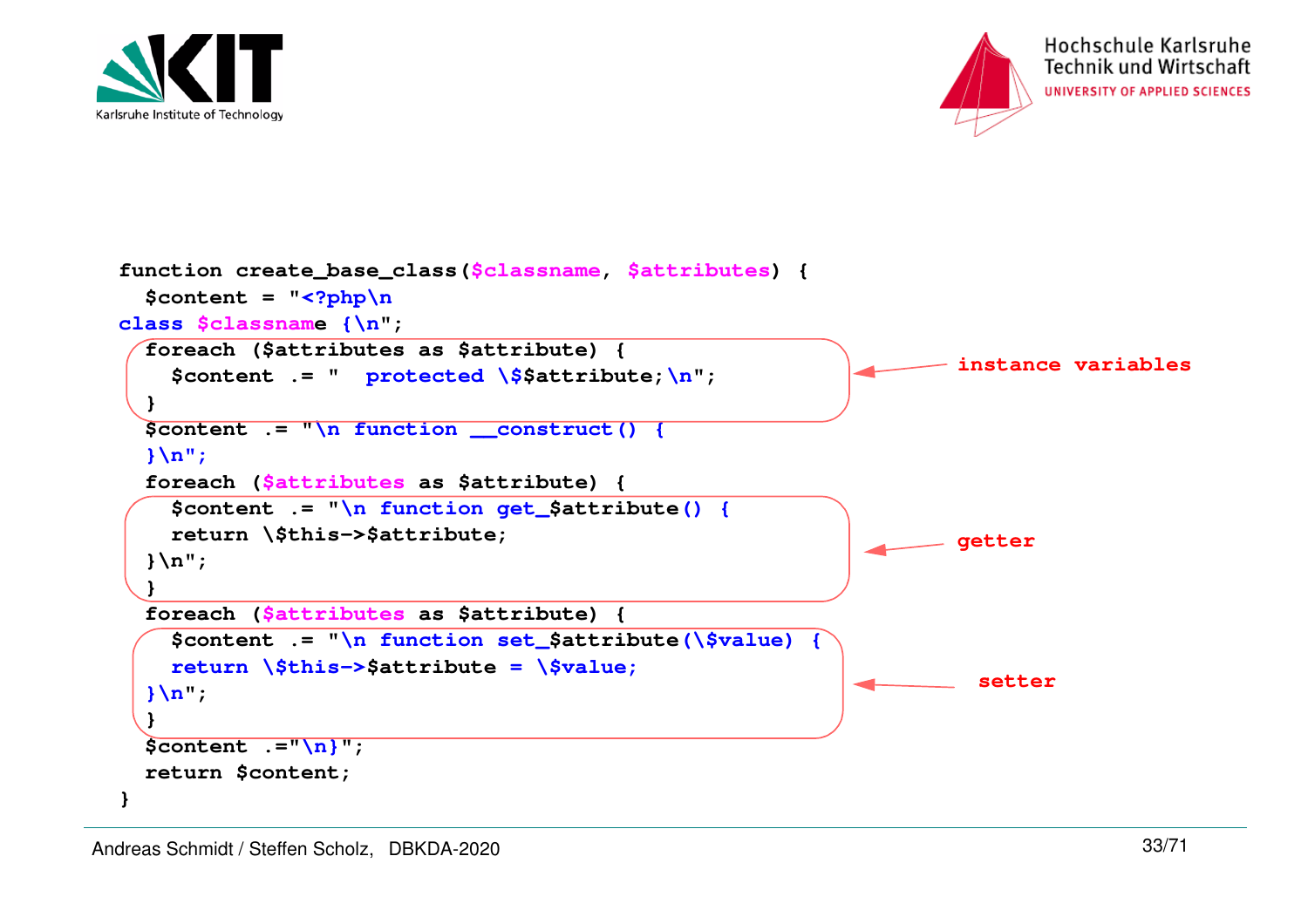



#### **Run the test ...**

• File: test.php

**<?php**

```
include 'Person.php';
```

```
print "a little test:\n";
```

```
$p = new Person();
$p->set_name('Andreas Schmidt');
$p->set_day_of_birth('9 September 1965');
```

```
print $p->get_name()." is ".
$p->age()." years old\n";
```
**\$ php.exe generate-base-classes.php Person.php\$ php.exe test.phpa little test:Andreas Schmidt is 54 years old**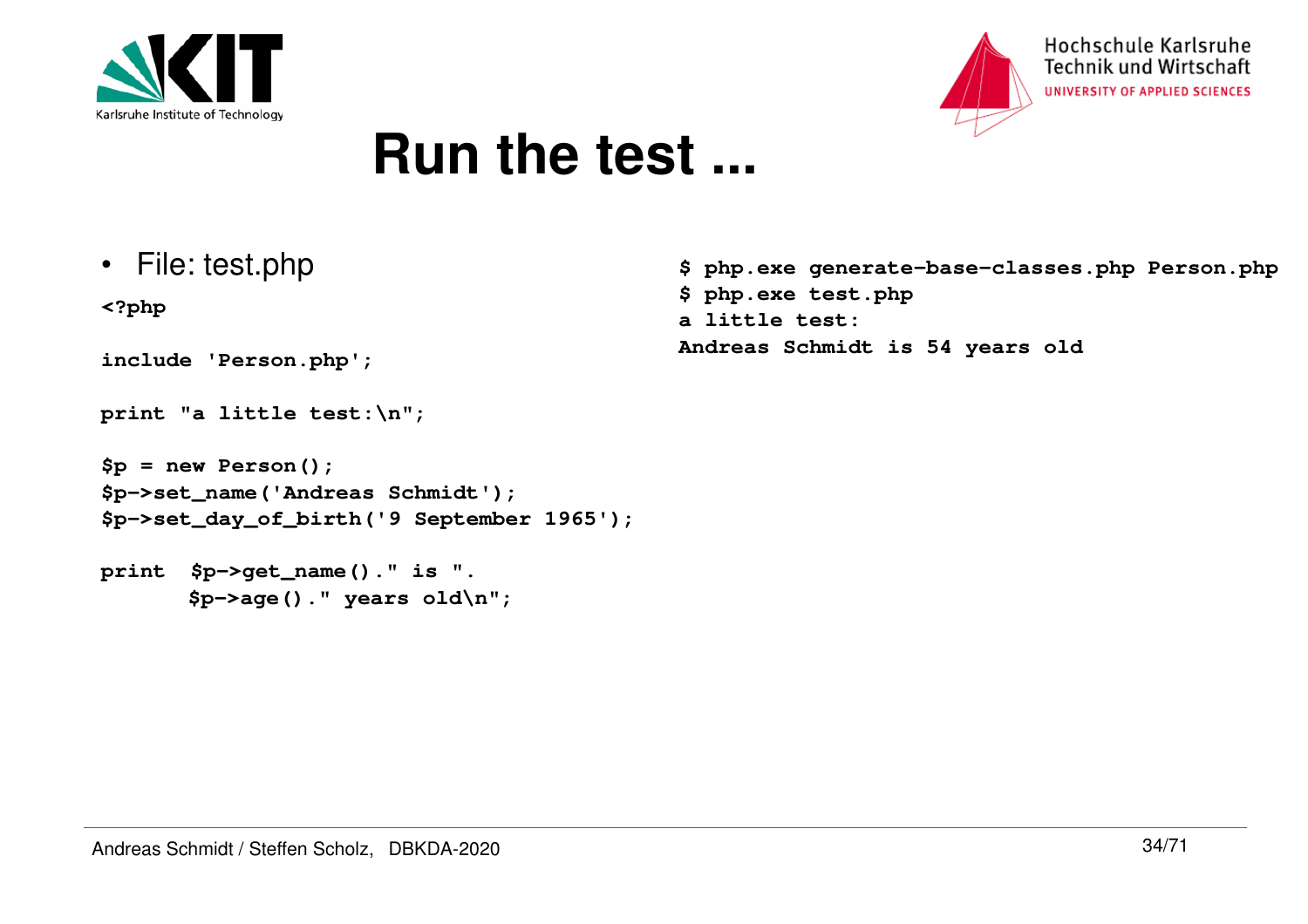



#### **Inline Code Expander**

#### Workflow



- Functionality:
	- •Implicit definition of a new language (extension of existing language)
	- •Simplifies the writing of source code,
	- •Outout is input for a compiler/interpreter
- Examples:
	- •SQLJ
	- •Generation of classes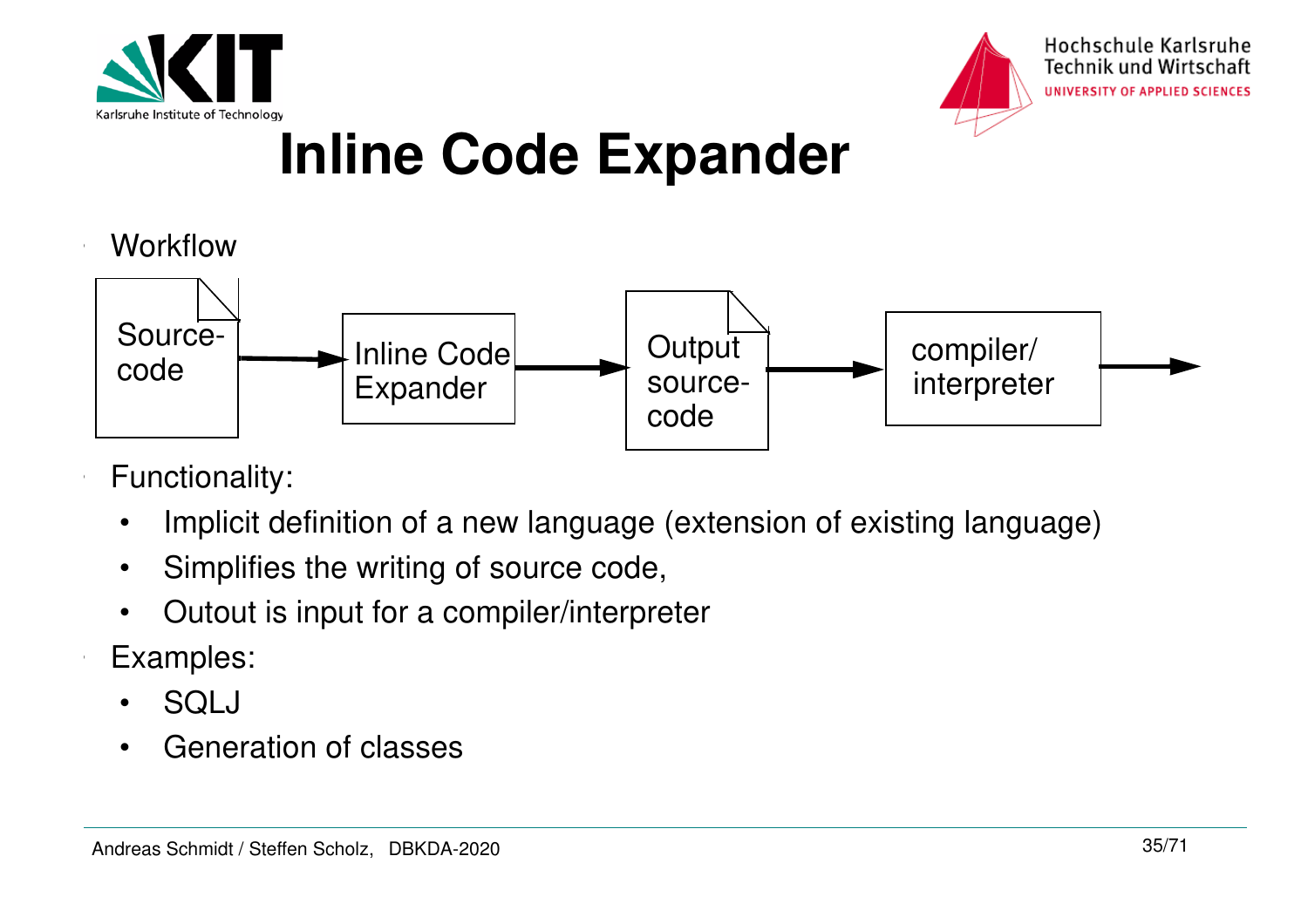



#### **Example**

• Sourcecode ice-test.phpi **<?php<class: Person (surname, firstname, day\_of\_birth) ><class: Film (title, year, regisseur) >\$p1 = new Person('Waits', 'Tom', '9.9.1949'); \$f1 = new Film('Short Cuts', 1989, 'Jim Jarmusch');echo "a little test:\n--------------\n"; echo \$p1->get\_surname()." ".\$p1->get\_firstname()." ".\$p1->get\_day\_of\_birth()."\n"; echo \$f1->get\_title()." ".\$f1->get\_year()."\n";**Inline Code Expander

**?>**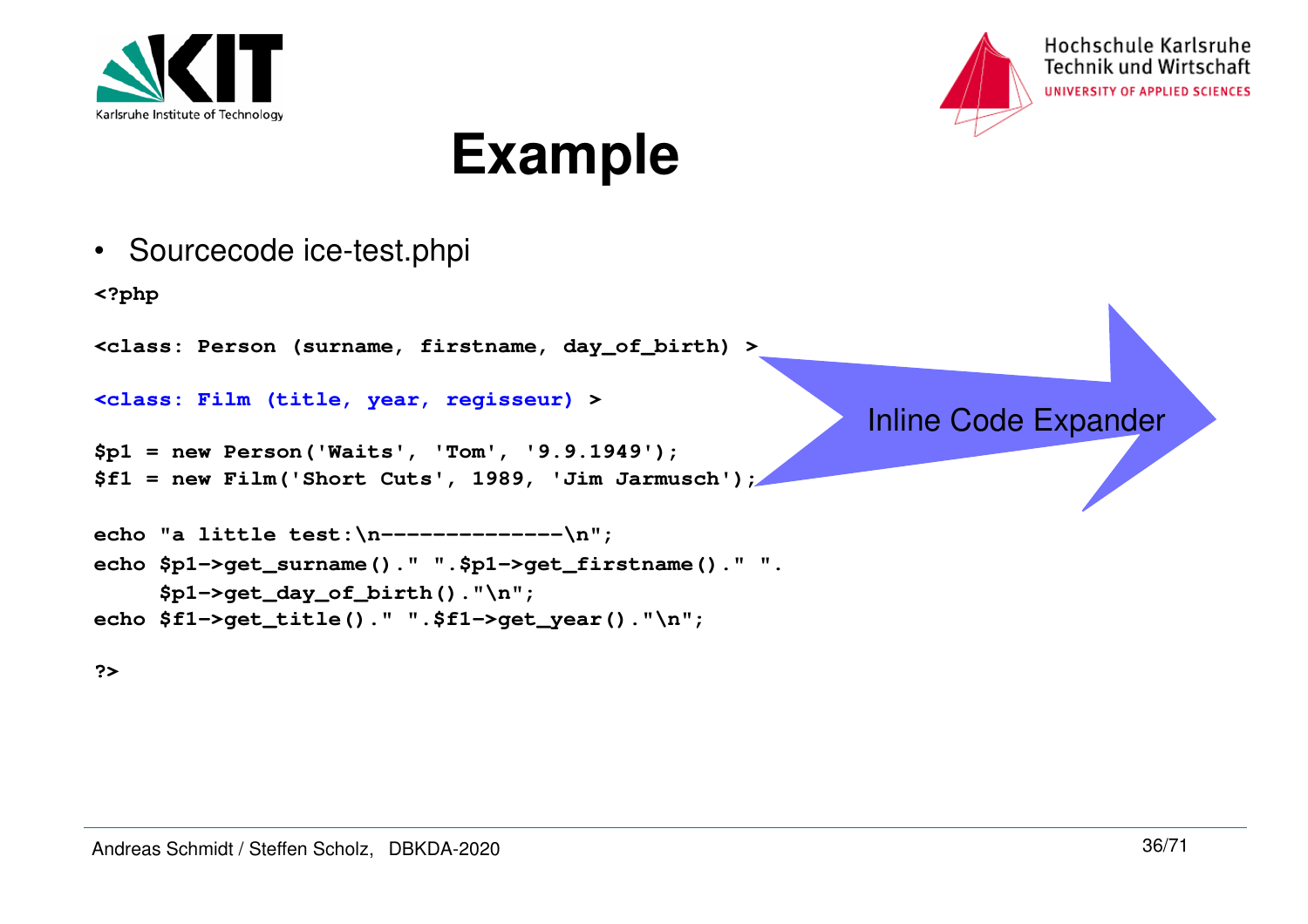



Hochschule Karlsruhe Technik und Wirtschaft UNIVERSITY OF APPLIED SCIENCES

```
Example
```
#### **<?php**

```
 class Person { ... }
     class Film {
          private $title;
          private $year;
          private $regisseur;
         function __construct($title,$year,$regisseur) {
          $this->title = $title;
          $this->year = $year;
          $this->regisseur = $regisseur;
      function get_title() {
          return $this->title;
      }
      function get_year() {
          return $this->year;
      }
      function get_regisseur() {
          return $this->regisseur;
      }
    }
$p1 = new Person('Waits', 'Tom', '9.9.1949');
$f1 = new Film('Short Cuts', 1989, 'Jim Jarmusch');
?>
```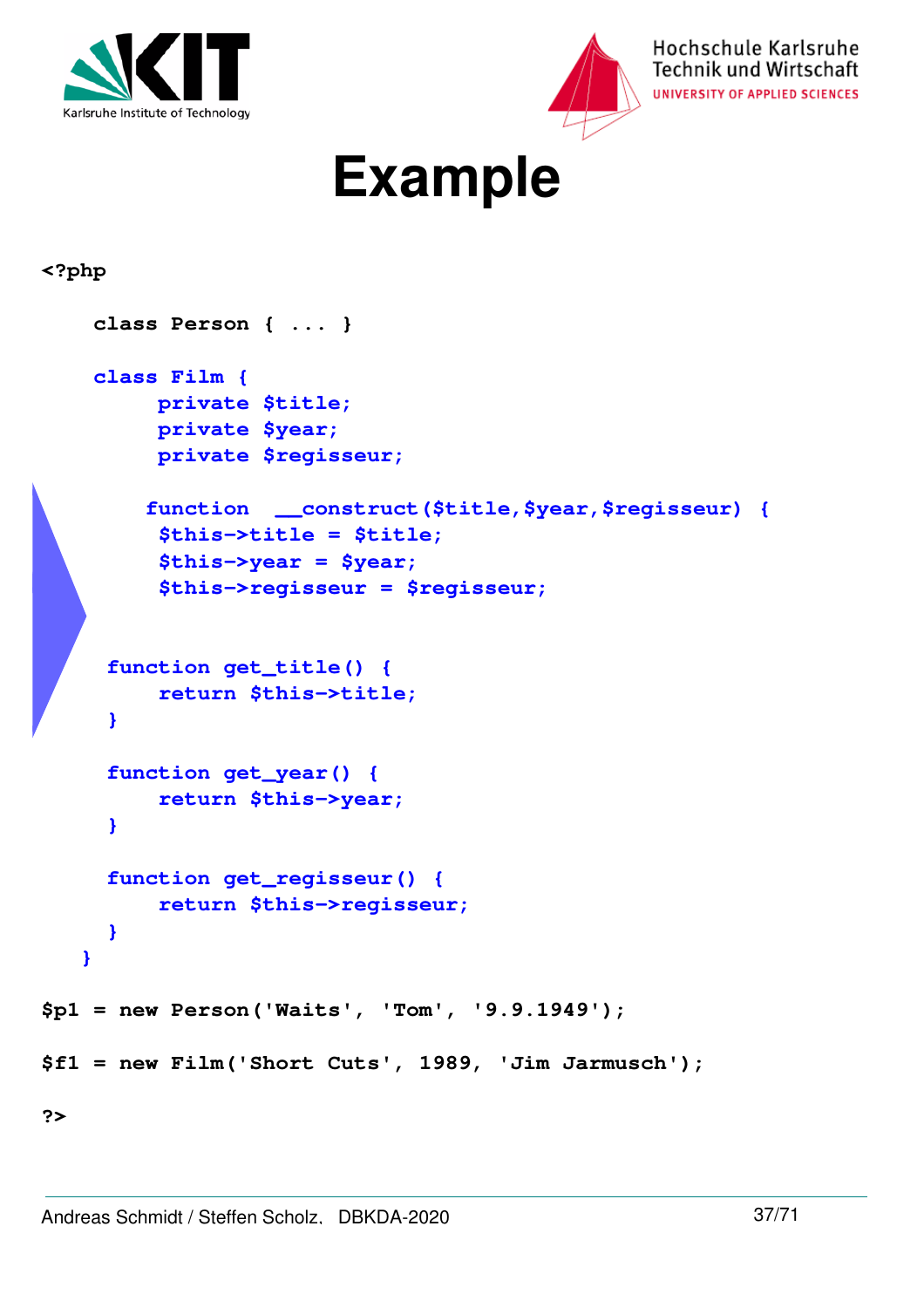



## **Pattern Matching for Extended Syntax**

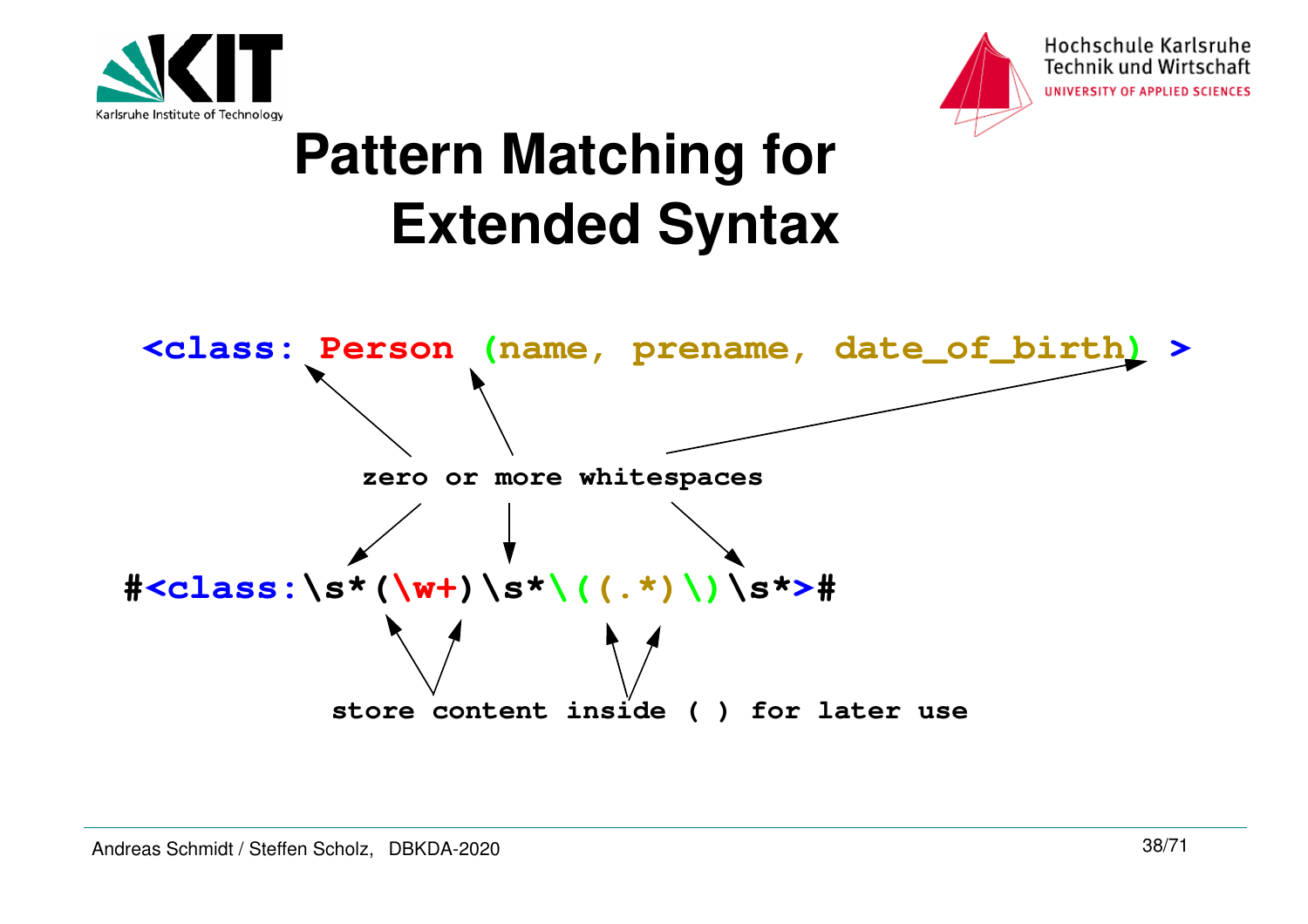



### **Implementation Inline Code Expander**

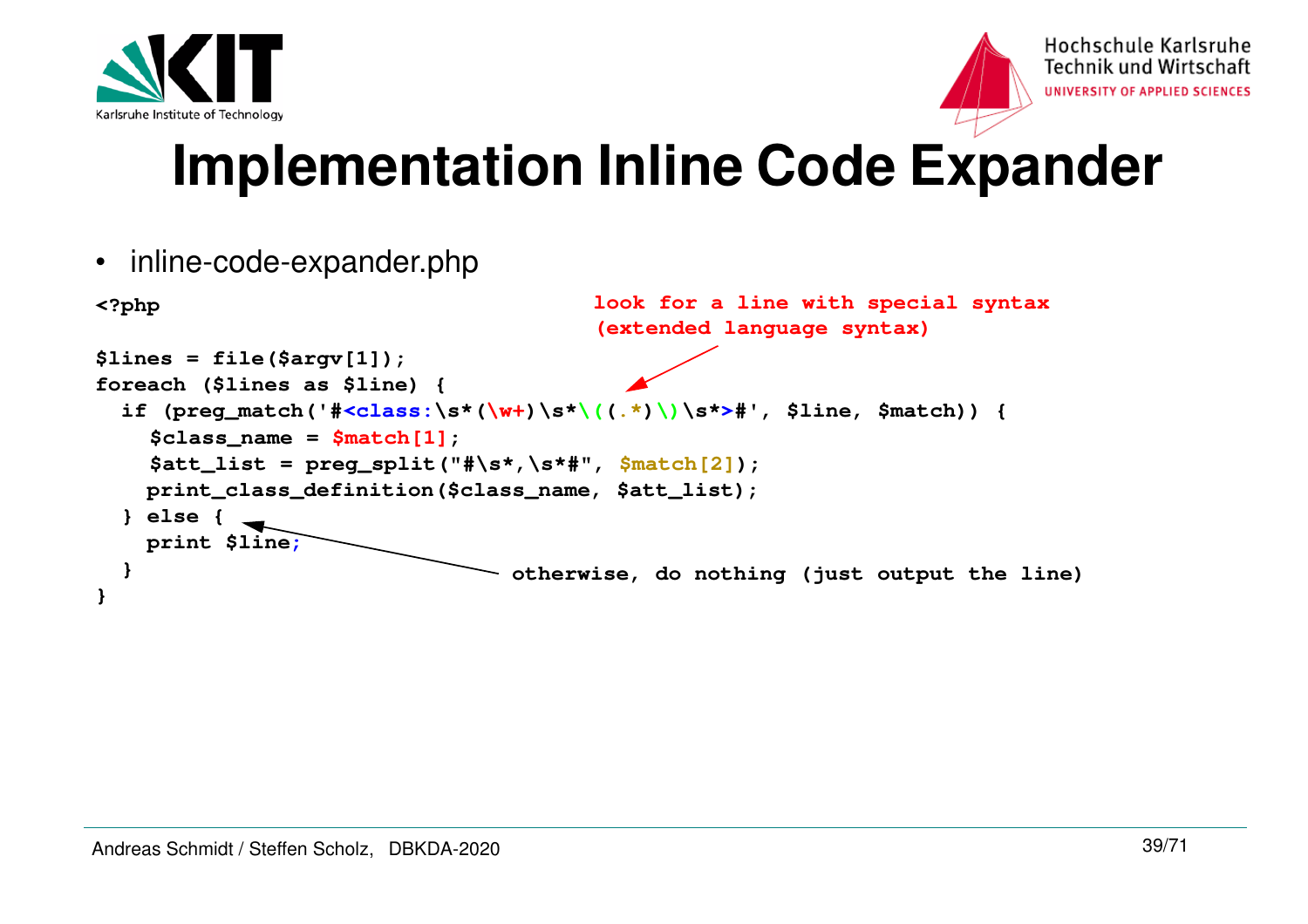



```
function print_class_definition($class_name, $att_list) { ?>
 class <?= $class_name ?> {
<?php foreach ($att_list as $a) { ?> private $<?= $a ?>;<?php } ?> function __construct(<?= join(",",add_dollar_sign($att_list)) ?>) {<?php foreach ($att_list as $a) { ?> $this-><?= $a ?> = $<?= $a ?>;<?php } ?> }<?php foreach ($att_list as $a) { ?> function get_<?= $a ?>() {
 return $this-><?= $a ?>; }
<?php } ?> }
 <?php }
```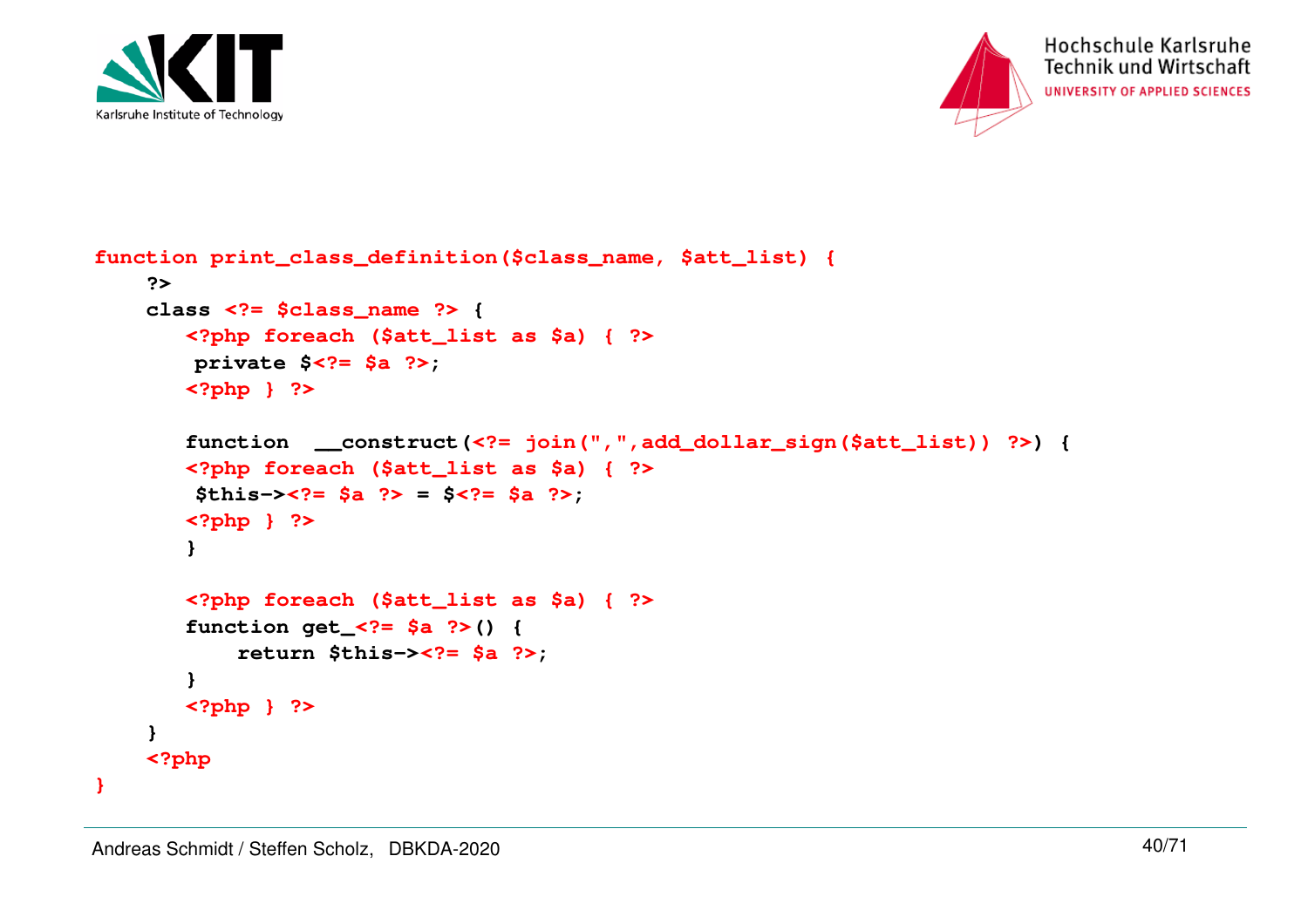



#### **Example Workflow**

**\$ php.exe inline-code-expander.php ice-test.phpi > gen\_ice.php**

**\$ php.exe gen\_ice.phpa little test:**

**--------------**

 **Waits Tom 9.9.1949Short Cuts 1989**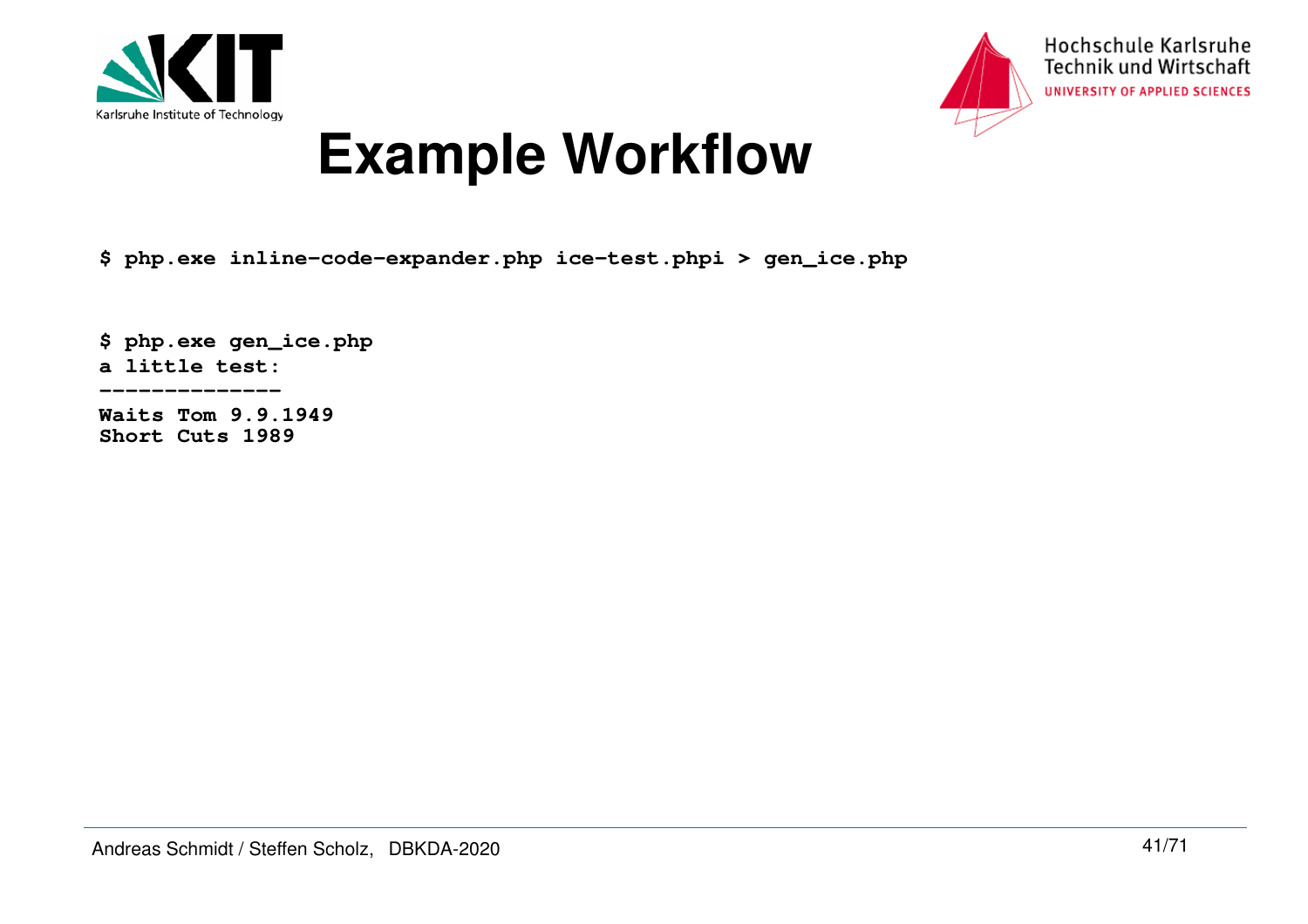



#### **Using a separate Template**

#### **<?php**

```
$lines = file($argv[1]);
$template_file = $argv[2];foreach ($lines as $line) {
 if (preg_match('#<class:\s*(\w+)\s*\((.*)\)\s*>#', $line, $match)) {
 $class_name = $match[1];
 $att_list = preg_split("#\s*,\s*#", $match[2]);
 print_class_definition($class_name, $att_list); } else {
 print $line; }}function print_class_definition($class_name, $att_list) { global $template_file;
include( $template_file );} }
```
• Template File:

 **}**

```
class <?php echo $class_name ?> {
<?php foreach ($att_list as $a) { ?> private $<?php echo $a ?>;<?php } ?> function __construct(<?php echo 
join(",",add_dollar_sign($att_list)) ?>) {<?php foreach ($att_list as $a) { ?>
```

```

 $this-><?php echo $a ?> = $<?php echo $a ?>;<?php } ?>
```

```
<?php foreach ($att_list as $a) { ?> function get_<?php echo $a ?>() {
 return $this-><?php echo $a ?>; }
<?php } ?>
```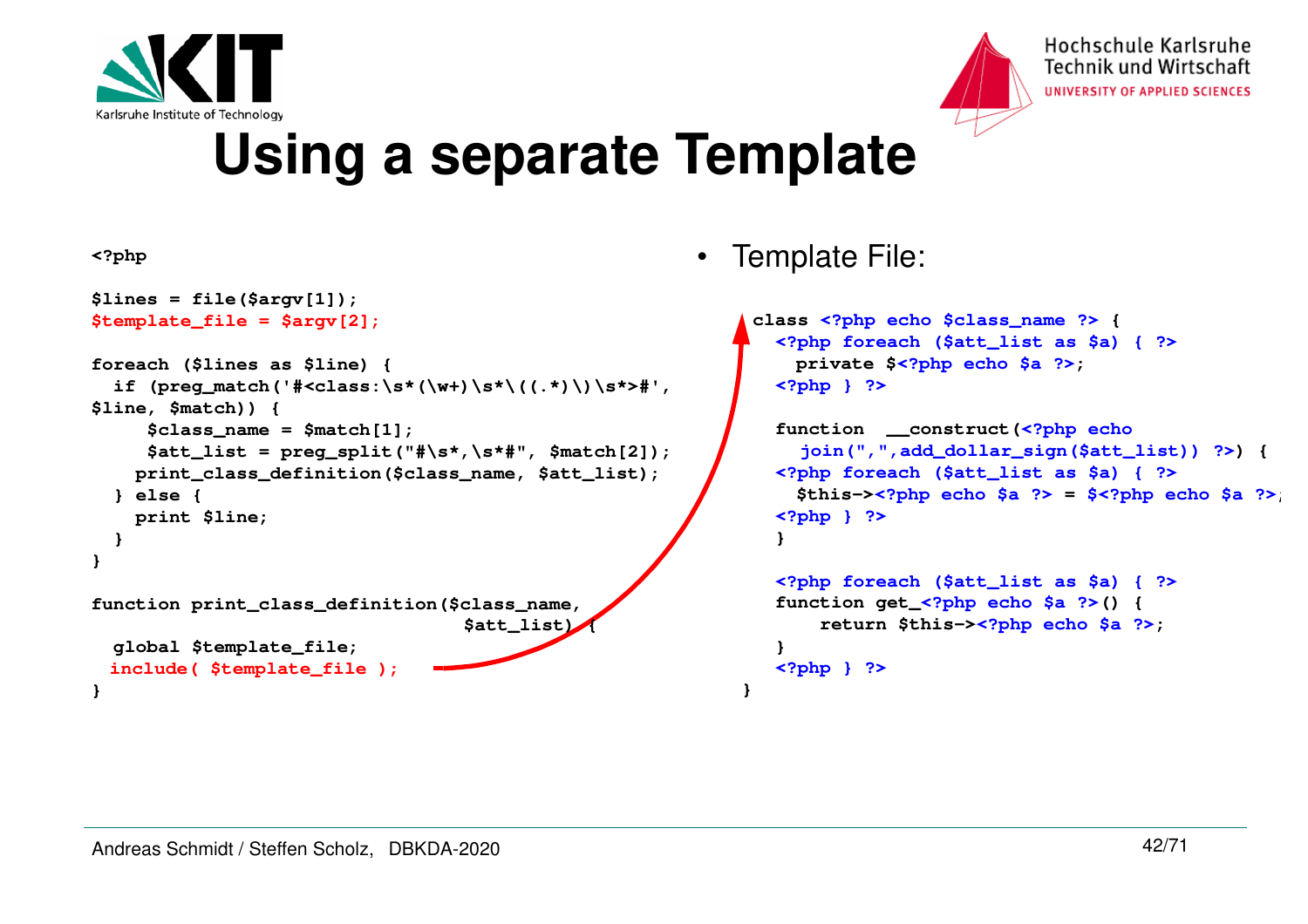



• Workflow (with separate template file)

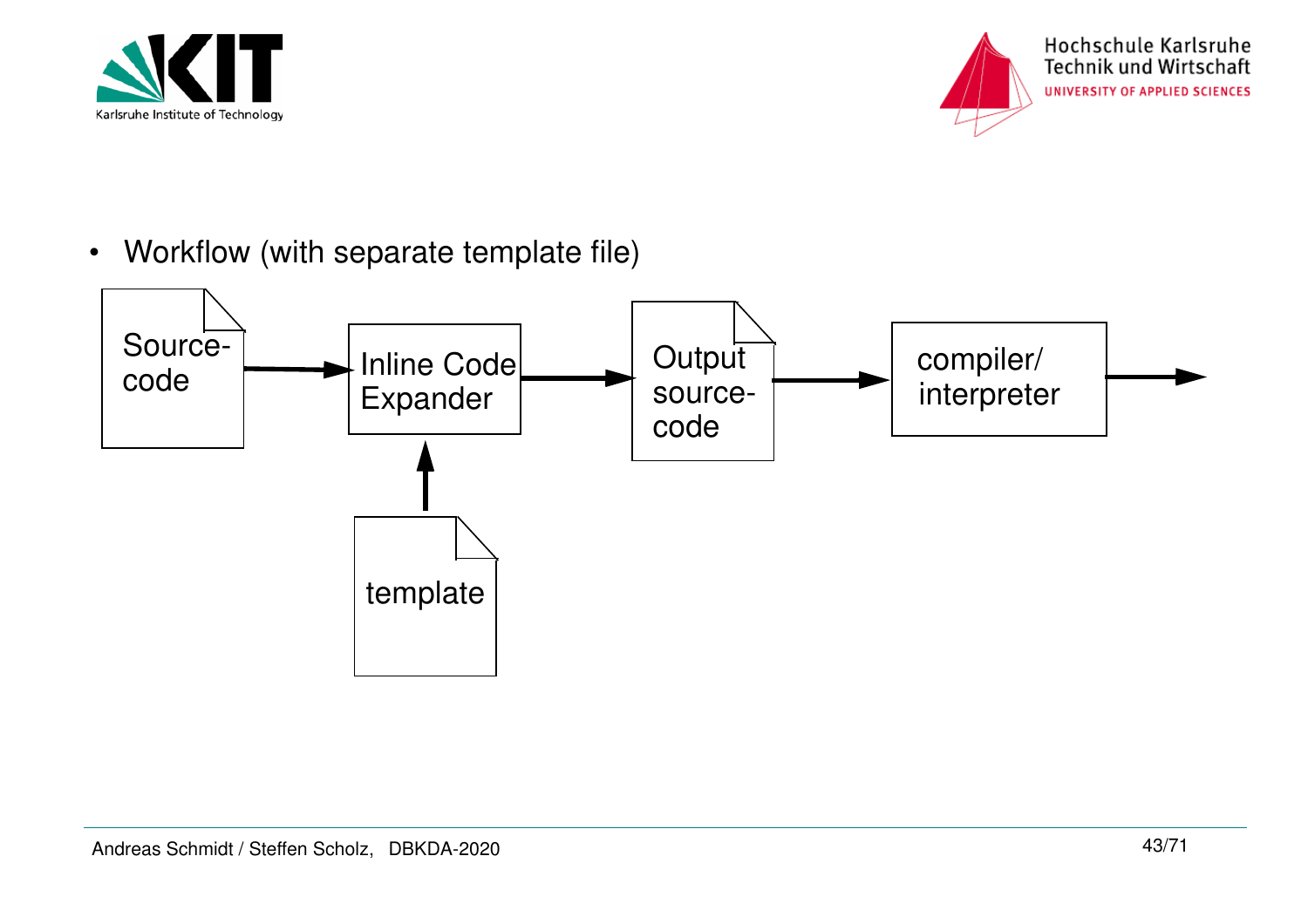



#### **Mixed Code Generator**

•Workflow



- $\bullet$  Functionality
	- *•* Special implementation of the inline code expander
	- *•*The content of the input file is replaced by the output
	- *•* special syntax is hidden as comments
- Examples
	- *•* Like Inline code expander
	- *•*...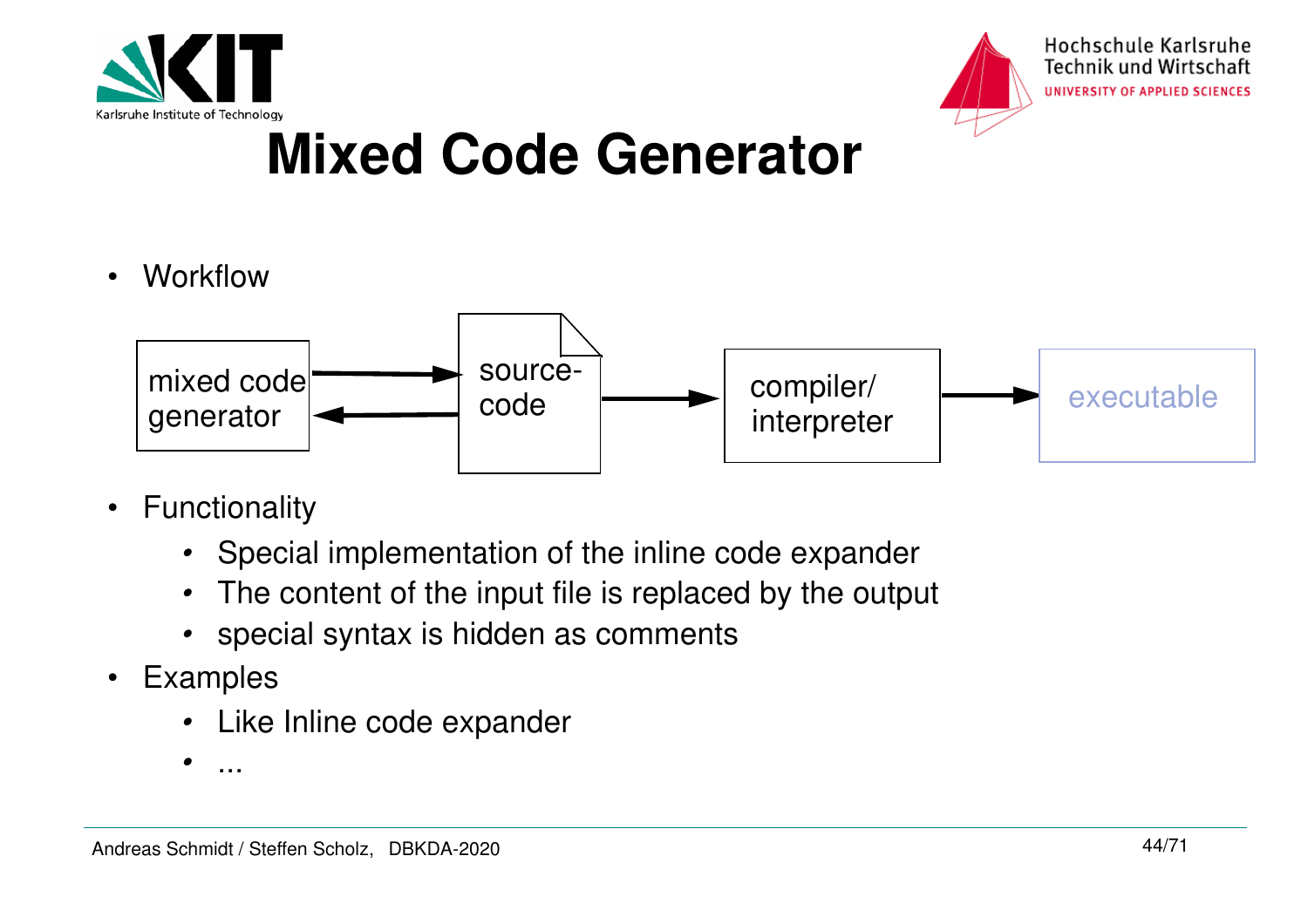



#### **Mixed Code Generator - Example**

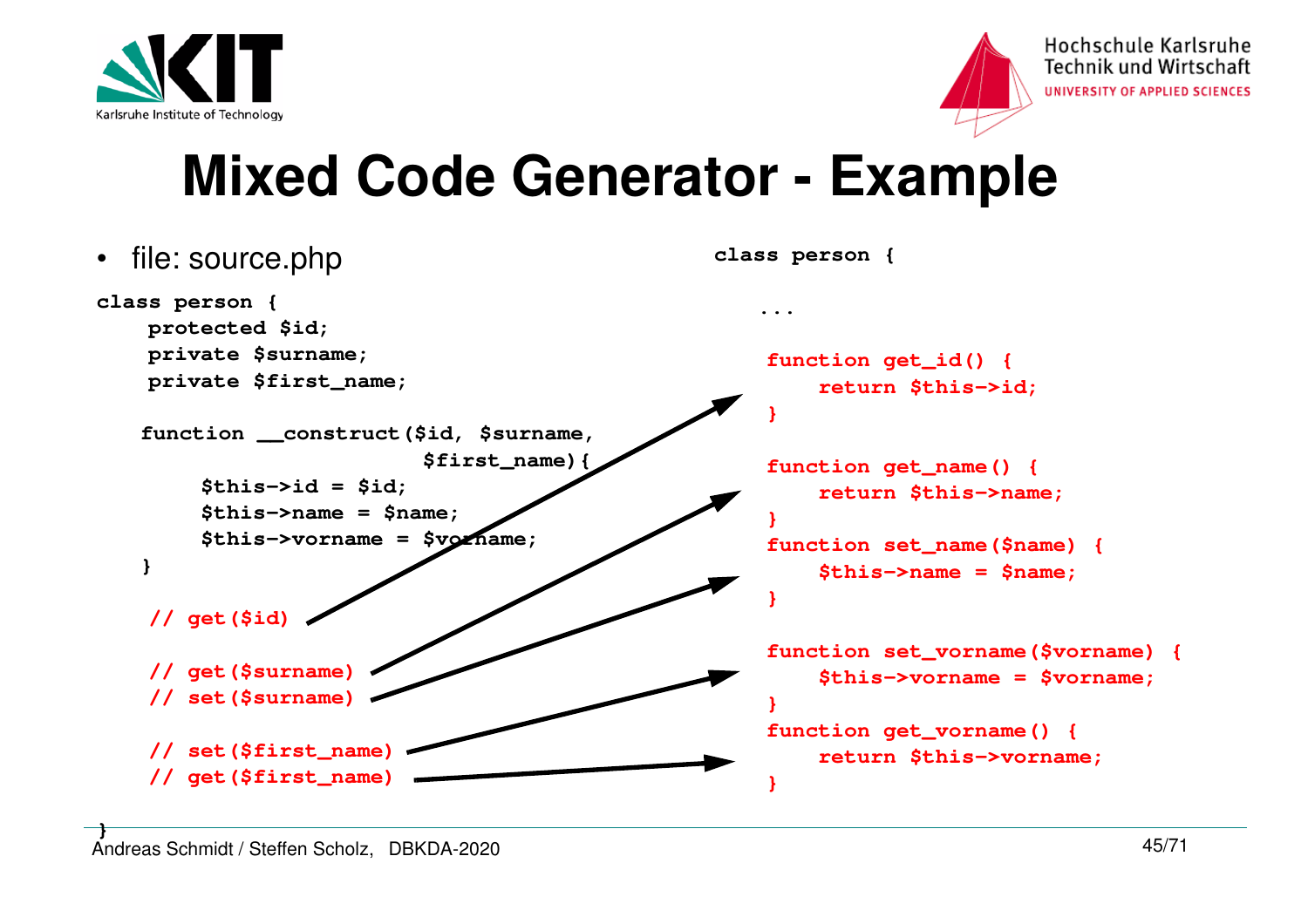



#### **Mixed Code Generator - Implementation**

Implementation with regular expressions in perl (as command line tool)

```
• call:
```

```
perl -pi.bak transformation.pl source.php
```

```
• file: transformation.pl
s#^(\s*)//\s*set\(\$(\w+)\)#$1function set_$2(\$$2) {$1 \$this->$2 = \$$2;$1}#;
```

```
s#^(\s*)//\s*get\(\$(\w+)\)#$1function get_$2() {
$1 return \$this->$2;$1}#;
```

```
# explanations:
# $1: indent (whitespaces)# $2: name of variable# \$: print a $-sign
# \(: matches a (-sign
```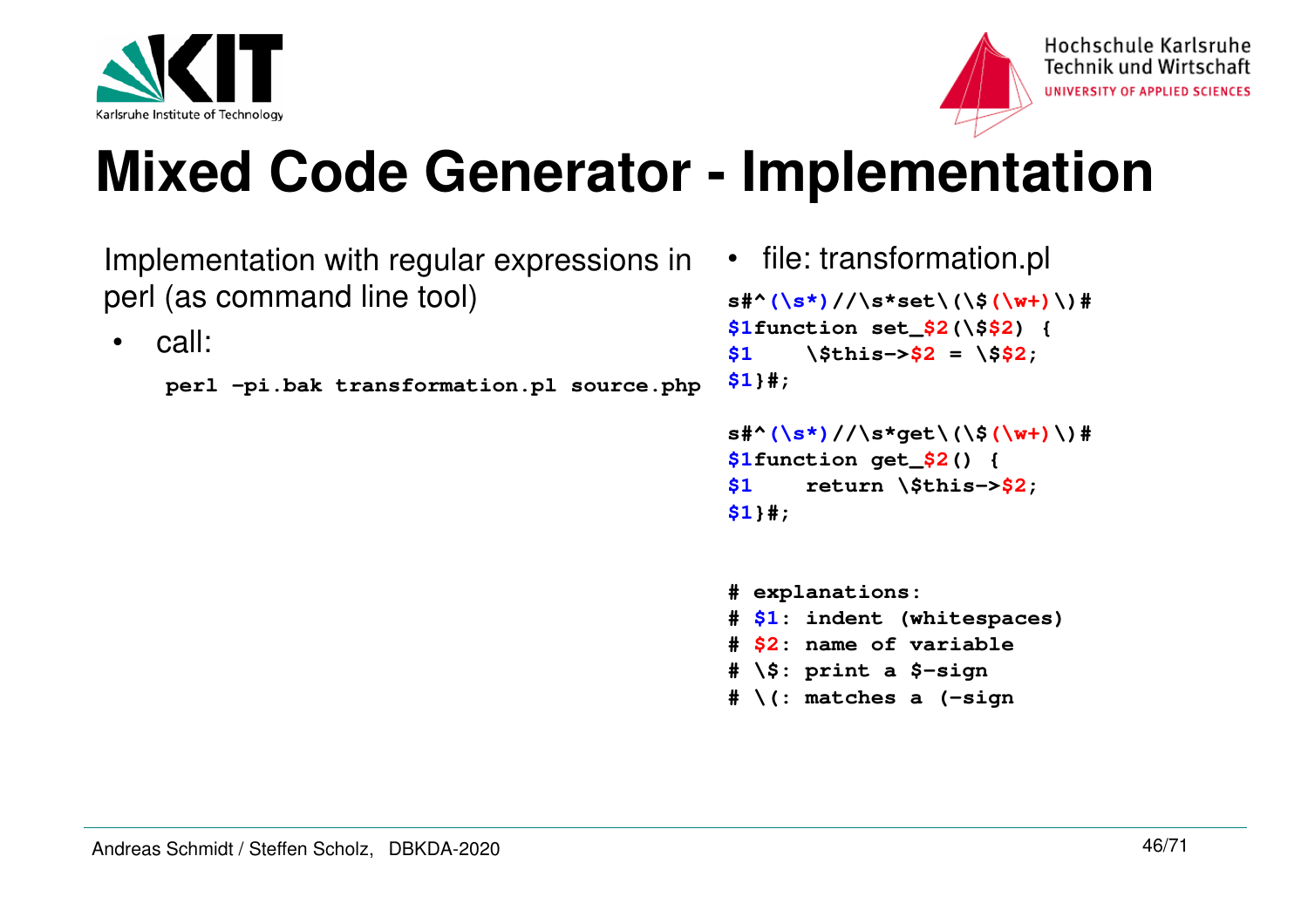



#### **Regex - Replacement**

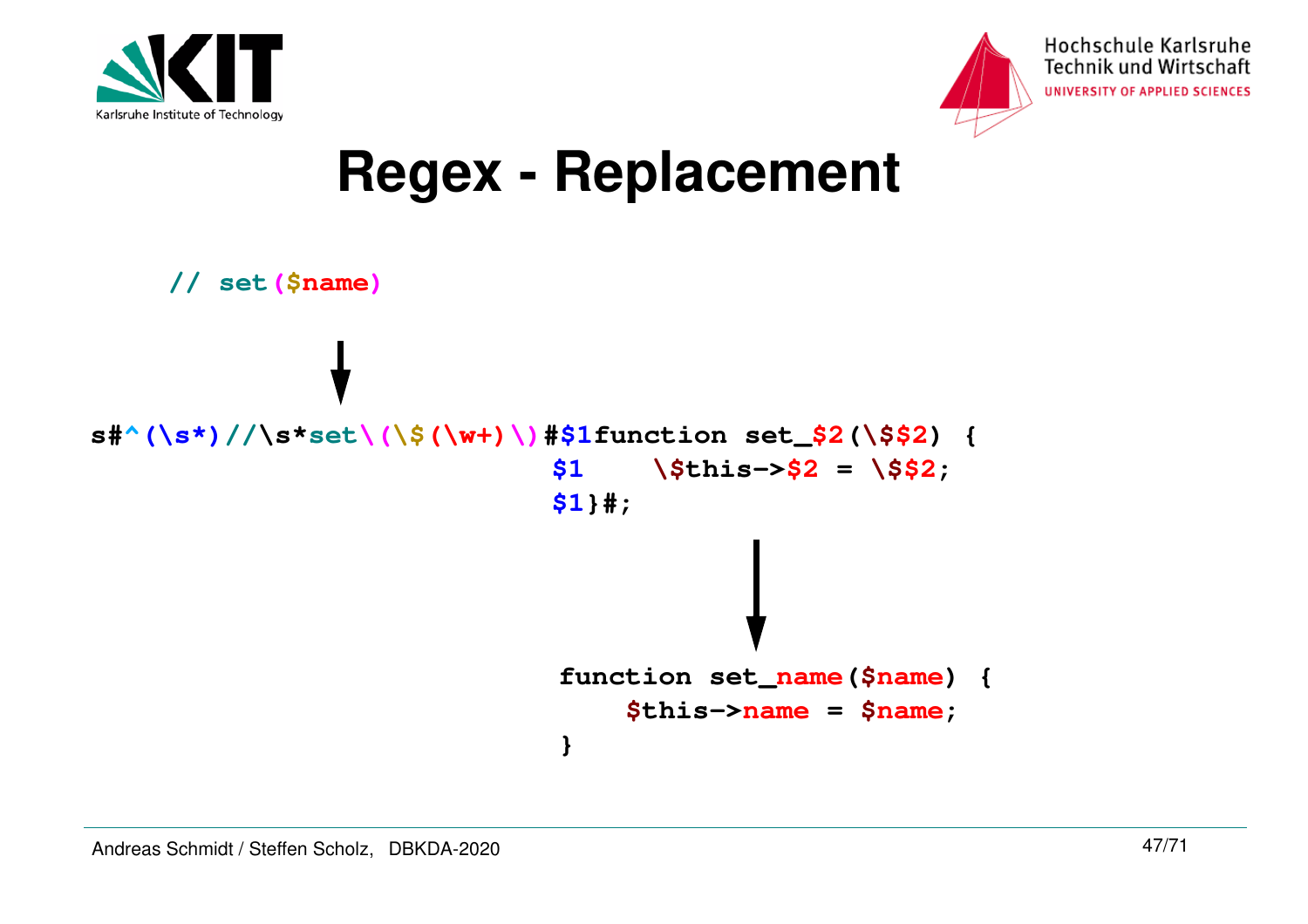



#### **Extension**

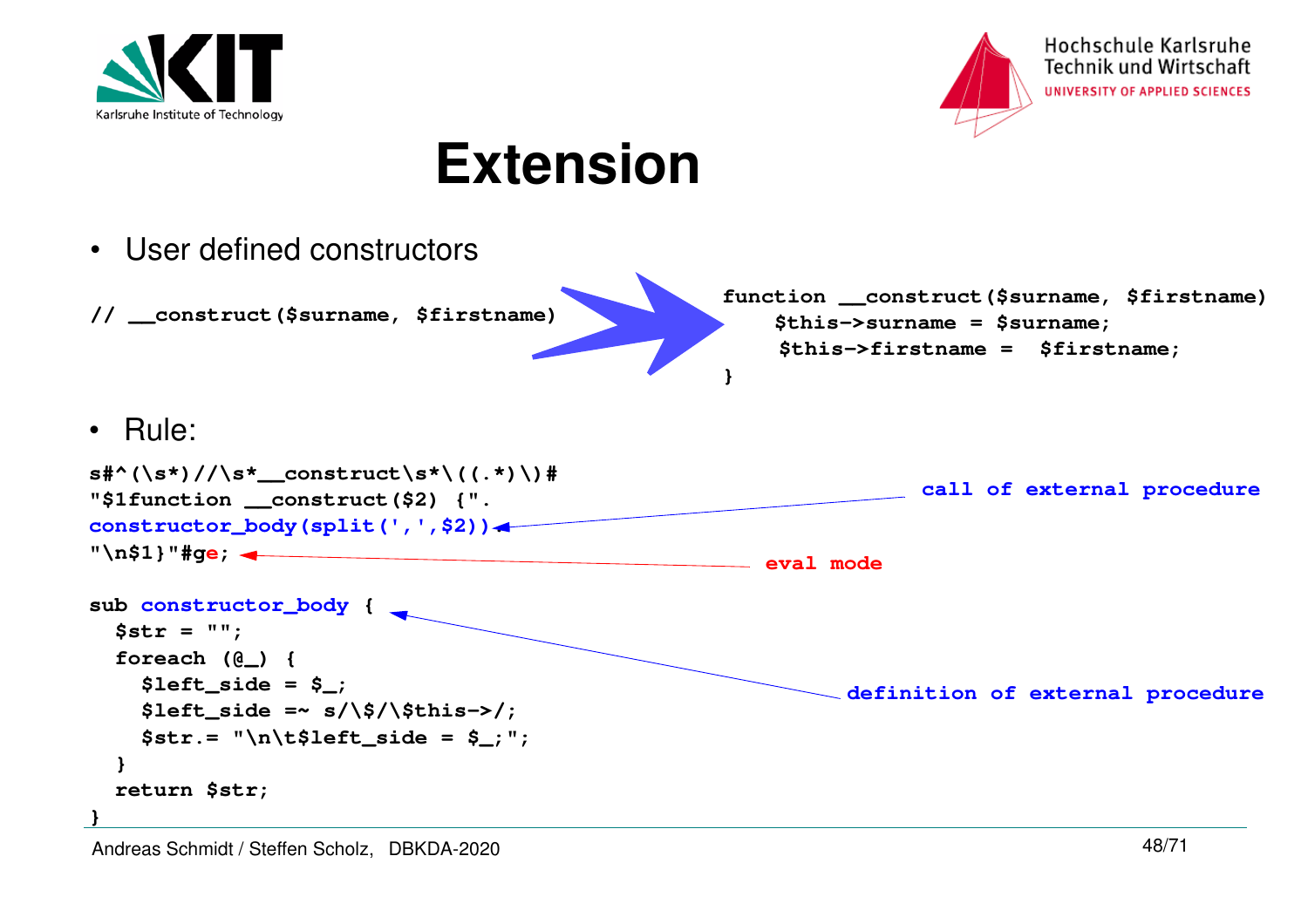



#### **Partial Class Generator**

- • Functionality:
	- $\bullet$ based on an explicit definition file (an abstract model)
	- $\bullet$ generates a number of base classes
	- $\bullet$ Manual extensions in derived classes or "protected areas"
	- $\bullet$ Initial point for building a "Tier Generator"
- $\bullet$  Examples:
	- $\bullet$ Data access layer
	- $\bullet$ Database schema
	- $\bullet$ User interfaces
	- $\bullet$ Import-/export filters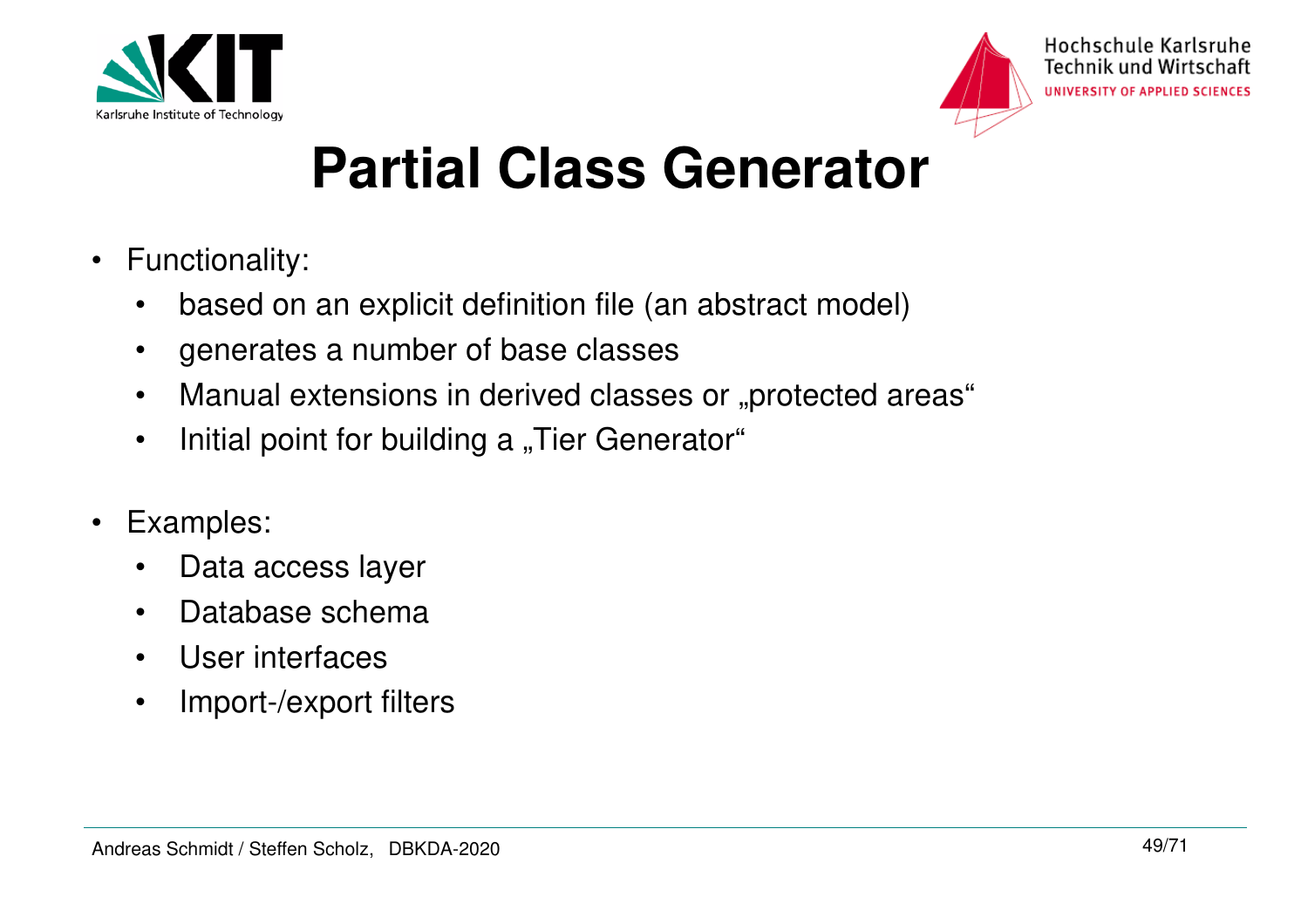



•**Workflow** 

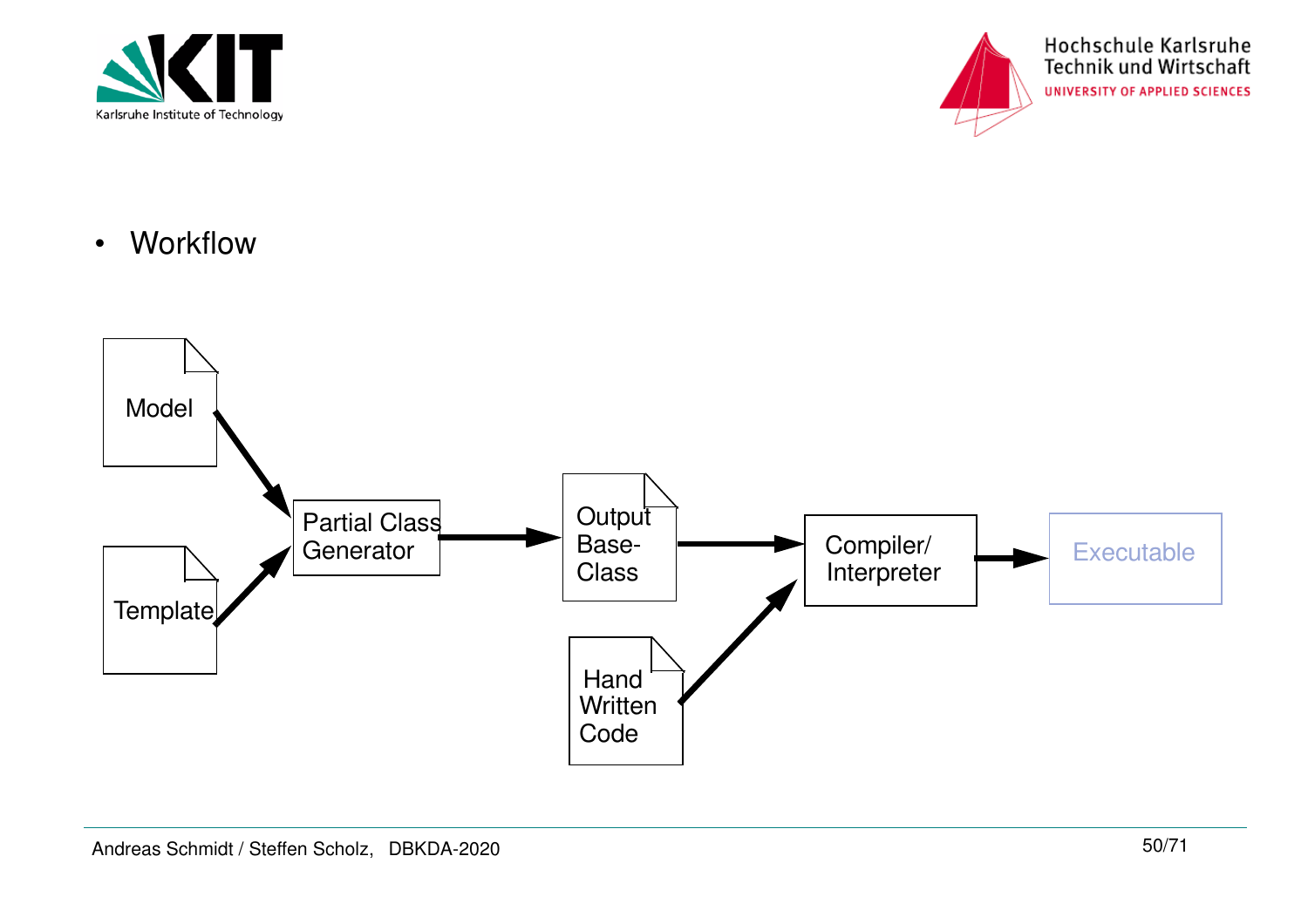



#### **Example**

•**Structure** 



•simple-model.mod

**Person(name:string, first\_name:string, date\_of\_birth:date)Film(title:string, year:integer, director:Person)**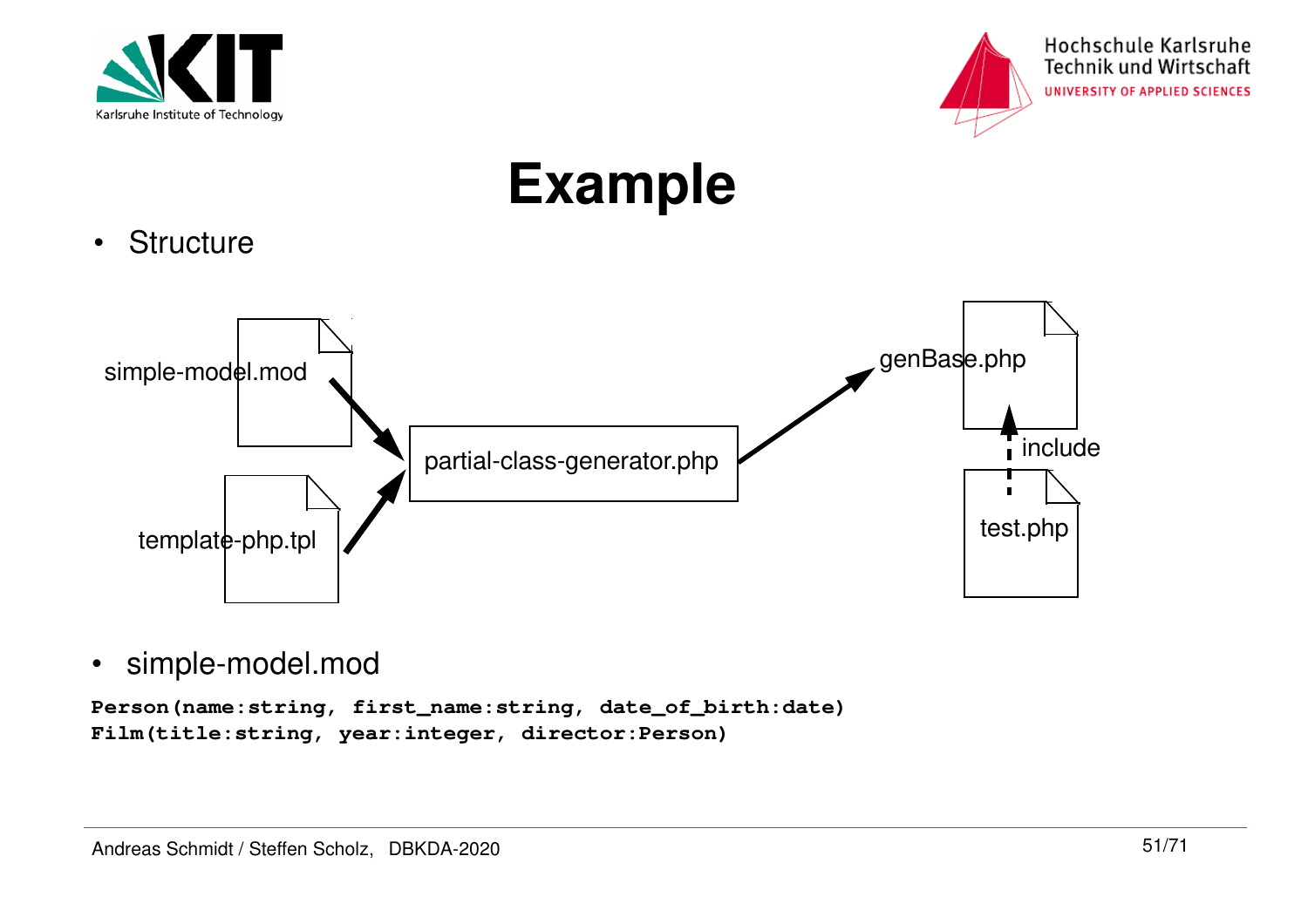



#### **Partial Class Generator**

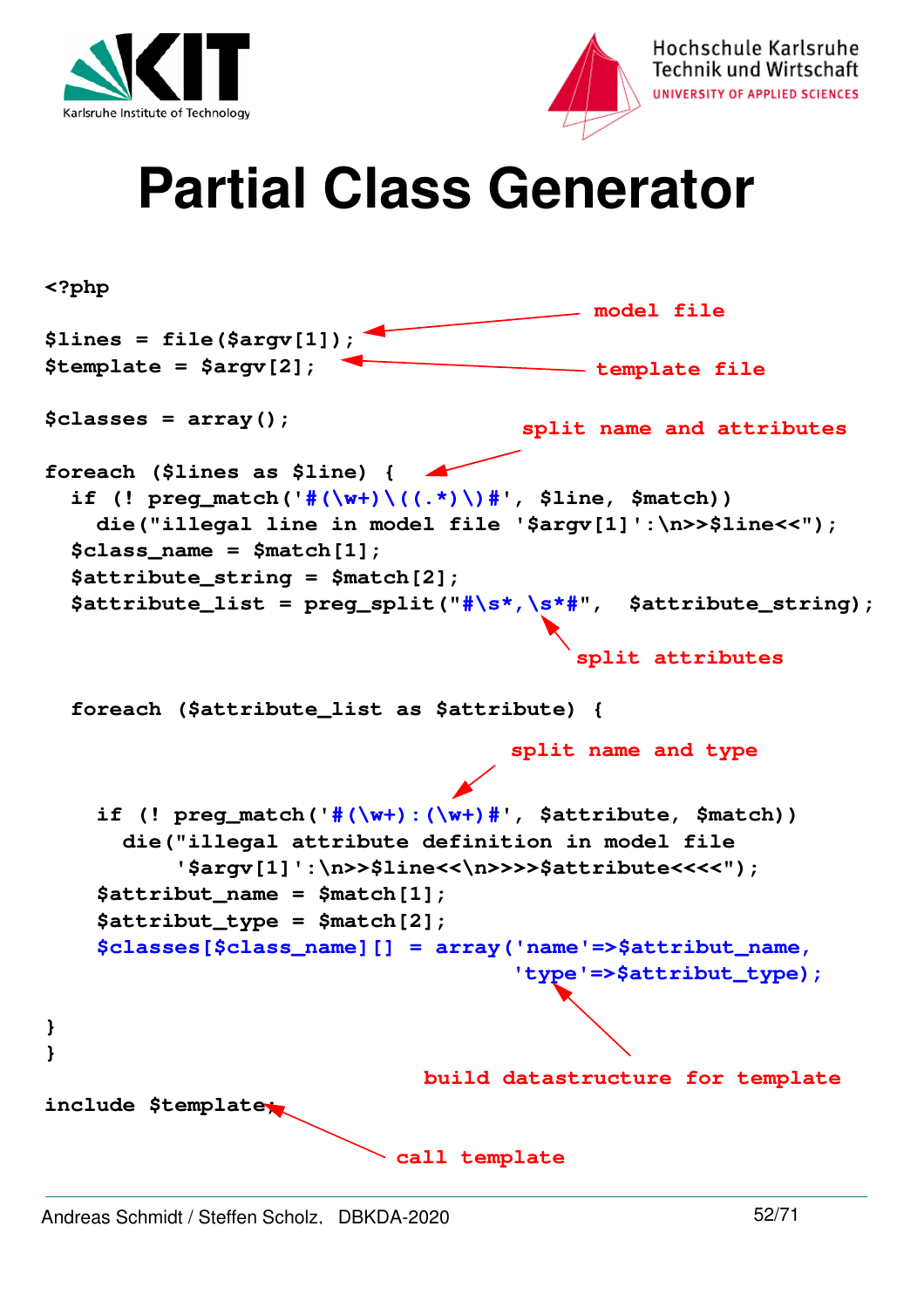



#### **Partial Class Generator**

• generated datastructure (variable \$classes):

```
$classes = Array
(
     [Person] => Array (
              [0] => Array (
                      [name] => name
                      [type] => string )
              [1] => Array (
                      [name] => prename
                      [type] => string )
              [2] => Array (
                      [name] => date_of_birth
                      [type] => date )
 )
     [Film] => Array (
              [0] => Array (
                      [name] => title
                      [type] => string )
              [1] => Array (
                      [name] => year
                      [type] => integer )
              [2] => Array (
                      [name] => director
                      [type] => Person )
 )
)
```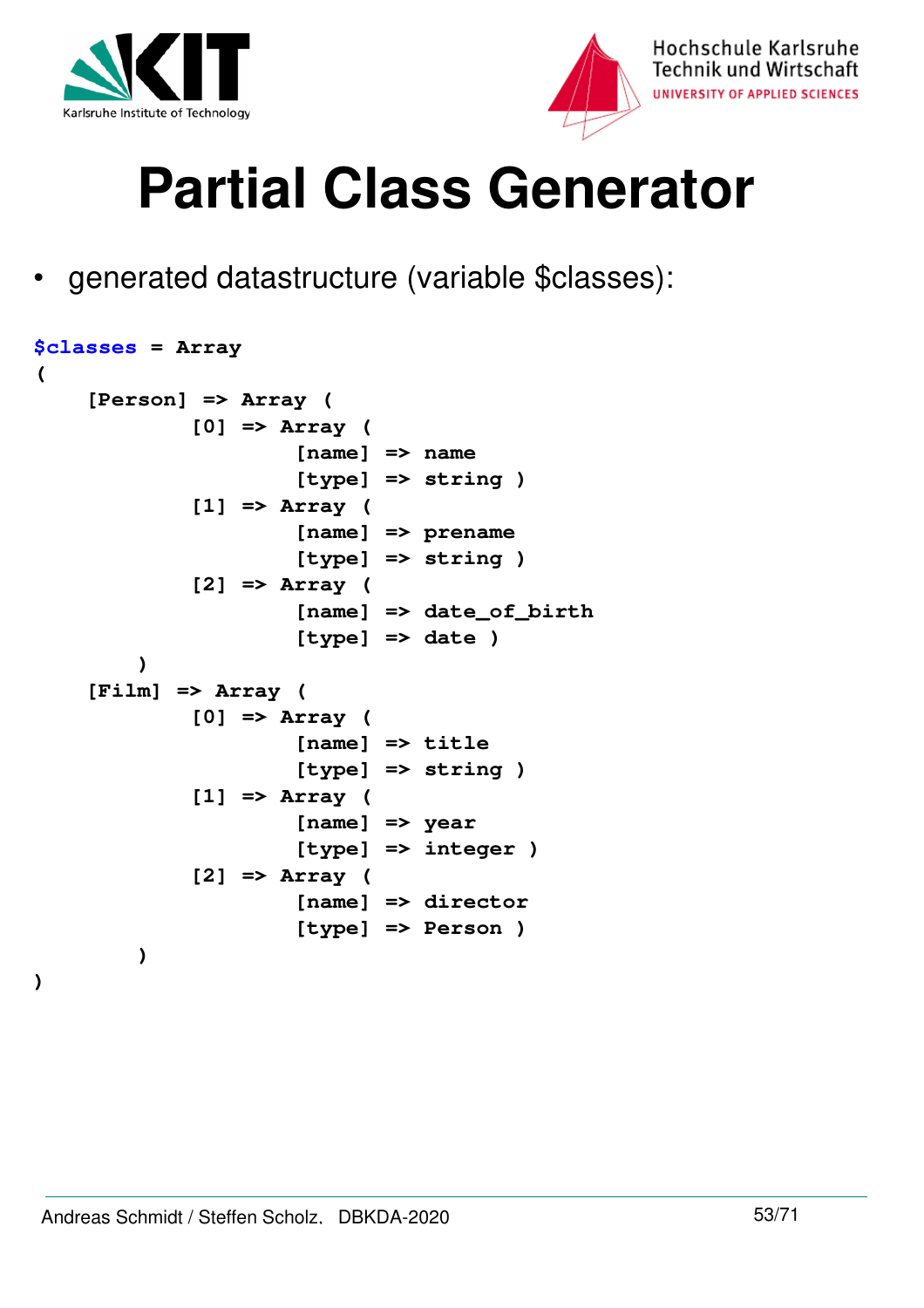



#### Hochschule Karlsruhe **Technik und Wirtschaft** UNIVERSITY OF APPLIED SCIENCES

#### **Template File (1)**

```
\sim 54/71
• template-php.php<?php print "<?php\n"; ?><?php foreach ($classes as $class_name=>$class_attributes) { ?>class Base<?php echo $class_name ?> {// instance variables
 <?php foreach ($class_attributes as $a) { ?>private $<?php echo $a['name'] ?>; <?php } ?> function __construct($dic) {
 <?php foreach ($class_attributes as $a) { ?> 
$this-><?php echo $a['name'] ?> = $dic['<?php echo $a['name'] ?>']; <?php } ?>  }  <?php foreach ($class_attributes as $a) { ?>
function get_<?php echo $a['name'] ?>() {
return $this-><?php echo $a['name'] ?>; }
 <?php } ?>private instance variablesconstructorgetter methods"<?php" at start of generated file
```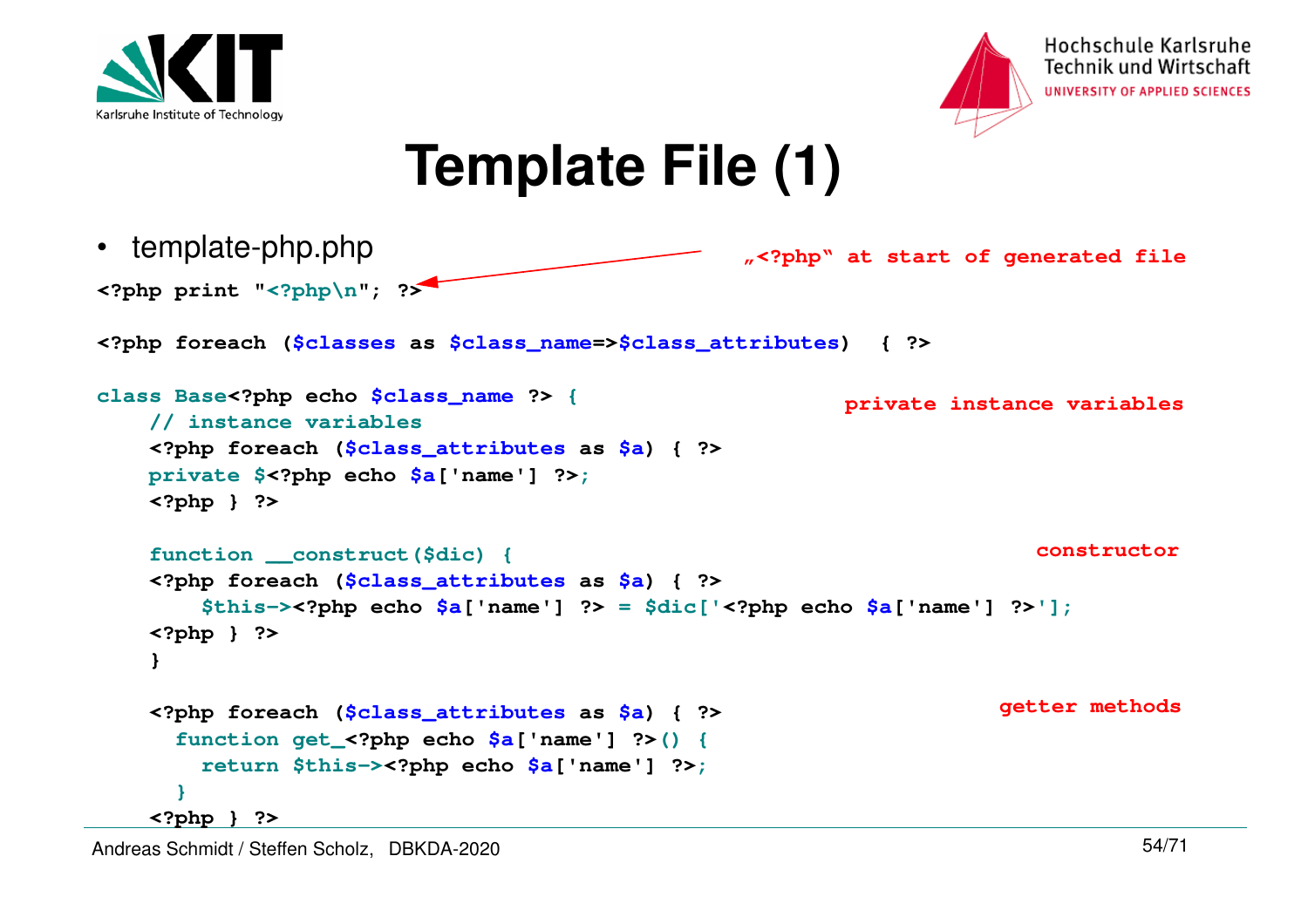

**}**



#### **Template file (2)**

```
// continued from previous slide ... <?php foreach ($class_attributes as $a) { ?>
 function set_<?php echo $a['name'] ?>($value) { $this-><?php echo $a['name'] ?> = $value; }
 <?php } ?>  function __toString() {
return get_class($this)." [".
 <?php foreach ($class_attributes as $a) { ?>
 " ".trim($this-><?php echo $a['name'] ?>). <?php } ?>"]\n";  }
<?php } ?>setter methods__toString method
```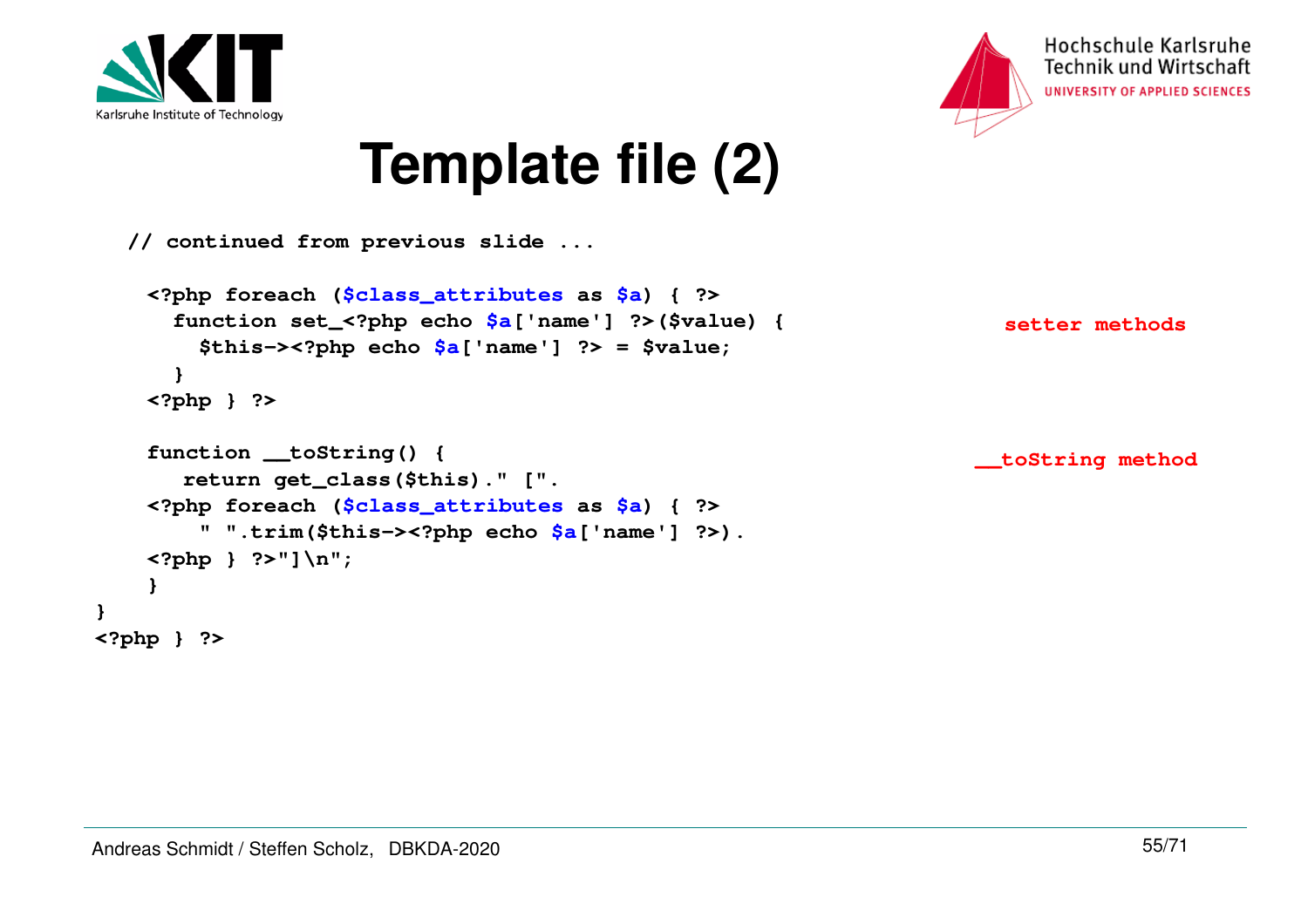



#### Hochschule Karlsruhe Technik und Wirtschaft UNIVERSITY OF APPLIED SCIENCES

#### **Generated Code**

```
<?php
class BasePerson {
 // instance variables private $name;
 private $prename;
 private $date_of_birth; function __construct($dic) {
$this->name = $dic['name'];
 $this->prename = $dic['prename']; $this->date_of_birth = 
$dic['date_of_birth'];}
 function get_name() {
 return $this->name; }
 function get_prename() {
 return $this->prename; }
 function get_date_of_birth() {
 return $this->date_of_birth; function set_name($value) {
 $this->name = $value; } } } }}...
```

```

 function set_prename($value) { $this->prename = $value;
 function set_date_of_birth($value) { $this->date_of_birth = $value;
 function __toString() {
 return get_class($this) . " [" . " " . trim($this->name) . " " . trim($this->prename) . " " . trim($this->date_of_birth) . "]\n";class BaseFilm {
```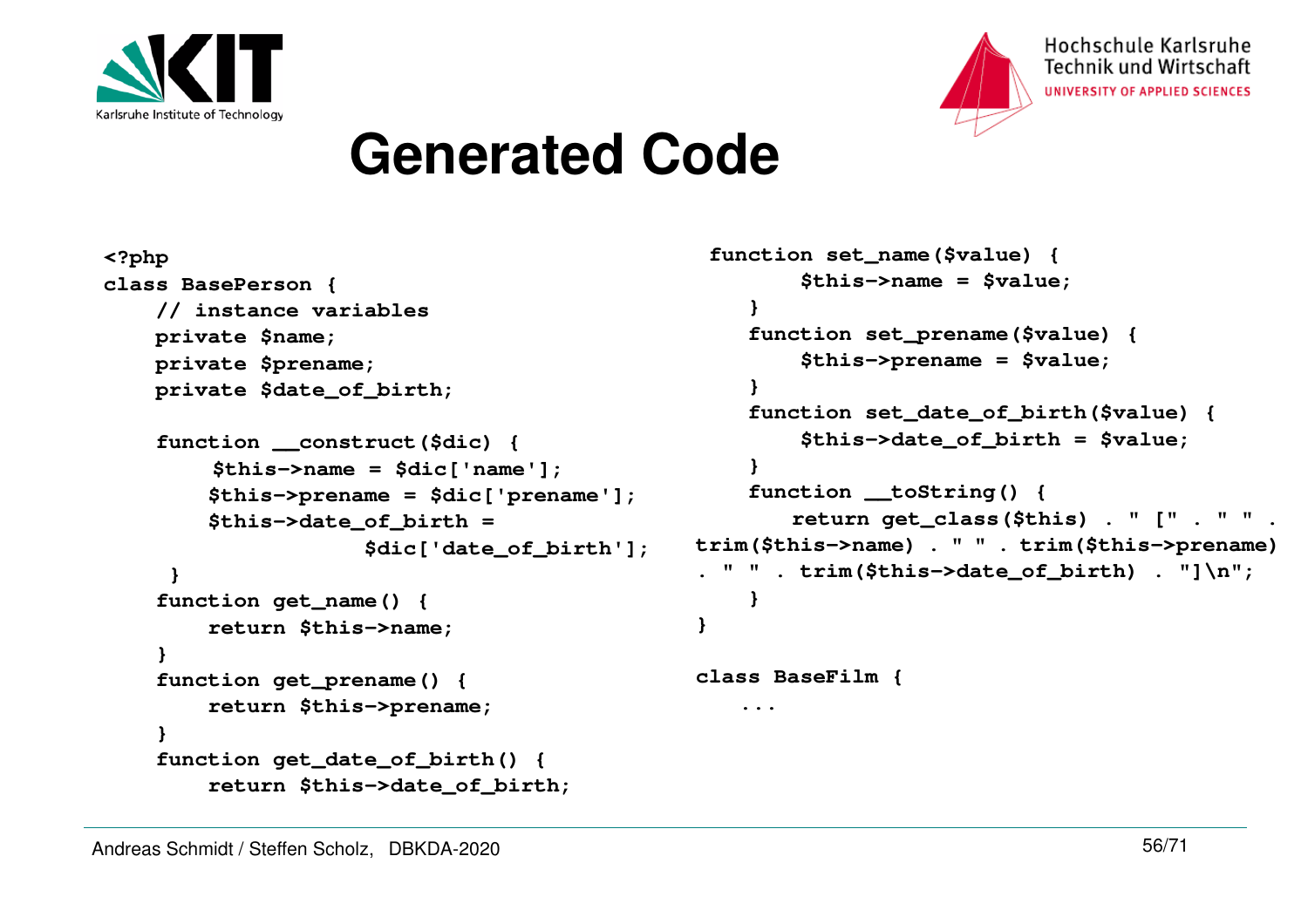



### **Test Application**

```
<?phpinclude 'genBase.php';class Person extends BasePerson {// manual coded logic}class Film extends BaseFilm {// manual coded logic}print "a little test:\n";
print "--------------\n";
$person = new Person(array('name' => 'Smith', 'prename' => 'Kevin'));$film = new Film(array('title' => 'The clerks II', 'year' => 2006));$film->set_director($person);echo $person;echo $film;
echo "regisseur: ";
echo $film->get_director();
```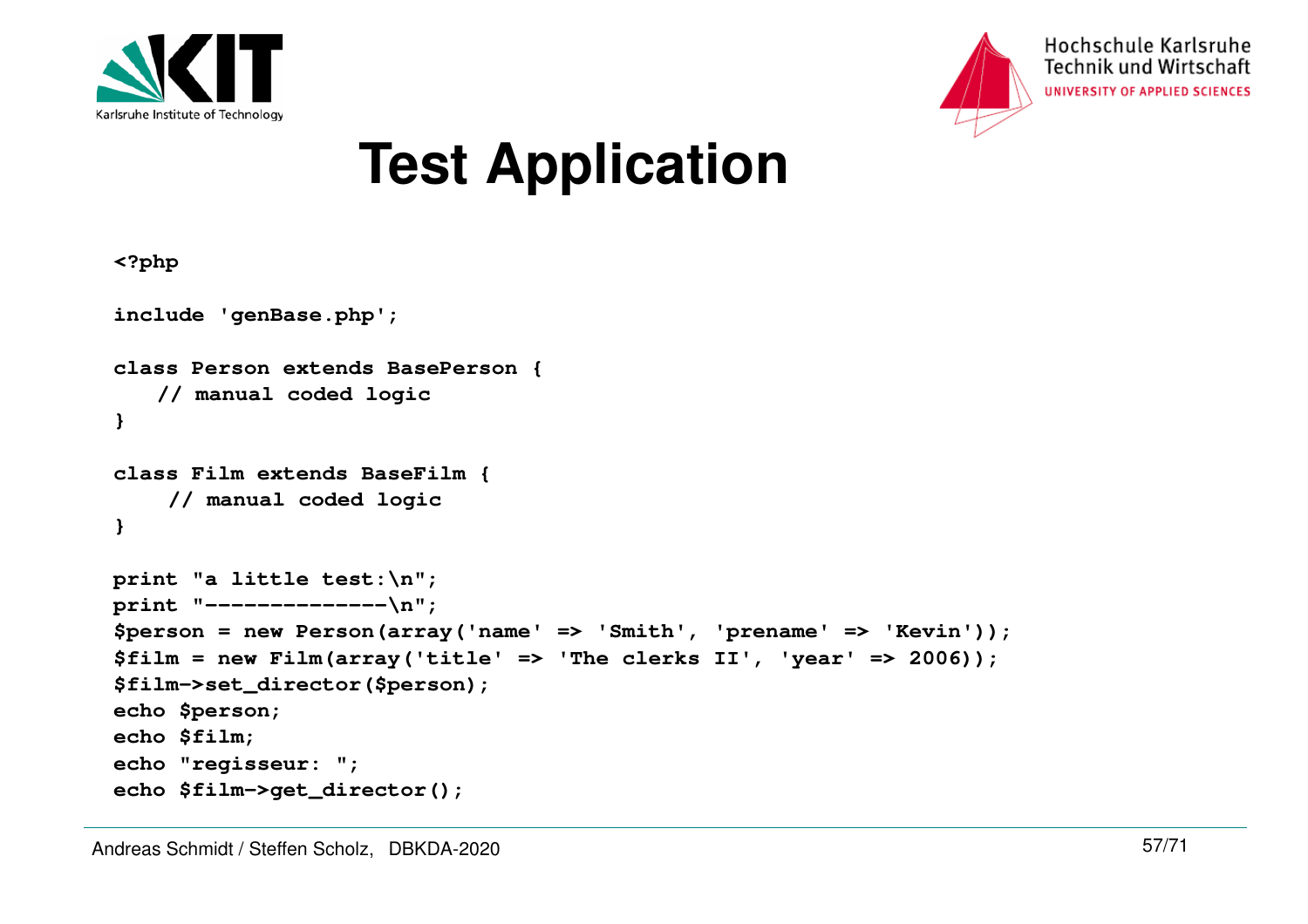



• usage:

**\$ php.exe partial-class-generator.php simple-model.mod template-php.tpl > genBase.php\$ php.exe -l genBase.php\$ php.exe test.php**

• output:

**a little test:--------------**

 **Person [ Smith Kevin ] Film [ The clerks II 2006 Person [ Smith Kevin ]]regisseur: Person [ Smith Kevin ]**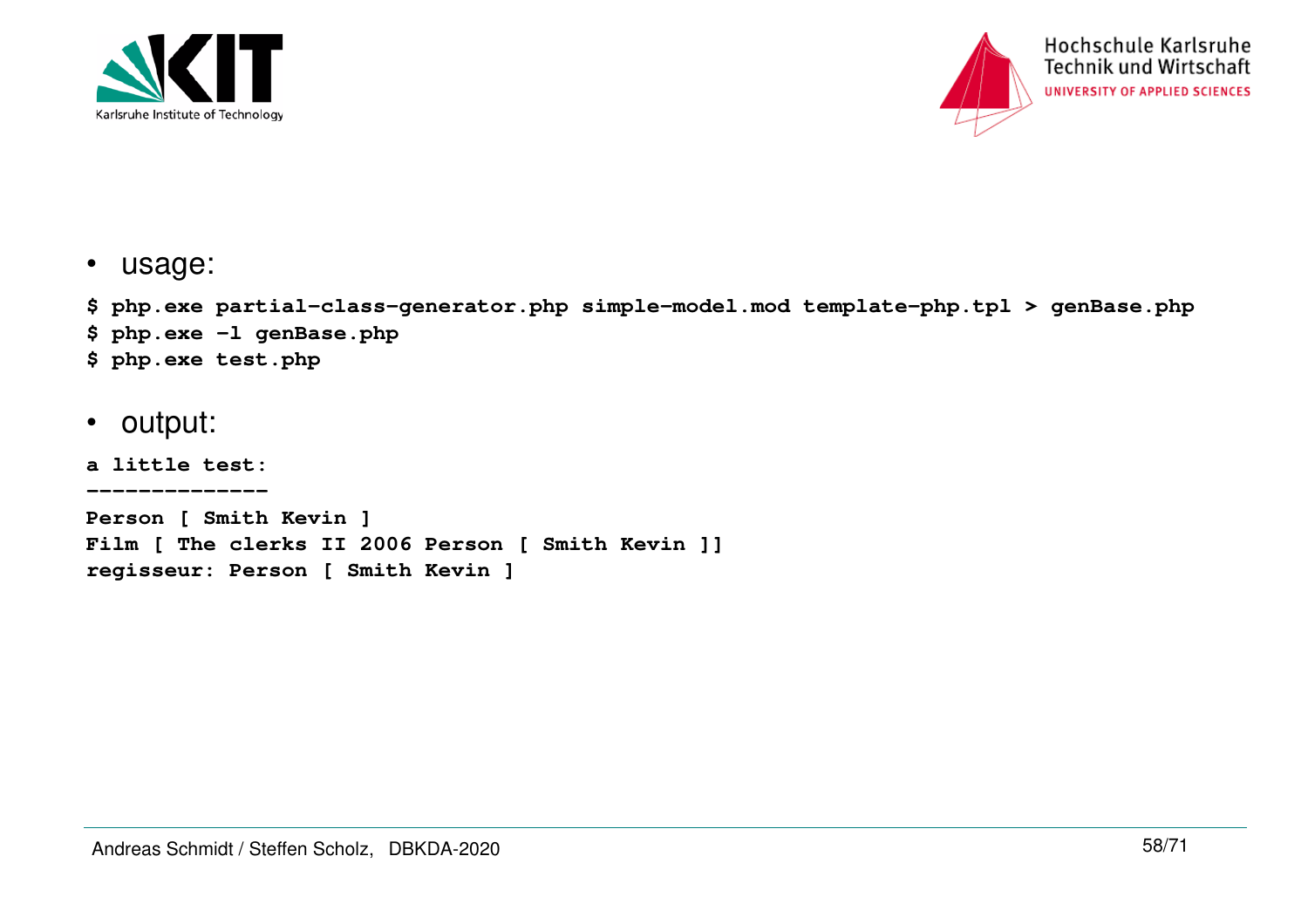



#### **Tier Generator Model**

- $\bullet$  Functionality
	- $\bullet$ Like "Partial Class Generator", but it generates the code of a tier of an application
	- •Whole application logic outside of codebase
	- •, Partial Class Generator" is a good starting point for building a "Tier Generator model"
- Examples
	- •Database Access layer
	- $\bullet$ Web client layer
	- $\bullet$ Data Import/Export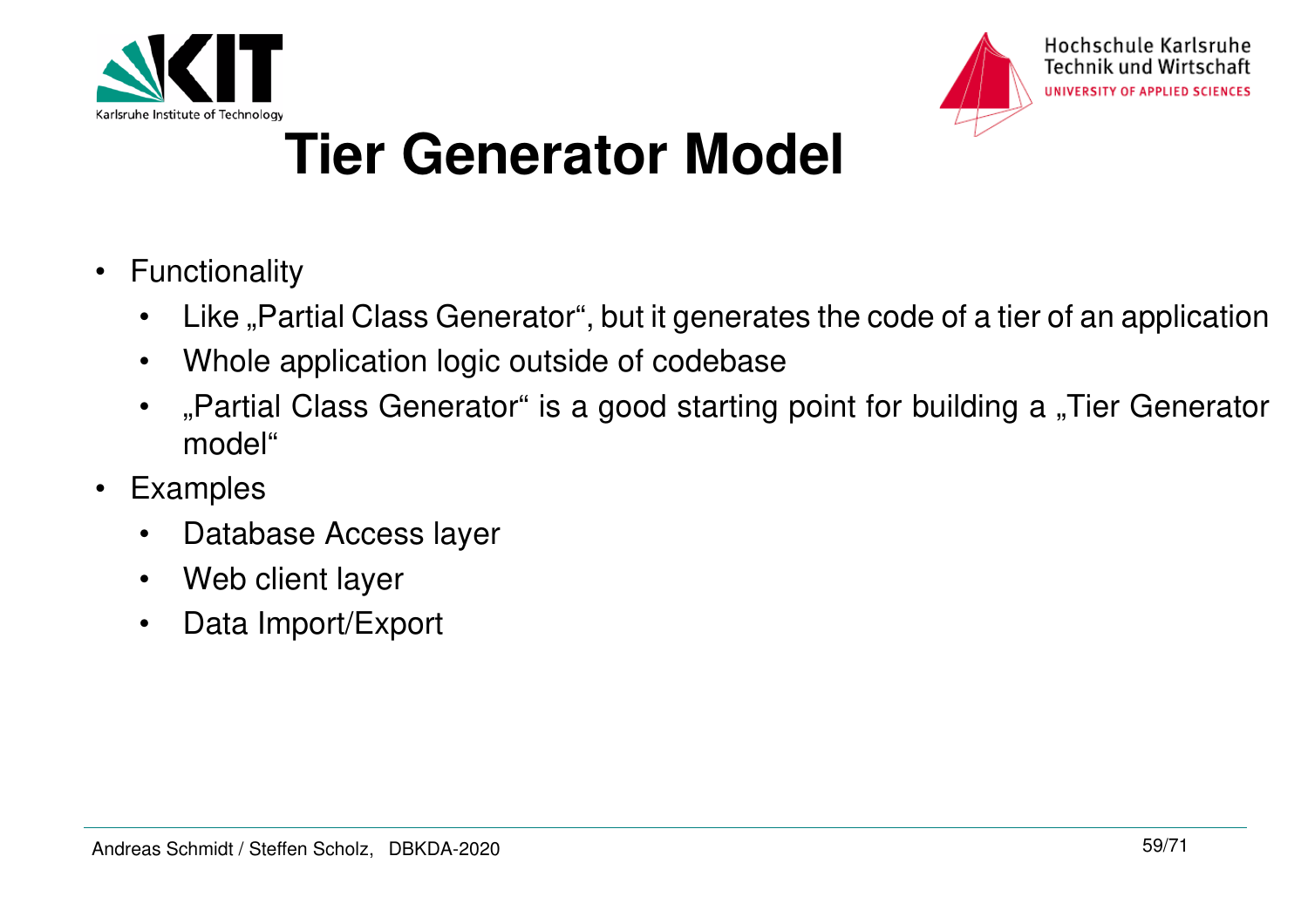



#### **Tier Generator Model - Workflow**

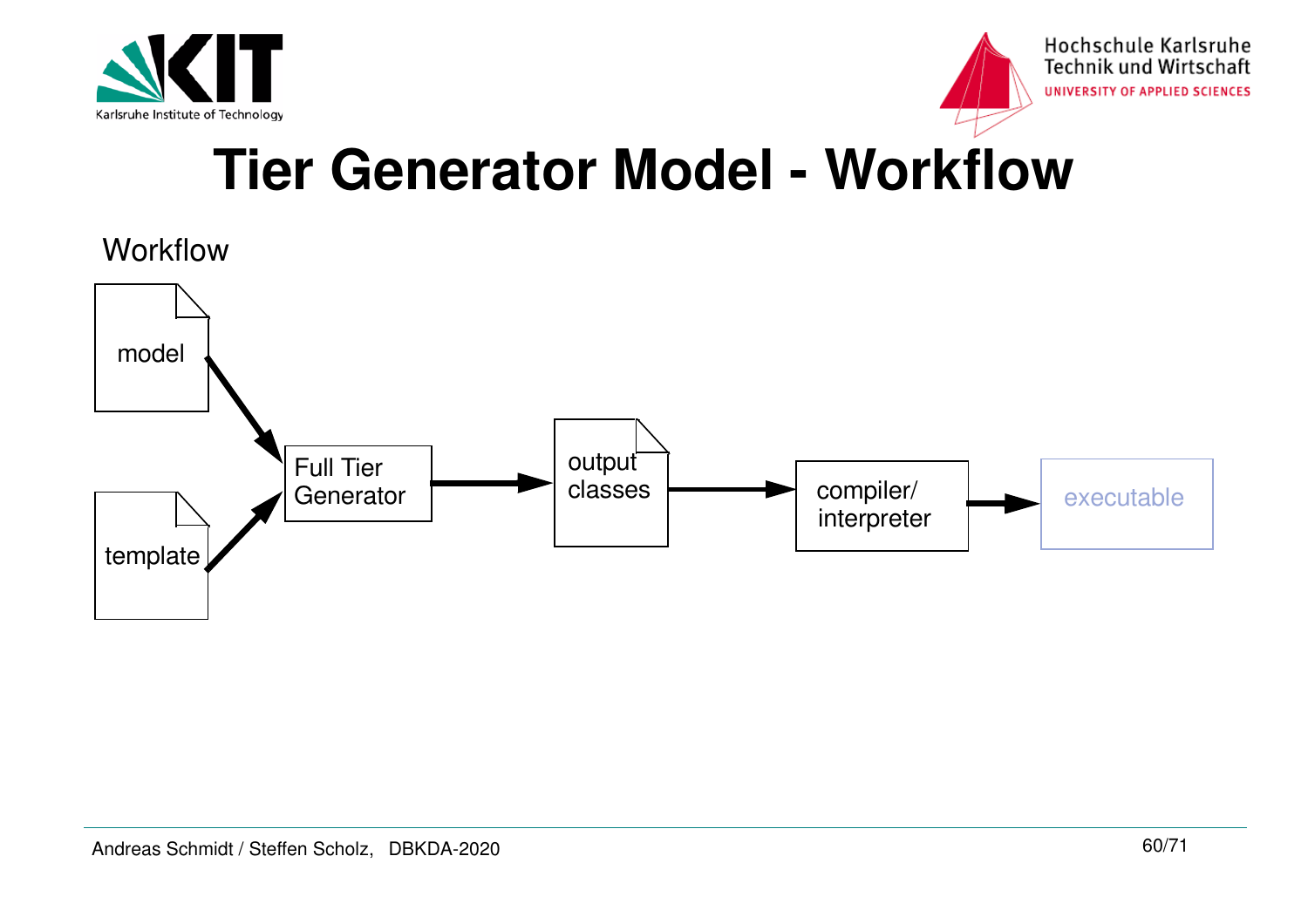



#### **Tier Generator Model - Model**

• State Diagram



 $\bullet$ Model File:

**start -(init)-> Inactive Inactive -(begin)-> Active**Active Inactive <-(end)-  **Active -(pause)-> Paused**Paused Active <-(resume)-Paused Inactive <-(end)- **Inactive -(exit)-> Exit**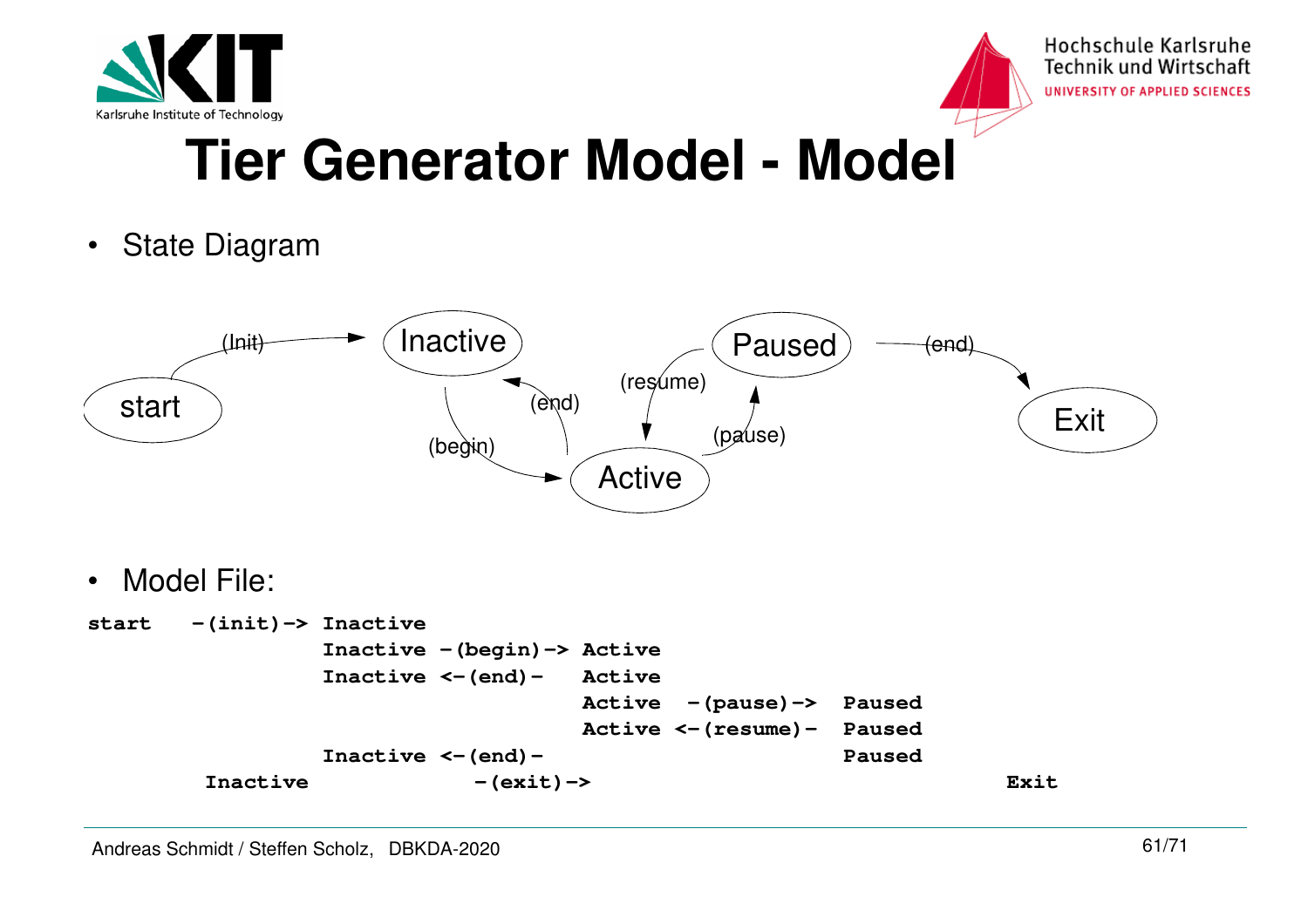



#### **Tier Generator Model - Generator**

```
include 'Statechart.php';
```

```
$lines = file($argv[1]);
$template_file = $argv[2];
$statechart = new Statechart();foreach ($lines as $line) {
 if (preg_match('#^\s*(\w+)\s*-+\((\w+)\)-+(>)\s*(\w+)\s*$#', $line, $match) or
 preg_match('#^\s*(\w+)\s*<-+\((\w+)\)(-)+\s*(\w+)\s*$#', $line, $match)) { $direction = $match[3]; $state[0] = $match[1];
 $state[1] = $match[4]; $event = $match[2];
 if ($direction=='-')
 $state = array_reverse($state);
$statechart->createTransition($state[0], $event, $state[1]); } else {
 die("Illegal content in model file ($line)"); }}
include $template_file;determines direction ($match[3])
```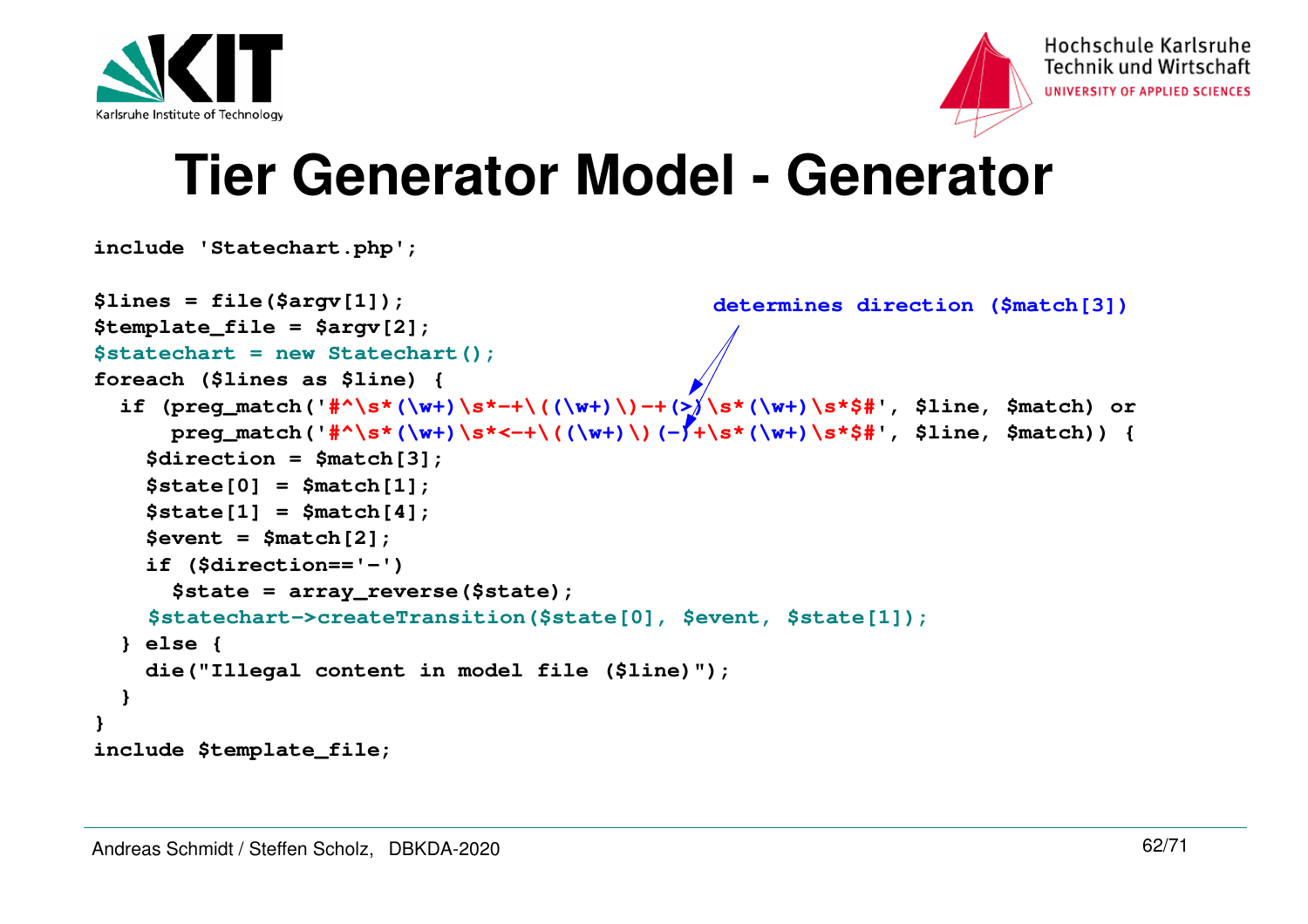



#### **Tier Generator Model - Internal Model**

```
class Statechart { private $states = array(); // constructor
function __construct() {...} // inserts a new transition and if not already// known the start and end state of this // transition 
function createTransition($s0, 
$event, $s1) { ...} // returns an array with all statesfunction getStates() { ... }class State { private $name;
 private $transitions; function __construct($name) { ... } function getName() { ...} // adds a transition to the state
function addTransition($e, $state) { ...} // returns an dictionary with the events as// key elements and the target state // instances as values
function getTransitions() { ... }}
```
**}**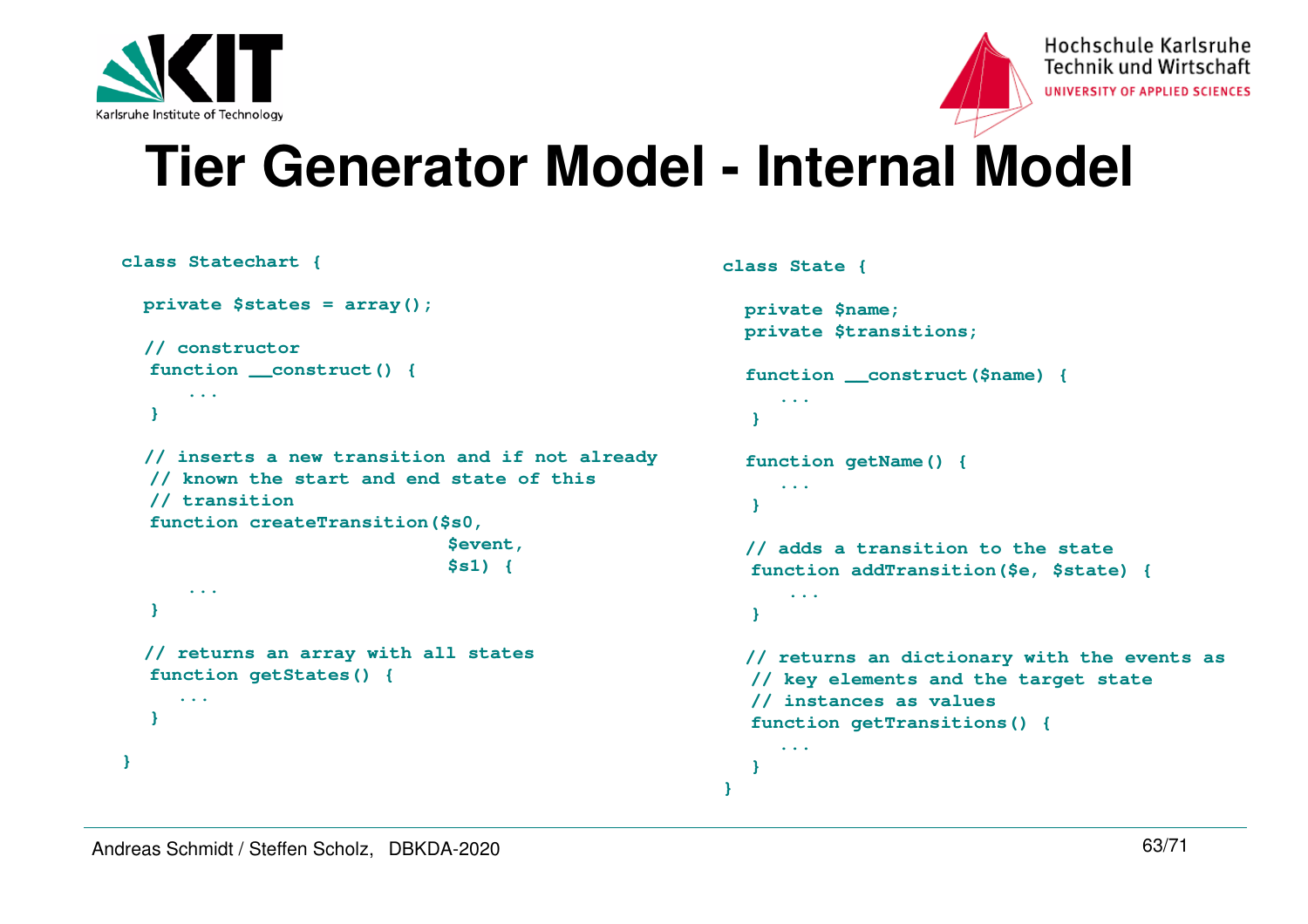



#### **Tier Generator Model - Template**

```
...
function transition($event) {
<?php foreach ($statechart->getStates() as $state) { ?>
 if ($this->actual_state == '<?php echo $state->getName() ?>') {
      <?php foreach ($state->getTransitions() as $t_event=>$t_state) { ?>
         if ($event=='<?php echo $t_event ?>') 
 $new_state = '<?php echo $t_state->getName() ?>';
        else
<? } ?>
 die("Illegal event ($event) in state '$this->actual_state'"); } else
<? } ?>
 die("statemachine is in unknowm state ($this->actual_state)");$this->actual_state = $new_state;return $new_state;}
```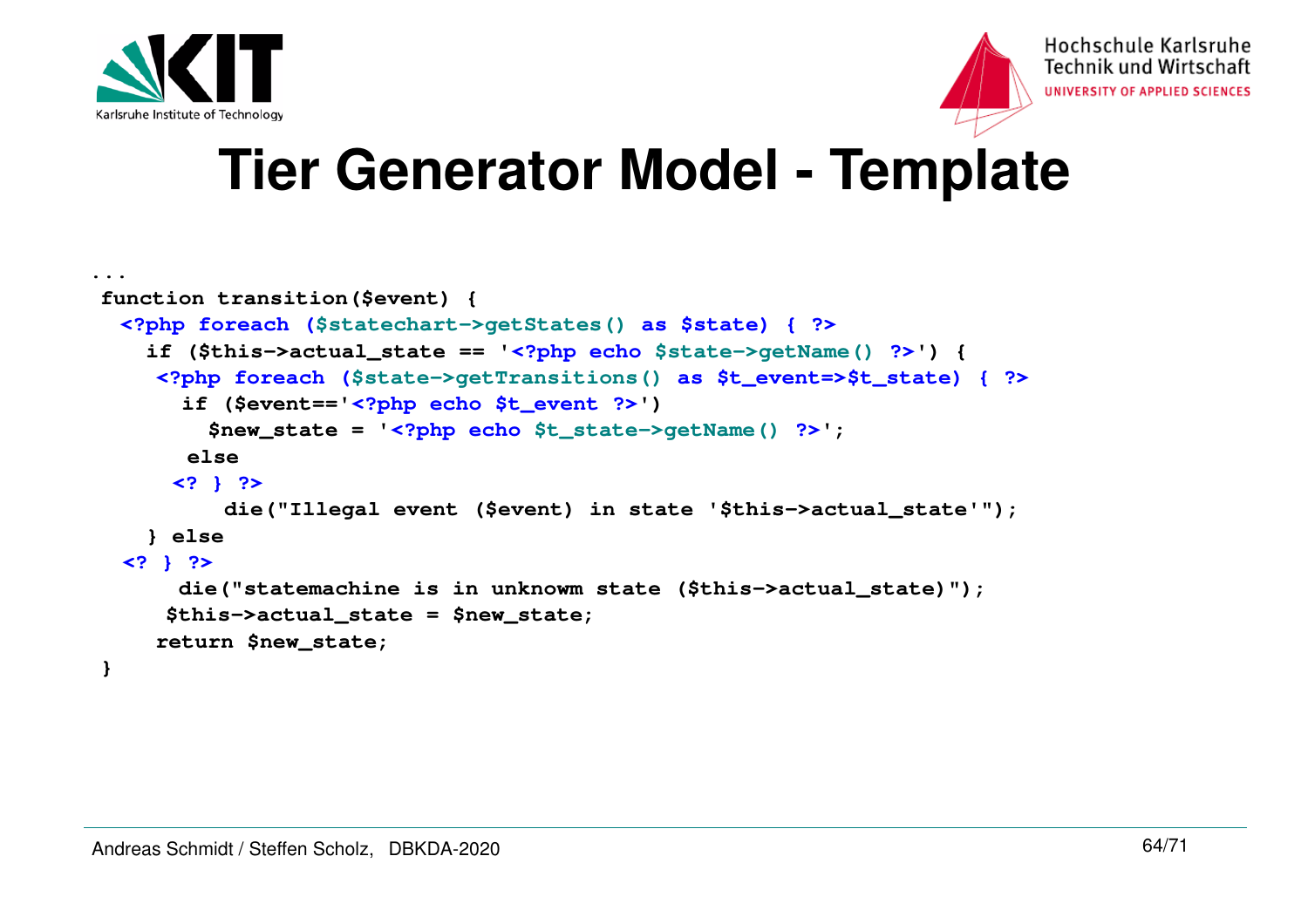



#### **Tier Generator Model - Generated Code**

```
 function transition($event) {
 if ($this->actual_state == 'start') { if ($event=='init') 
 $new_state = 'Inactive'; else die("Illegal event ($event) in state '$this->actual_state'"); } else if ($this->actual_state == 'Inactive') { if ($event=='begin') 
 $new_state = 'Active'; else
 if ($event=='exit') 
 $new_state = 'Exit'; else die("Illegal event ($event) in state '$this->actual_state'"); } else if ($this->actual_state == 'Active') { if ($event=='end') 
 $new_state = 'Inactive'; else...
```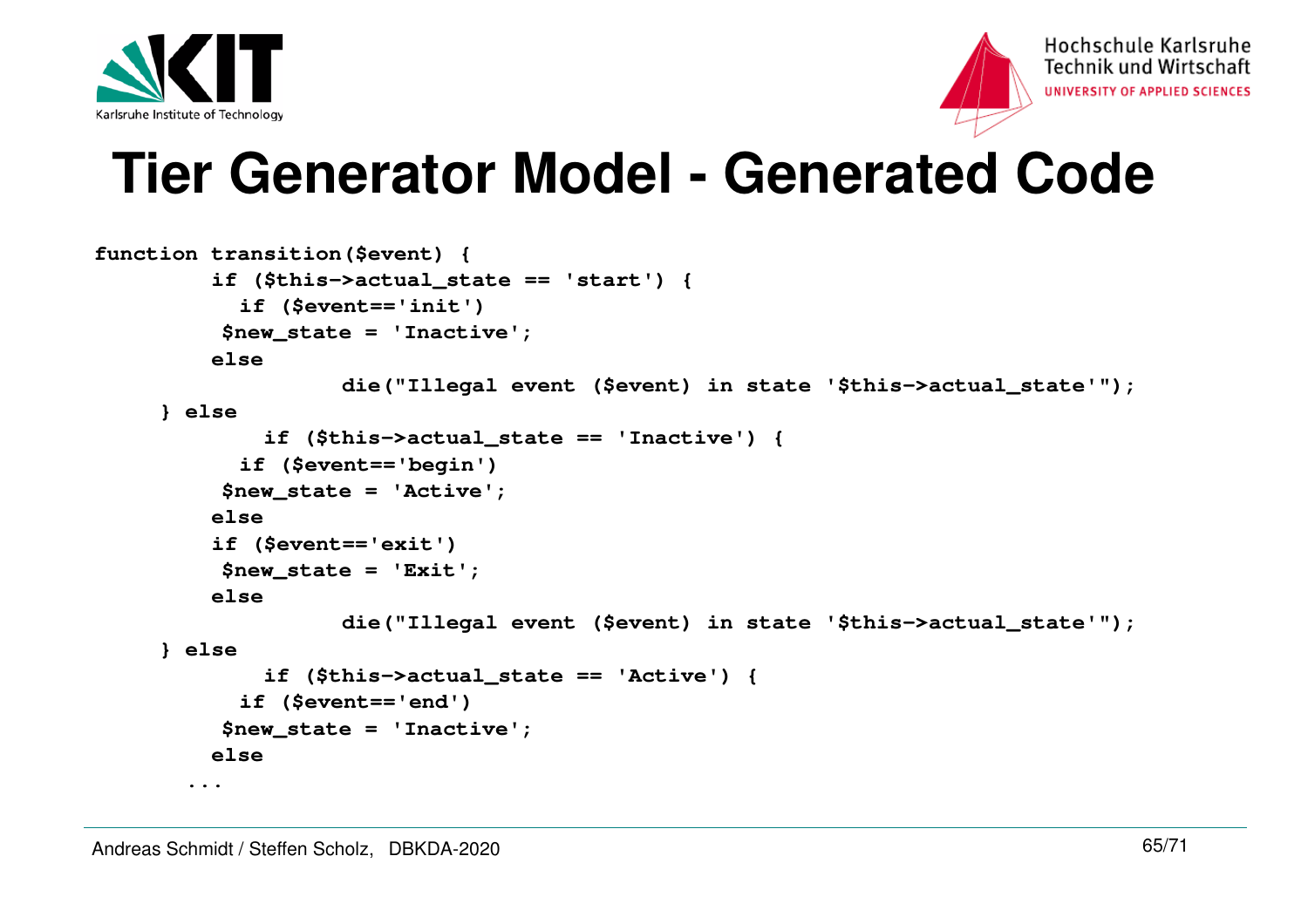



#### **Tier Generator Model - PrettyPrinted Code**

```
 function transition($event) {
 if ($this->actual_state == 'start') {
 if ($event == 'init') $new_state = 'Inactive';
 else die("Illegal event ($event) in state '$this->actual_state'"); } else if ($this->actual_state == 'Inactive') {
 if ($event == 'begin') $new_state = 'Active';
 else if ($event == 'exit') $new_state = 'Exit';
 else die("Illegal event ($event) in state '$this->actual_state'"); } else if ($this->actual_state == 'Active') {
 if ($event == 'end') $new_state = 'Inactive';
 else if ($event == 'pause') $new_state = 'Paused';
 else die("Illegal event ($event) in state '$this->actual_state'"); } else if ($this->actual_state == 'Paused') {
 if ($event == 'resume') $new_state = 'Active';
 else if ($event == 'end') $new_state = 'Inactive';
 else die("Illegal event ($event) in state '$this->actual_state'"); } else if ($this->actual_state == 'Exit') {
 die("Illegal event ($event) in state '$this->actual_state'");
 } else die("statemachine is in unknowm state ($this->actual_state)"); $this->actual_state = $new_state; return $new_state; }
```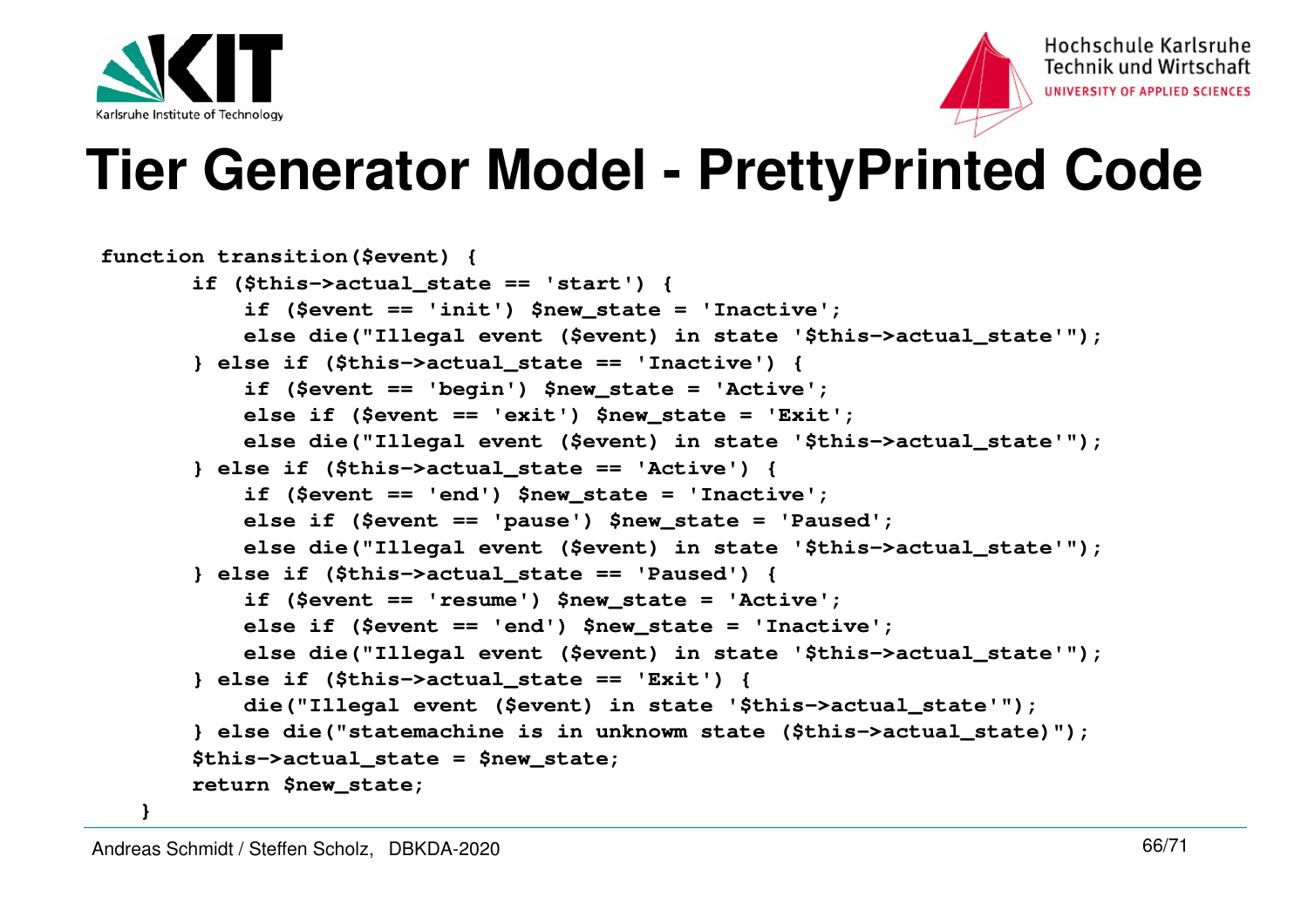



## **Domain Specific Language (DSL)**

- $\bullet$  Functionality
	- $\bullet$ A language, which is closely related to your problem domain
	- •Used to build the application logic of a program in that domain
	- •Special tools to build the parser for your language (lex, yacc, bison, antlr, ...)
- $\bullet$  Examples
	- •mathematica, matlab
	- •make, ant
	- •**SQL**
	- •...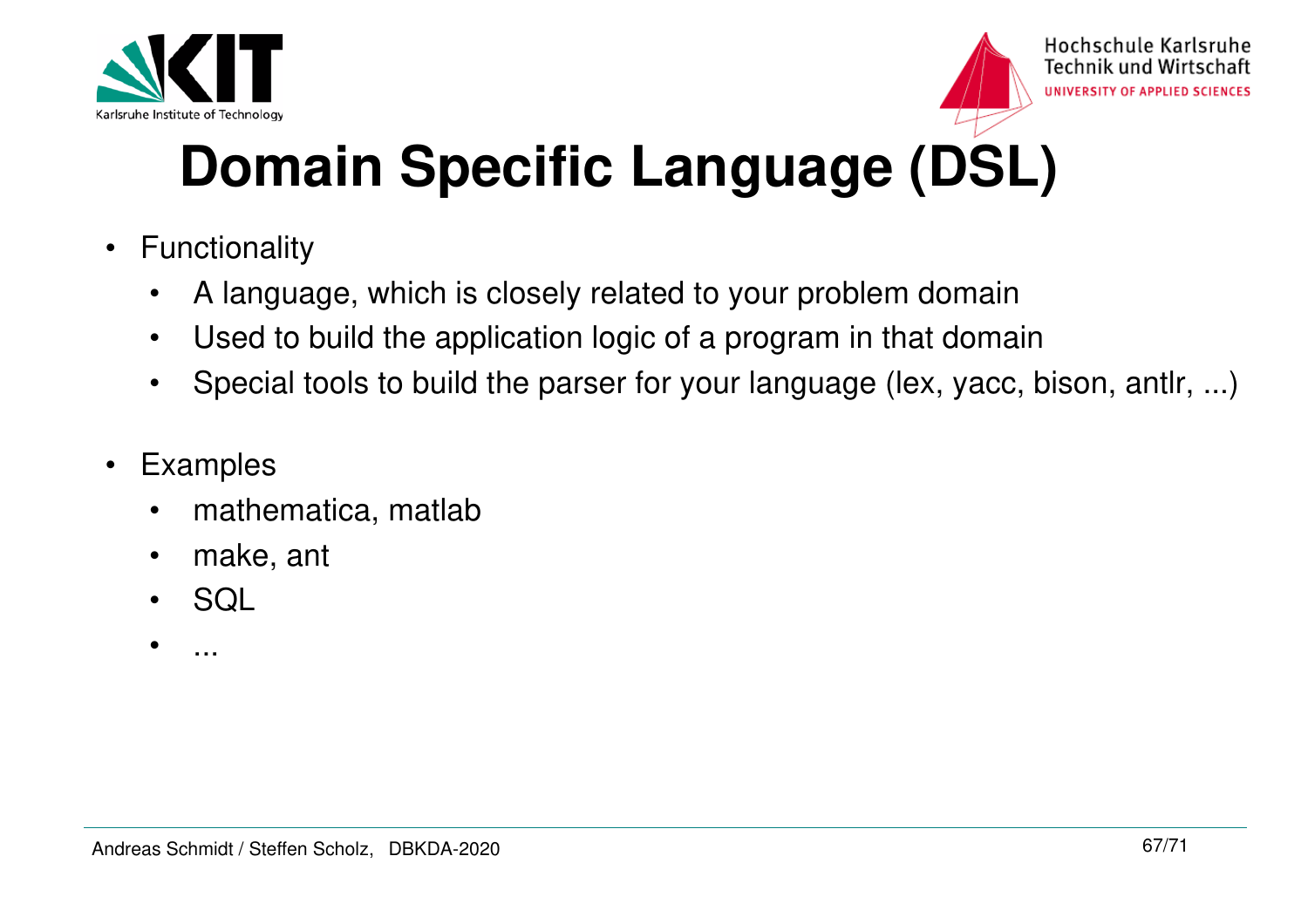



### **Software Development: Comparision of Workflow**

- Traditional Software Engineering
	- MDSD



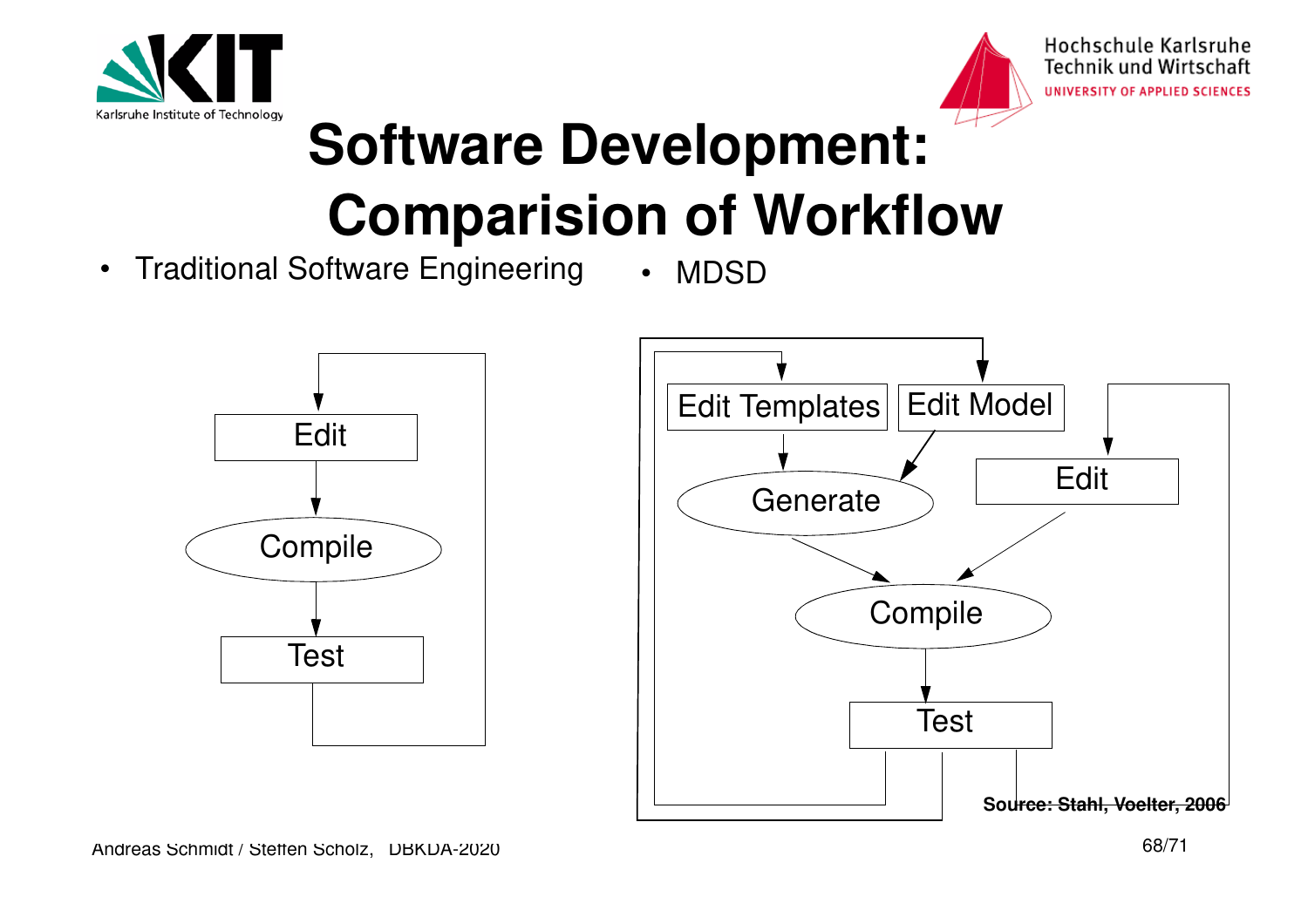



#### **Conclusion**

- • Codegeneration deals with the partial or complete generation of programs, based on a formal model
- • A model could be written in a specific language (model language), existing source code or also available meta information (Database Metadata, XML-Schema, ...)
- $\bullet$  Regular Expressions are a powerful language to extract information from code or a formal model
- $\bullet$ Lightweight software generators consist often only about a dozens of lines
- $\bullet$  Code generation yields to higher abstraction, higher productivity, improved quality and a higher consistence of your application

#### Resume: It's much more interesting to write programs that write programs than to write programs oneself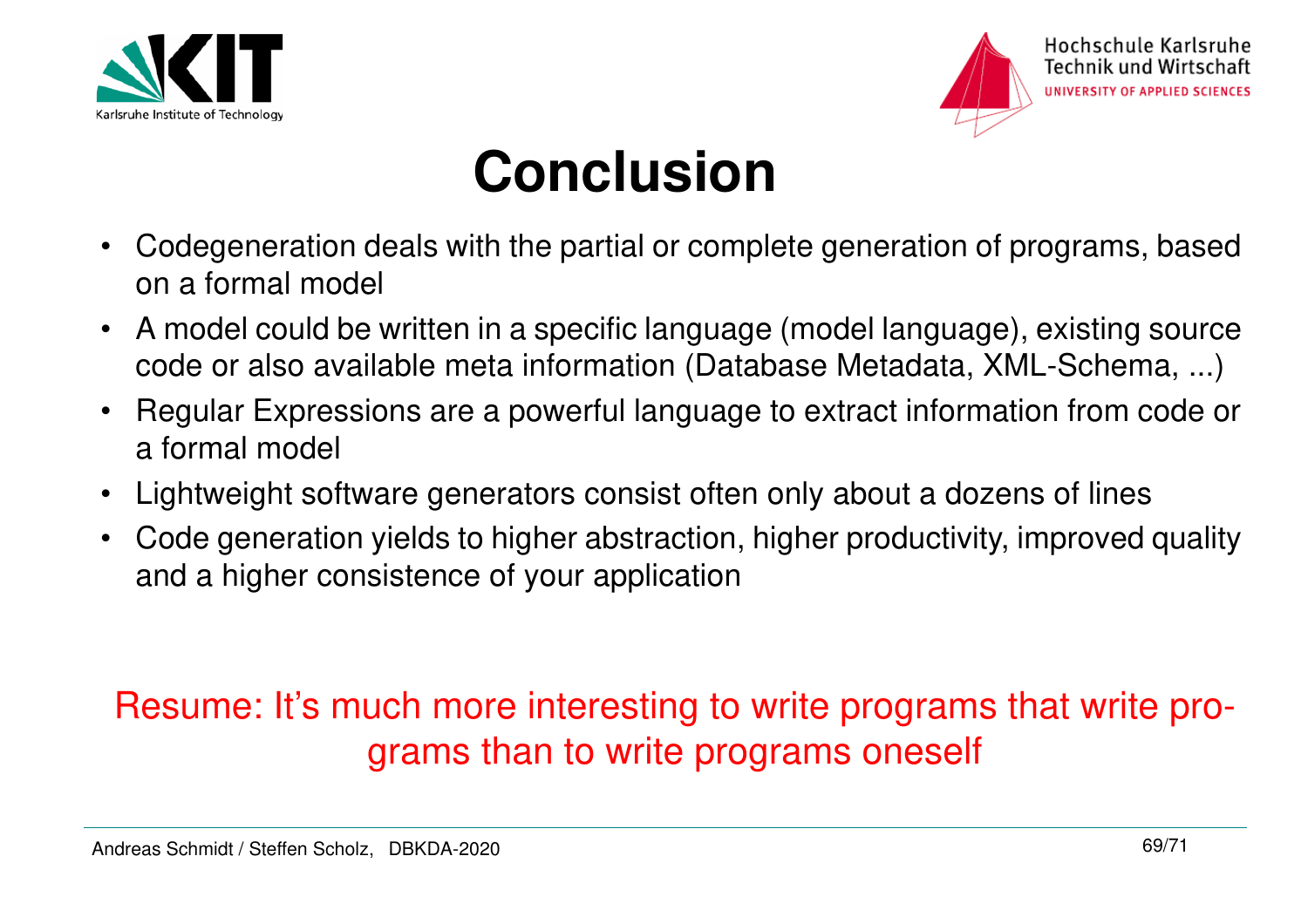



#### **Resources**

• Jeffrey E. F. Friedl, Mastering Regular Expressions, Third Edition, O'Reilly, August 2006

• Jack Herrington: *Code Generation in Action*. Manning Verlag, 2003, 350 Seiten, ISBN: 1930110979

•http://www.codegeneration.net/